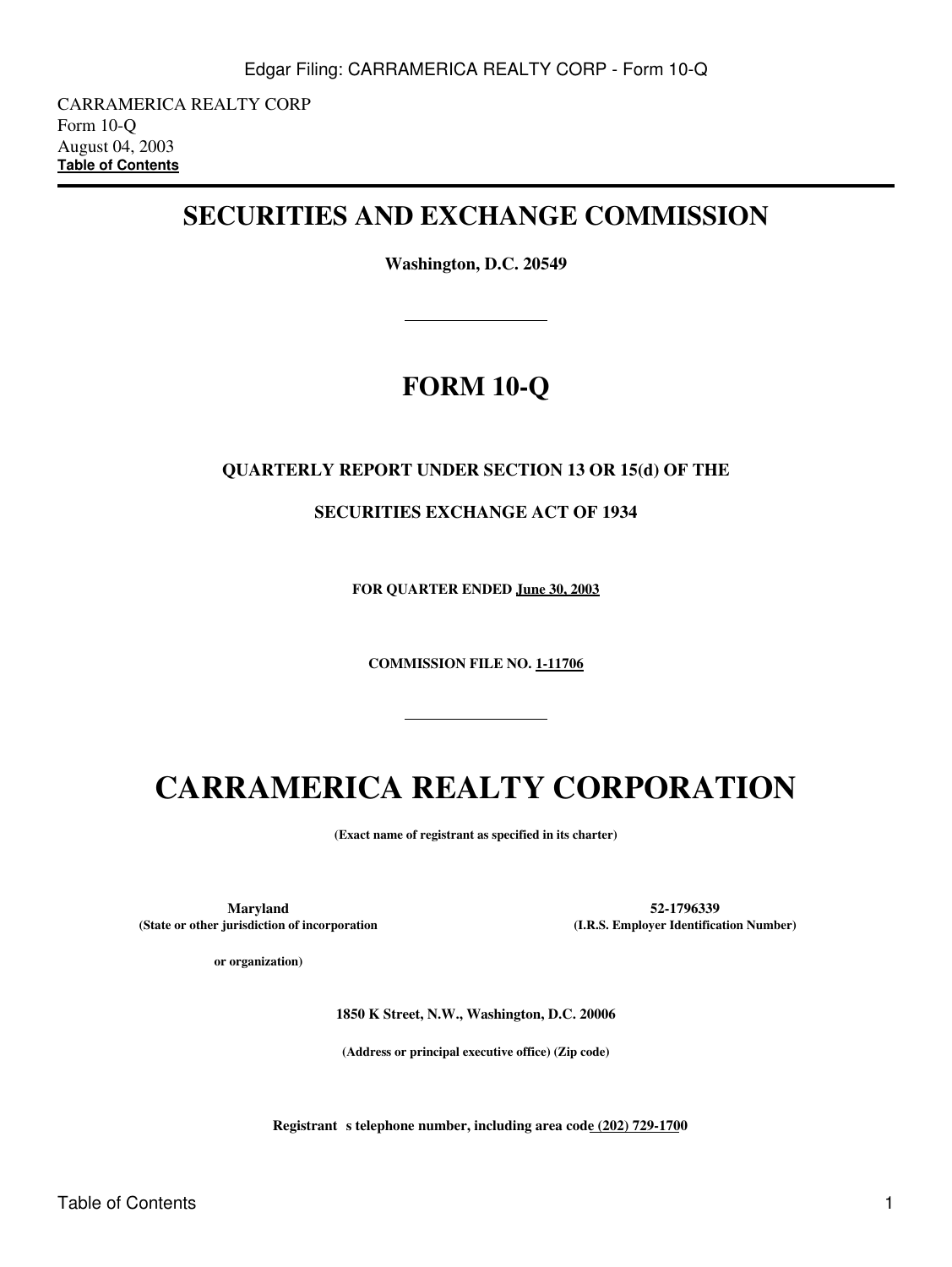**N/A**

**(Former name, former address and former fiscal year, if changed since last report)**

Number of shares outstanding of each of the registrant s

**classes of common stock, as of July 28, 2003:**

**Common Stock, par value \$.01 per share: 52,185,337 shares**

Indicate by check mark whether the registrant (1) has filed all reports required to be filed by Section 13 or 15(d) of the Securities Exchange Act of 1934 during the preceding twelve (12) months (or such shorter period that the Registrant was required to file such reports) and (2) has been subject to such filing requirements for the past ninety (90) days. Yes x No "

Indicate by check mark whether the registrant is an accelerated filer (as defined in Rule 12b-2 of the Exchange Act). Yes x No ¨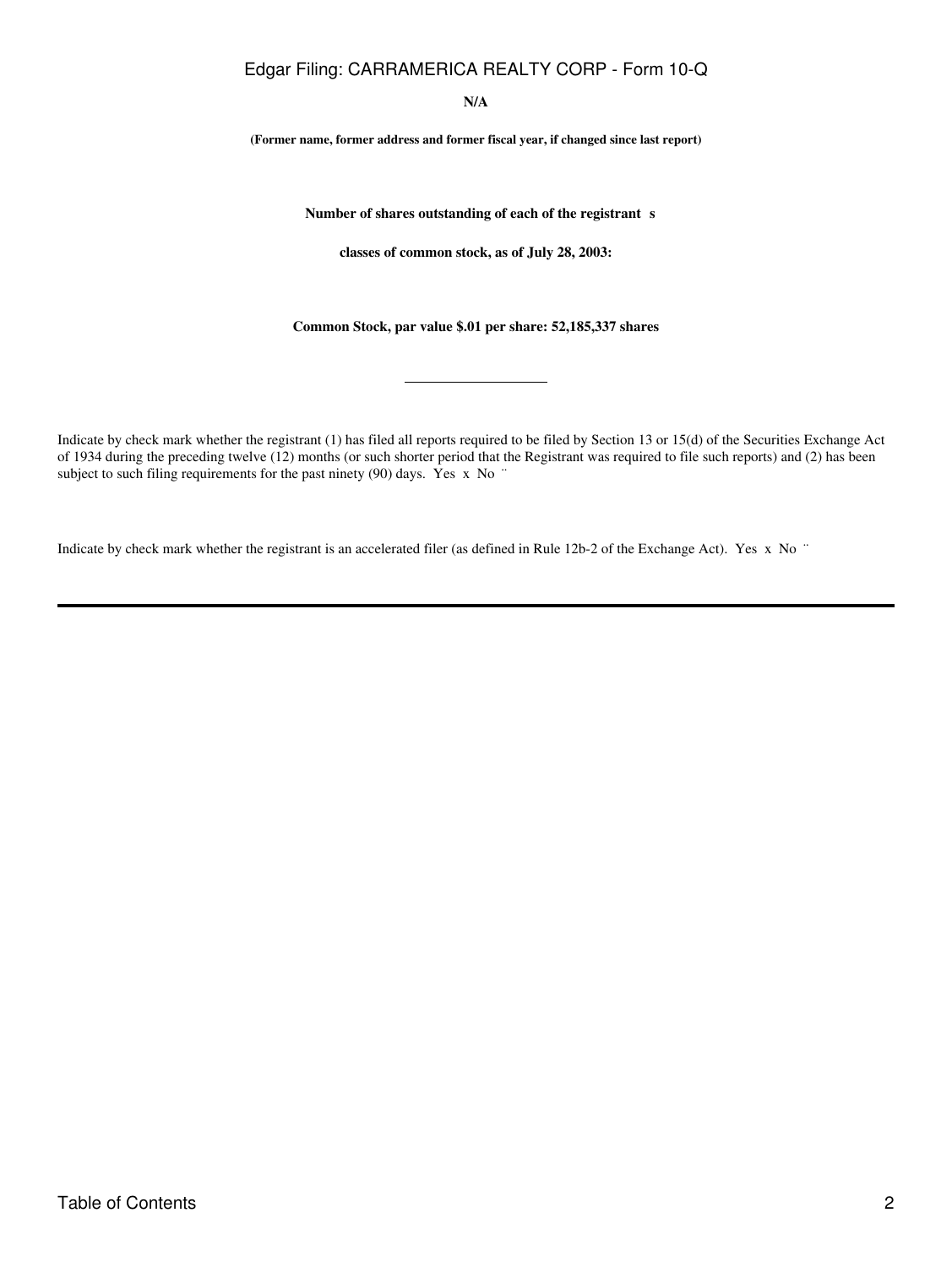#### **Index**

<span id="page-2-0"></span>

|                                      |                                                                                                                                                                      | Page     |
|--------------------------------------|----------------------------------------------------------------------------------------------------------------------------------------------------------------------|----------|
| <b>Part I: Financial Information</b> |                                                                                                                                                                      |          |
| Item 1.                              | <b>Financial Statements</b>                                                                                                                                          |          |
|                                      | Consolidated balance sheets of CarrAmerica Realty Corporation and<br>subsidiaries as of June 30, 2003 (unaudited) and December 31, 2002                              | 4        |
|                                      | Consolidated statements of operations of CarrAmerica Realty Corporation and<br>subsidiaries for the three and six months ended June 30, 2003 and 2002<br>(unaudited) | 5        |
|                                      | Consolidated statements of cash flows of CarrAmerica Realty Corporation and<br>subsidiaries for the six months ended June 30, 2003 and 2002 (unaudited)              | 6        |
|                                      | Notes to consolidated financial statements (unaudited)                                                                                                               | 7 to 17  |
| Item 2.                              | Management s Discussion and Analysis of Financial Condition and Results of<br>Operations                                                                             | 18 to 32 |
| Item 3.                              | <b>Quantitative and Qualitative Disclosures About Market Risk</b>                                                                                                    | 33       |
| Item 4.                              | <b>Controls and Procedures</b>                                                                                                                                       | 33       |
| <b>Part II: Other Information</b>    |                                                                                                                                                                      |          |
| Item 1.                              | <b>Legal Proceedings</b>                                                                                                                                             | 34-35    |
| Item 4.                              | Submission of Matters to a Vote of the Security Holders                                                                                                              | 35       |
| Item 6.                              | Exhibits and Reports on Form 8-K                                                                                                                                     | 36       |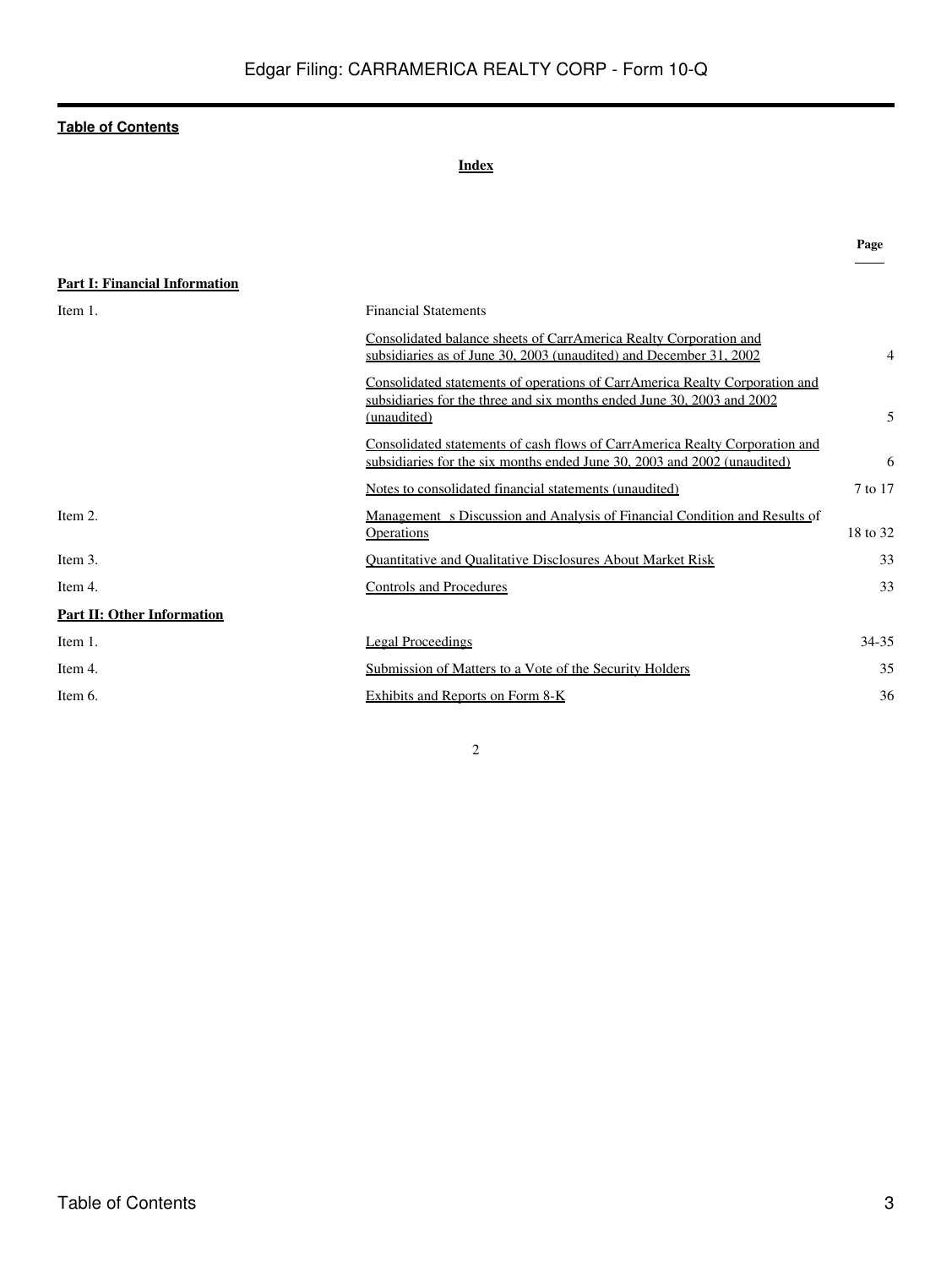#### **Part I**

#### **Item 1. Financial Information**

The information furnished in our accompanying consolidated balance sheets, consolidated statements of operations and consolidated statements of cash flows reflects all adjustments which are, in our opinion, necessary for a fair presentation of the aforementioned financial statements for the interim periods.

The financial statements should be read in conjunction with the notes to the financial statements and Management s Discussion and Analysis of Financial Condition and Results of Operations. The results of operations for the six months ended June 30, 2003 are not necessarily indicative of the operating results to be expected for the full year.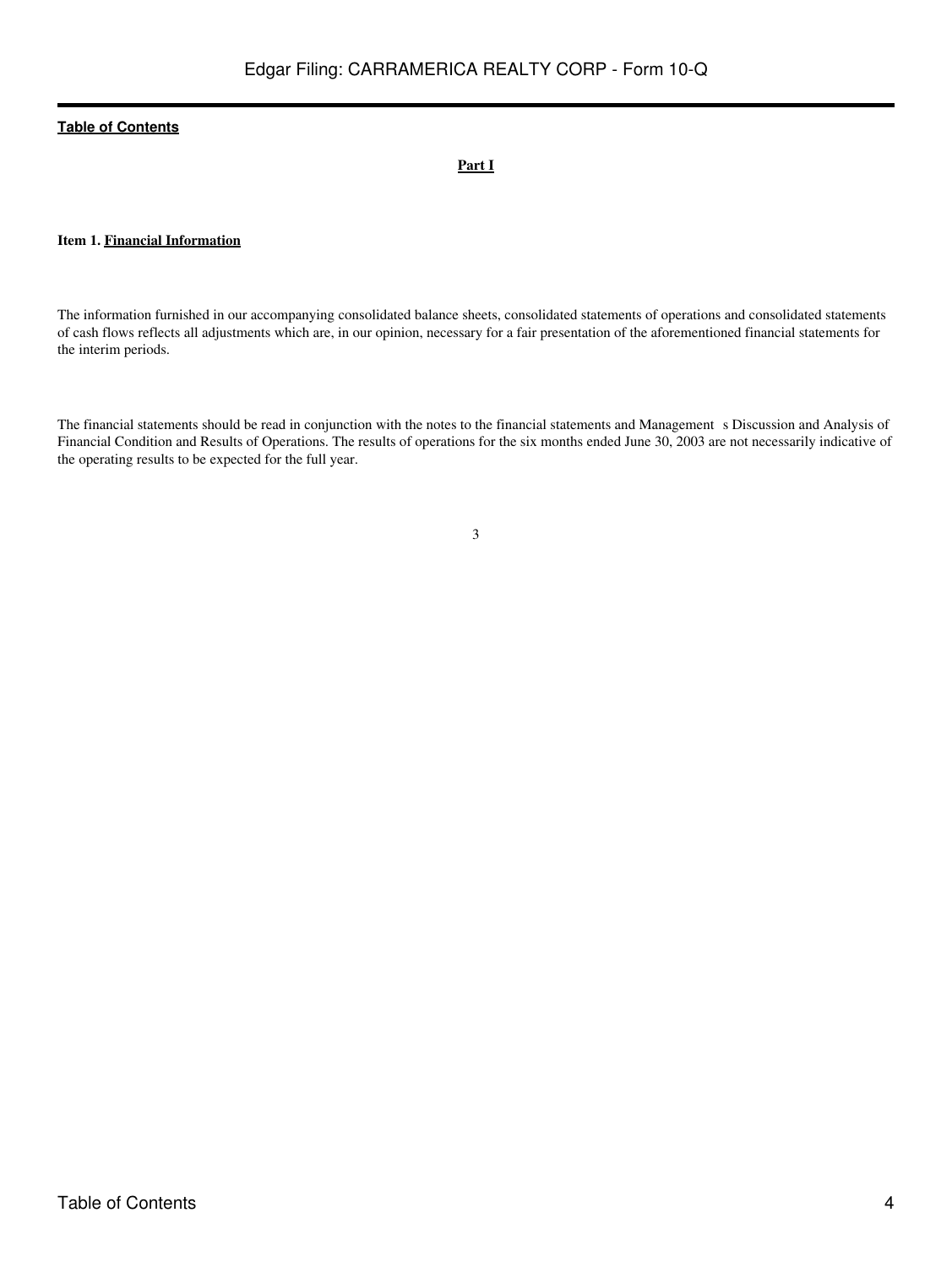#### **CARRAMERICA REALTY CORPORATION AND SUBSIDIARIES**

Consolidated Balance Sheets As Of June 30, 2003 and December 31, 2002

<span id="page-4-0"></span>

| (In thousands, except share and per share amounts)                                                     | <b>June 30,</b><br>2003 | December 31,<br>2002      |
|--------------------------------------------------------------------------------------------------------|-------------------------|---------------------------|
|                                                                                                        | (unaudited)             |                           |
| <b>Assets</b>                                                                                          |                         |                           |
| Rental property:                                                                                       |                         |                           |
| Land                                                                                                   | \$661,965               | \$<br>668,223             |
| <b>Buildings</b>                                                                                       | 1,949,846               | 1,954,840                 |
| Tenant improvements                                                                                    | 378,200                 | 367,901                   |
| Furniture, fixtures and equipment                                                                      | 4,271                   | 4,262                     |
|                                                                                                        | 2,994,282               | 2,995,226                 |
| Less: Accumulated depreciation                                                                         | (619, 129)              | (569, 970)                |
| Total rental property                                                                                  | 2,375,153               | 2,425,256                 |
| Land held for development or sale                                                                      | 45,581                  | 44,778                    |
| Construction in progress                                                                               | 9,007                   | 12,732                    |
| Assets related to properties held for sale                                                             | 14,787                  |                           |
| Cash and cash equivalents                                                                              | 569                     | 3.023                     |
| Restricted deposits                                                                                    | 3,218                   | 4,505                     |
| Accounts and notes receivable, net                                                                     | 12,890                  | 20,391                    |
| Investments in unconsolidated entities                                                                 | 138,549                 | 125,079                   |
| Accrued straight-line rents                                                                            | 78,482                  | 74,884                    |
| Tenant leasing costs, net                                                                              | 43,317                  | 42,170                    |
| Prepaid expenses and other assets, net                                                                 | 75,017                  | 62,887                    |
|                                                                                                        |                         |                           |
|                                                                                                        | \$2,796,570             | \$ 2,815,705              |
|                                                                                                        |                         |                           |
| <b>Liabilities, Minority Interest, and Stockholders Equity</b><br>Liabilities:                         |                         |                           |
| Mortgages and notes payable, net                                                                       | \$1,673,520             | $\mathbb{S}$<br>1,603,949 |
| Accounts payable and accrued expenses                                                                  | 92,606                  | 102,153                   |
| Rent received in advance and security deposits                                                         | 35,742                  | 35,590                    |
| Liabilities related to properties held for sale                                                        | 328                     |                           |
|                                                                                                        |                         |                           |
| <b>Total liabilities</b>                                                                               | 1,802,196               | 1,741,692                 |
| Minority interest                                                                                      | 74,240                  | 76,222                    |
| Stockholders equity:                                                                                   |                         |                           |
| Preferred stock, \$.01 par value, authorized 35,000,000 shares:                                        |                         |                           |
| Series B, C, and D Cumulative Redeemable Preferred Stock, at redemption value, issued and outstanding, |                         |                           |
| 1,588,850 shares at June 30, 2003 and 3,622,589 shares at December 31, 2002.                           | 199,884                 | 254,518                   |
| Common Stock, \$.01 par value, authorized 180,000,000 shares:                                          |                         |                           |
| issued and outstanding 52,158,129 shares at June 30, 2003 and 51,835,647 shares at December 31, 2002.  | 521                     | 518                       |
| Additional paid-in capital                                                                             | 953,946                 | 951,281                   |
| Cumulative dividends in excess of net income                                                           | (234, 217)              | (208, 526)                |
| Total stockholders equity                                                                              | 920,134                 | 997,791                   |
|                                                                                                        |                         |                           |
| Commitments and contingencies                                                                          |                         |                           |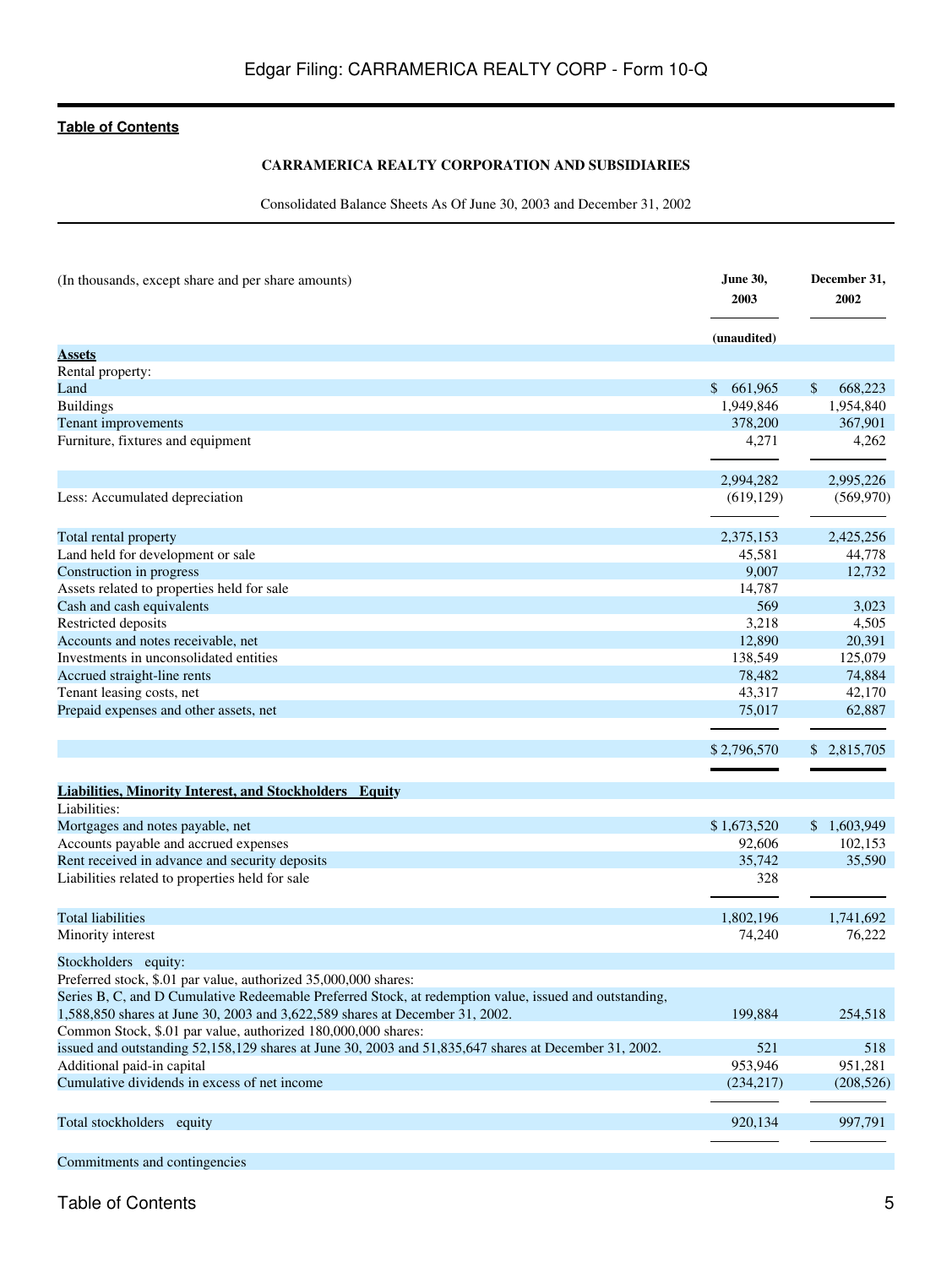\$ 2,796,570 \$ 2,815,705

÷.

See accompanying notes to consolidated financial statements.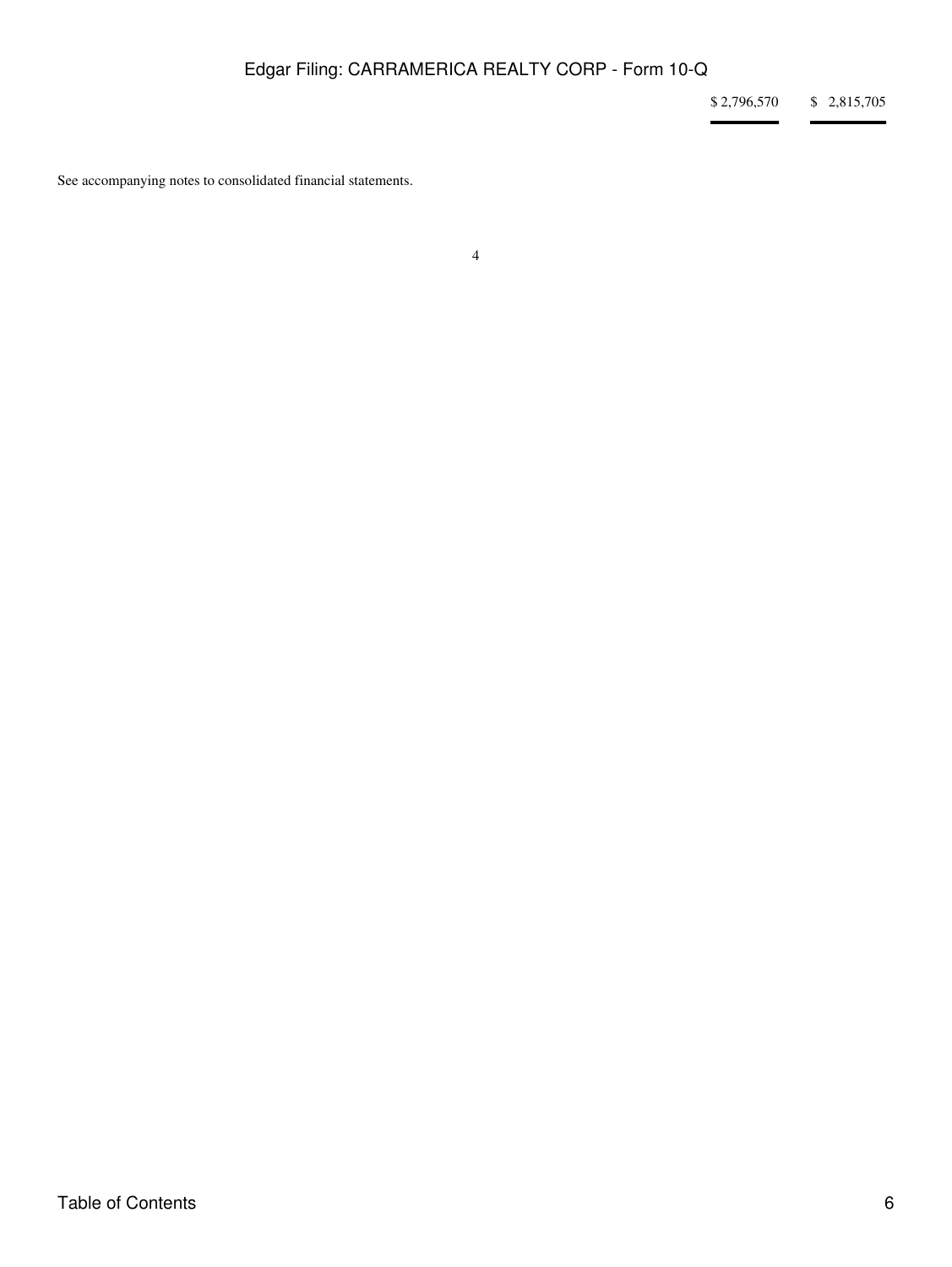#### **CARRAMERICA REALTY CORPORATION AND SUBSIDIARIES**

Consolidated Statements of Operations

For the Three and Six Months Ended June 30, 2003 and 2002

<span id="page-6-0"></span>(Unaudited and in thousands, except per share amounts)

|                                                                                    | <b>Three Months Ended</b><br>June 30, |           |           | <b>Six Months Ended</b><br>June 30, |  |
|------------------------------------------------------------------------------------|---------------------------------------|-----------|-----------|-------------------------------------|--|
|                                                                                    | 2003                                  | 2002      | 2003      | 2002                                |  |
| Operating revenues:                                                                |                                       |           |           |                                     |  |
| Rental revenue:                                                                    |                                       |           |           |                                     |  |
| Base rent                                                                          | \$102,971                             | \$104,159 | \$207,949 | \$208,595                           |  |
| Recoveries from tenants                                                            | 13,694                                | 13,573    | 29,746    | 29,741                              |  |
| Parking and other tenant charges                                                   | 5,239                                 | 2,511     | 11,227    | 5,304                               |  |
| Total rental revenue                                                               | 121,904                               | 120,243   | 248,922   | 243,640                             |  |
| Real estate service revenue                                                        | 7,478                                 | 5,488     | 13,033    | 11,615                              |  |
| Total operating revenues                                                           | 129,382                               | 125,731   | 261,955   | 255,255                             |  |
| Operating expenses:                                                                |                                       |           |           |                                     |  |
| Property expenses:                                                                 |                                       |           |           |                                     |  |
| Operating expenses                                                                 | 31,634                                | 29,364    | 63,840    | 60,067                              |  |
| Real estate taxes                                                                  | 11,052                                | 11,276    | 23,032    | 22,989                              |  |
| Interest expense                                                                   | 26,035                                | 24,779    | 51,908    | 49,503                              |  |
| General and administrative                                                         | 10,657                                | 8,077     | 20,943    | 19,118                              |  |
| Depreciation and amortization                                                      | 33,549                                | 29,639    | 65,051    | 61,845                              |  |
| Total operating expenses                                                           | 112,927                               | 103,135   | 224,774   | 213,522                             |  |
| Real estate operating income                                                       | 16,455                                | 22,596    | 37,181    | 41,733                              |  |
|                                                                                    |                                       |           |           |                                     |  |
| Other income (expense):                                                            |                                       |           |           |                                     |  |
| Interest income                                                                    | 93                                    | 216       | 191       | 410                                 |  |
| Obligations under lease guarantees                                                 |                                       | (6,293)   |           | (8,693)                             |  |
| Equity in earnings of unconsolidated entities                                      | 1,858                                 | 2,202     | 3,185     | 4,245                               |  |
| Total other income (expense)                                                       | 1,951                                 | (3,875)   | 3,376     | (4,038)                             |  |
| Income from continuing operations before income taxes, minority interest, and gain |                                       |           |           |                                     |  |
| on sale of assets and other provisions, net                                        | 18,406                                | 18,721    | 40,557    | 37,695                              |  |
| Income taxes                                                                       | (120)                                 | (61)      | (372)     | (94)                                |  |
| Minority interest                                                                  | (2,693)                               | (3,384)   | (5,769)   | (6,007)                             |  |
| Gain on sale of assets and other provisions, net                                   | 821                                   | 2,875     | 544       | 2,015                               |  |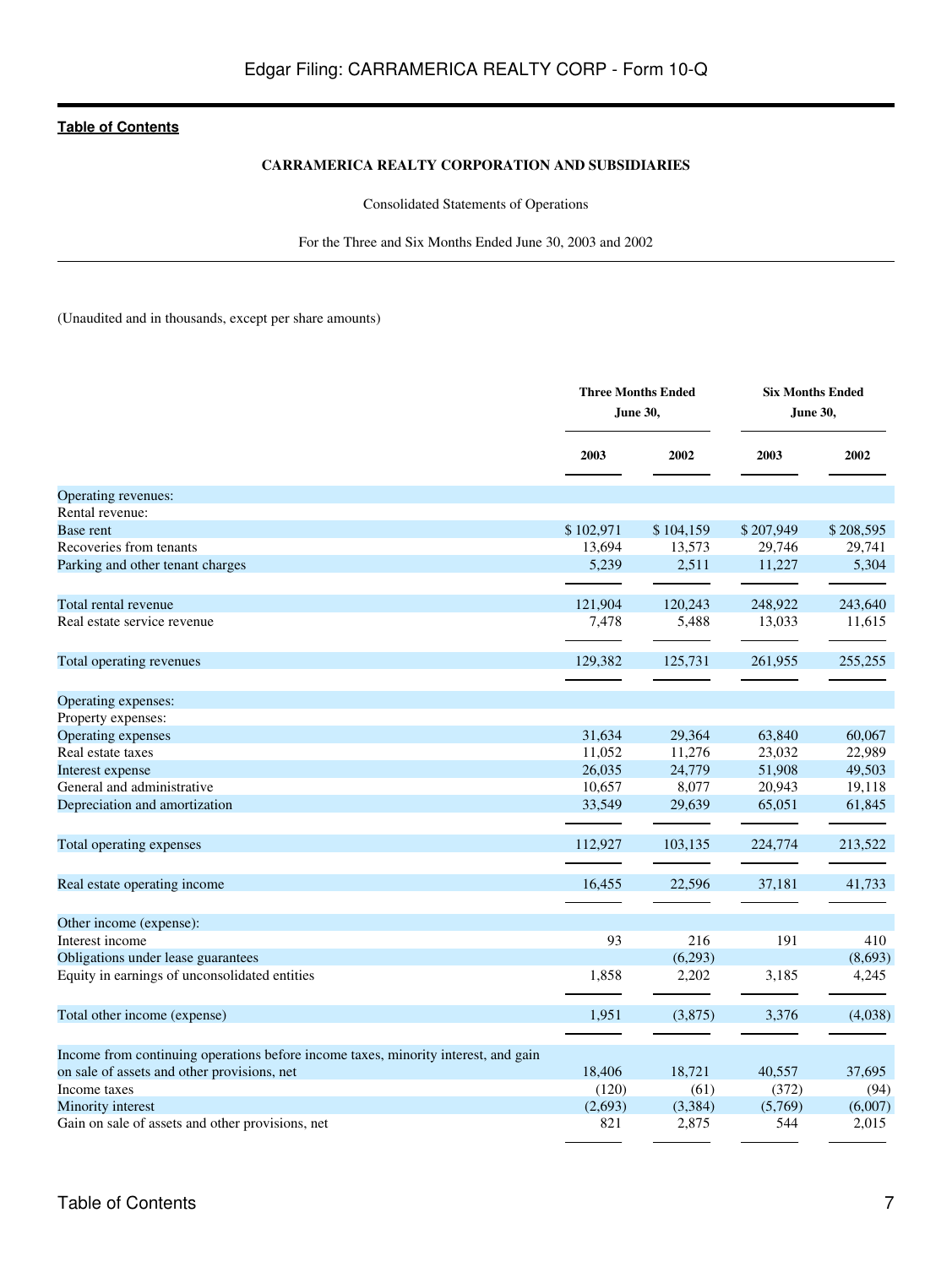| Income from continuing operations                                            |              | 16,414 |    | 18,151   | 34,960     |    | 33,609   |
|------------------------------------------------------------------------------|--------------|--------|----|----------|------------|----|----------|
| Discontinued operations - Net operations of properties sold or held for sale |              | 415    |    | 2,034    | 840        |    | 4,076    |
| Net income                                                                   | $\mathbb{S}$ | 16,829 |    | \$20,185 | \$35,800   |    | \$37,685 |
|                                                                              |              |        |    |          |            |    |          |
| Basic net income per common share:                                           |              |        |    |          |            |    |          |
| Continuing operations                                                        | \$           | 0.23   | \$ | 0.18     | \$<br>0.49 | \$ | 0.31     |
| Discontinued operations                                                      |              | 0.01   |    | 0.04     | 0.01       |    | 0.08     |
|                                                                              |              |        |    |          |            |    |          |
| Net income                                                                   | \$.          | 0.24   | \$ | 0.22     | \$<br>0.50 | \$ | 0.39     |
|                                                                              |              |        |    |          |            |    |          |
| Diluted net income per common share:                                         |              |        |    |          |            |    |          |
| Continuing operations                                                        | \$           | 0.23   | \$ | 0.17     | \$<br>0.49 | \$ | 0.31     |
| Discontinued operations                                                      |              | 0.01   |    | 0.04     | 0.01       |    | 0.07     |
|                                                                              |              |        |    |          |            |    |          |
| Net income                                                                   |              | 0.24   | S  | 0.21     | \$<br>0.50 | S  | 0.38     |
|                                                                              |              |        |    |          |            |    |          |

See accompanying notes to consolidated financial statements.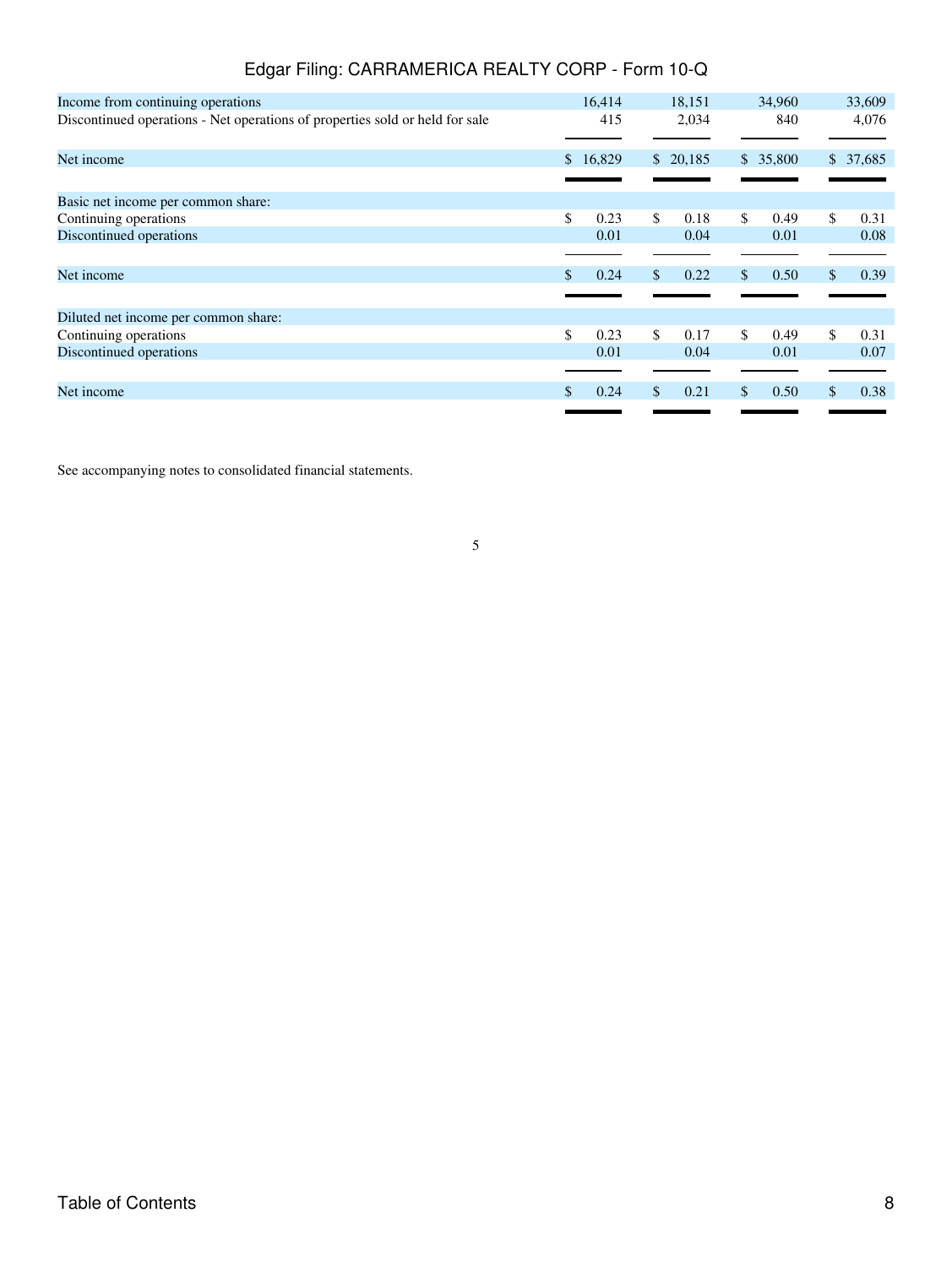#### **CARRAMERICA REALTY CORPORATION AND SUBSIDIARIES**

Consolidated Statements of Cash Flows

For the Six Months Ended June 30, 2003 and 2002

<span id="page-8-0"></span>(Unaudited and in thousands)

|                                                                                   | 2003      | 2002         |
|-----------------------------------------------------------------------------------|-----------|--------------|
| Cash flows from operating activities:                                             |           |              |
| Net income                                                                        | \$ 35,800 | \$<br>37,685 |
| Adjustments to reconcile net income to net cash provided by operating activities: |           |              |
| Depreciation and amortization                                                     | 66,036    | 65,603       |
| Minority interest                                                                 | 5,769     | 6,007        |
| Equity in earnings of unconsolidated entities                                     | (3,185)   | (4,245)      |
| Gain on sale of assets and other provisions, net                                  | (544)     | (2,015)      |
| Obligations under lease guarantees                                                |           | 8,693        |
| Provision for uncollectible accounts                                              | 2,058     | 3,071        |
| Stock-based compensation                                                          | 2,368     | 2,262        |
| Other                                                                             | (1,389)   | 796          |
| Changes in assets and liabilities:                                                |           |              |
| Decrease in accounts receivable                                                   | 6,812     | 6.664        |
| Increase in accrued straight-line rents                                           | (3,824)   | (5,132)      |
| Additions to tenant leasing costs                                                 | (6,577)   | (5, 497)     |
| Increase in prepaid expenses and other assets                                     | (12,711)  | (2,399)      |
| (Decrease) increase in accounts payable and accrued expenses                      | (5,400)   | 5,132        |
| Increase (decrease) in rent received in advance and security deposits             | 420       | (5,856)      |
| Total adjustments                                                                 | 49.833    | 73,084       |
|                                                                                   |           |              |
| Net cash provided by operating activities                                         | 85.633    | 110,769      |
| Cash flows from investing activities:                                             |           |              |
| Acquisition and development of rental property                                    | (21, 984) | (34,598)     |
| Additions to land held for development or sale                                    | (803)     | (1,205)      |
| Additions to construction in progress                                             | (6,210)   | (2,581)      |
| Issuance of notes receivable                                                      | (1, 495)  |              |
| Distributions from unconsolidated entities                                        | 5,831     | 5,490        |
| Investments in unconsolidated entities                                            | (13,966)  | (4,065)      |
| Acquisition of minority interest                                                  | (1,880)   | (3,371)      |
| Decrease in restricted deposits                                                   | 1,287     | 830          |
| Proceeds from sales of properties                                                 | 9,498     | 10,699       |
| Net cash used by investing activities                                             | (29, 722) | (28, 801)    |
| Cash flows from financing activities:                                             |           |              |
| Repurchase of common shares                                                       | (7, 858)  |              |
| Repurchase of preferred shares                                                    | (54,710)  | (20,672)     |
| Exercises of stock options                                                        | 7,024     | 24,960       |
| Proceeds from issuance of unsecured notes, net                                    |           | 394,496      |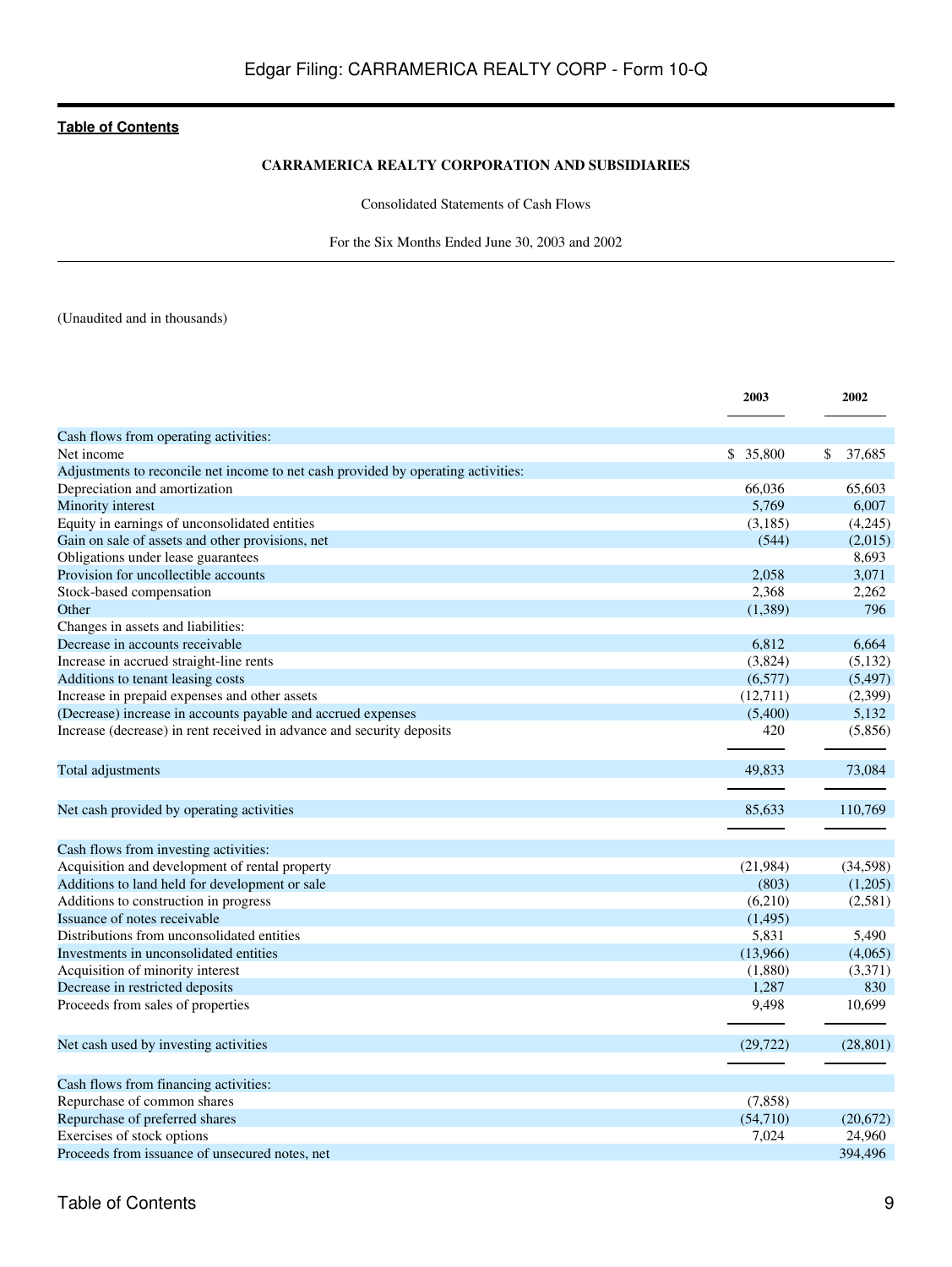| Net borrowings (repayments) on unsecured credit facility                                                                                   | 100,000   | (369,000)    |
|--------------------------------------------------------------------------------------------------------------------------------------------|-----------|--------------|
| Deferred financing costs                                                                                                                   |           | (689)        |
| Repayments of mortgages payable                                                                                                            | (35,107)  | (36, 334)    |
| Dividends and distributions to minority interests                                                                                          | (67, 714) | (75, 223)    |
|                                                                                                                                            |           |              |
| Net cash used by financing activities                                                                                                      | (58,365)  | (82, 462)    |
|                                                                                                                                            |           |              |
| Decrease in cash and cash equivalents                                                                                                      | (2,454)   | (494)        |
| Cash and cash equivalents, beginning of the period                                                                                         | 3,023     | 5,041        |
| Cash and cash equivalents, end of the period                                                                                               | 569       | 4,547        |
| Supplemental disclosure of cash flow information:                                                                                          |           |              |
| Cash paid for interest (net of capitalized interest of \$833 and \$1,905 for the six months ended June 30, 2003<br>and 2002, respectively) | \$ 51,546 | 35,845<br>S. |
|                                                                                                                                            |           |              |
| Cash paid for income taxes                                                                                                                 | 340       | 460          |
|                                                                                                                                            |           |              |

See accompanying notes to consolidated financial statements.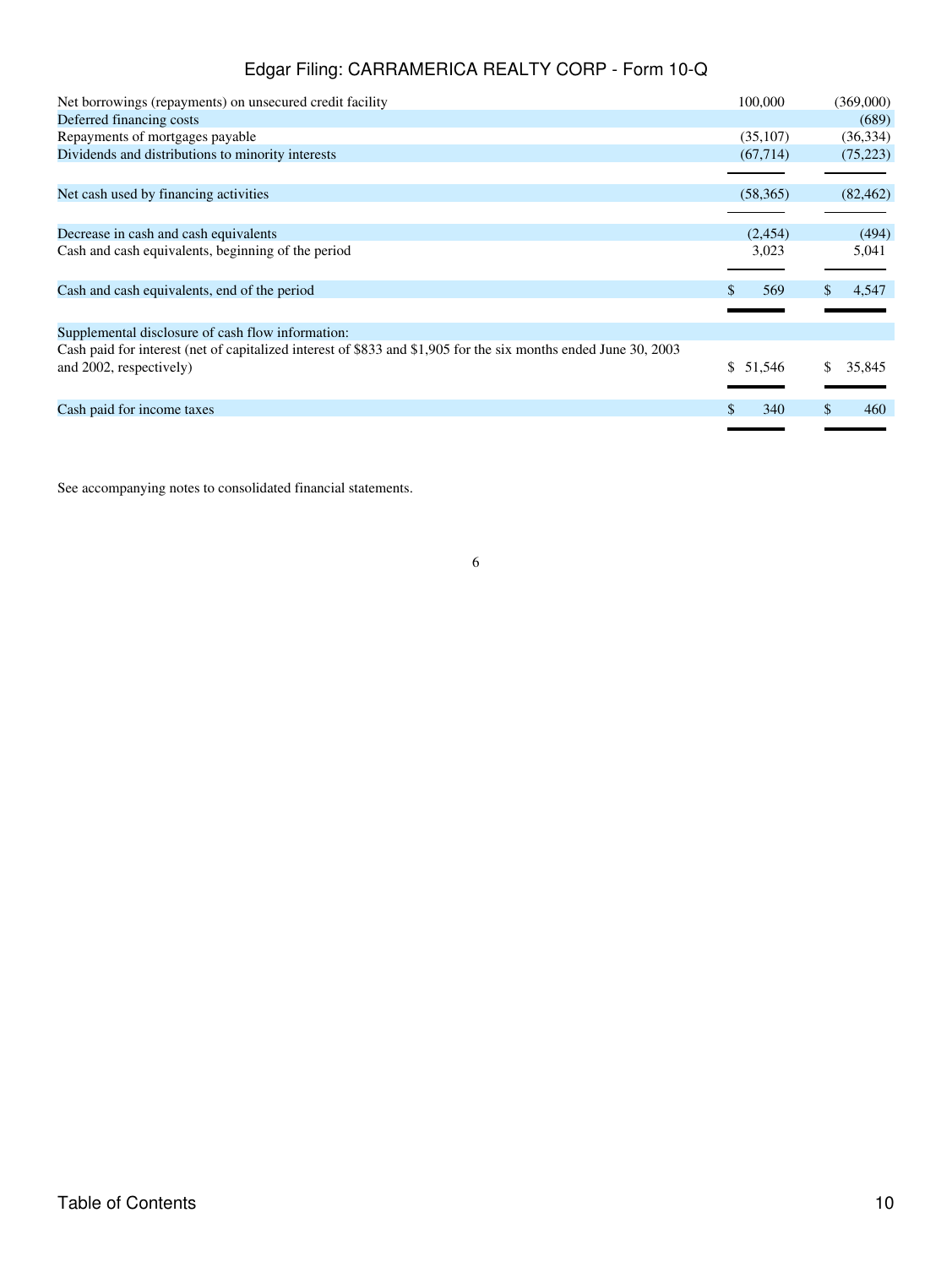#### **CARRAMERICA REALTY CORPORATION AND SUBSIDIARIES**

Notes to Consolidated Financial Statements

(Unaudited)

#### <span id="page-10-0"></span>**(1) Description of Business and Summary of Significant Accounting Policies**

#### **(a) Business**

We are a fully integrated, self-administered and self-managed publicly traded real estate investment trust (REIT), organized as a corporation under the laws of Maryland. We focus on the acquisition, development, ownership and operation of office properties, located in selected markets across the United States.

#### **(b) Basis of Presentation**

The financial statements have been prepared using the accounting policies described in our 2002 annual report on Form 10-K except that, effective January 1, 2003, we began using the fair value method to account for future employee stock compensation awards. The effect of the change on the financial statements was immaterial.

Our accounts and those of our controlled subsidiaries and affiliates are consolidated in the financial statements. We use the equity or cost methods, as appropriate in the circumstances, to account for our investments in and our share of the earnings or losses of unconsolidated entities. These entities are not controlled by us. If events or changes in circumstances indicate that the fair value of an investment accounted for using the equity method or cost method has declined below its carrying value and we consider the decline to be other than temporary, the investment is written down to fair value and an impairment loss is recognized.

Management has made a number of estimates and assumptions that affect the reported amounts of assets, liabilities, revenues and expenses in the financial statements, and the disclosure of contingent assets and liabilities. Estimates are required in order for us to prepare our financial statements in conformity with accounting principles generally accepted in the United States of America. Significant estimates are required in a number of areas, including the evaluation of impairment of long-lived assets and investments, assessing our probable liability under lease guarantees for HQ Global Workplaces, Inc. and the evaluation of the collectibility of accounts and notes receivable. Actual results could differ from these estimates.

#### **(c) Interim Financial Statements**

The financial statements reflect all adjustments, which are, in our opinion, necessary to reflect a fair presentation of the results for the interim periods, and all adjustments are of a normal, recurring nature.

#### **(d) New Accounting Pronouncements**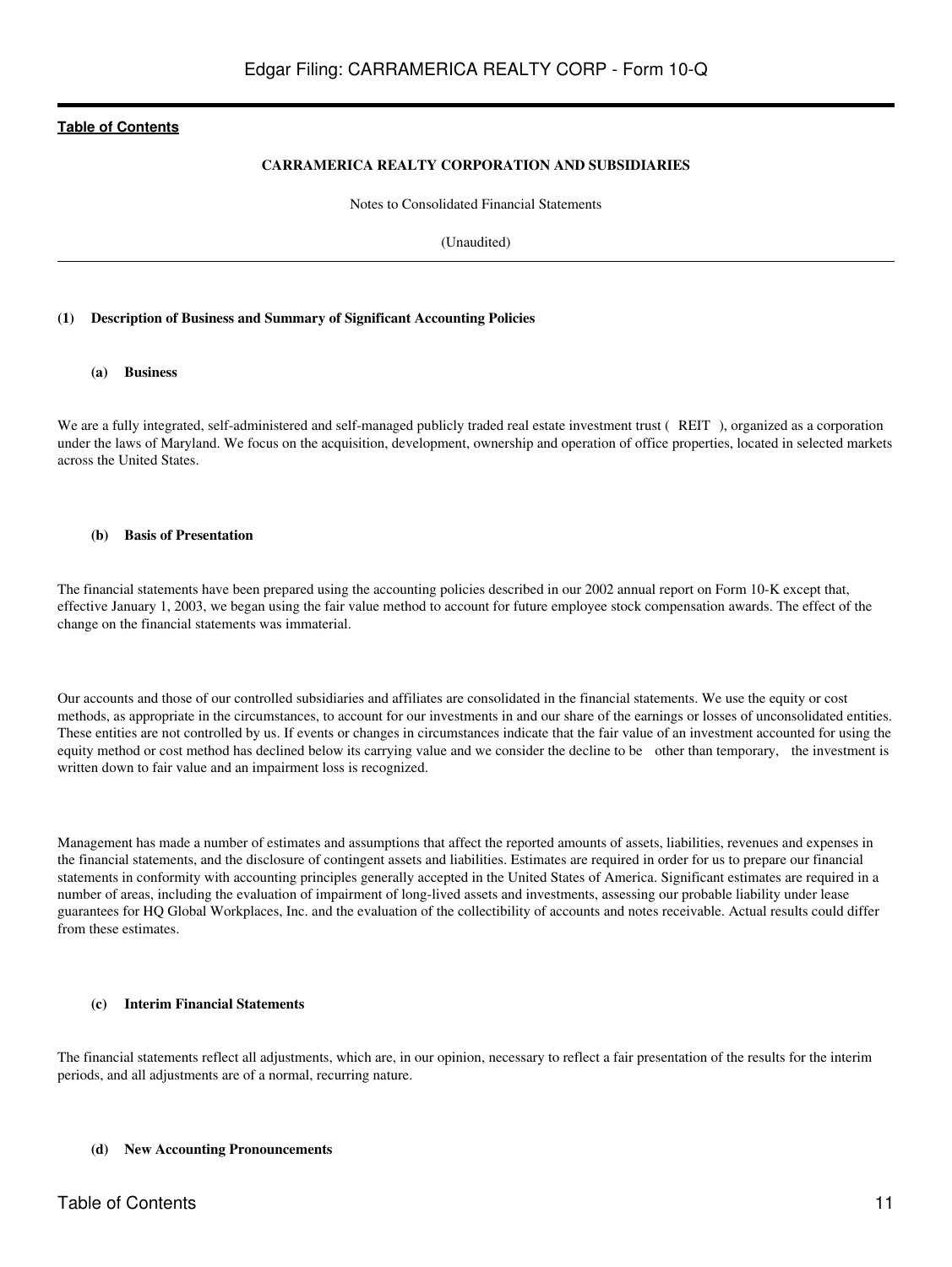In November 2002, the Financial Accounting Standards Board (FASB) issued Interpretation No. 45, Guarantors Accounting and Disclosure Requirements for Guarantees, Including Indirect Guarantees of Indebtedness of Others. The Interpretation requires recognition of liabilities at their fair value for newly issued guarantees. The Interpretation requires certain disclosures, which we have included in note 4. The adoption of Interpretation No. 45 on January 1, 2003 did not have a material effect on our financial statements.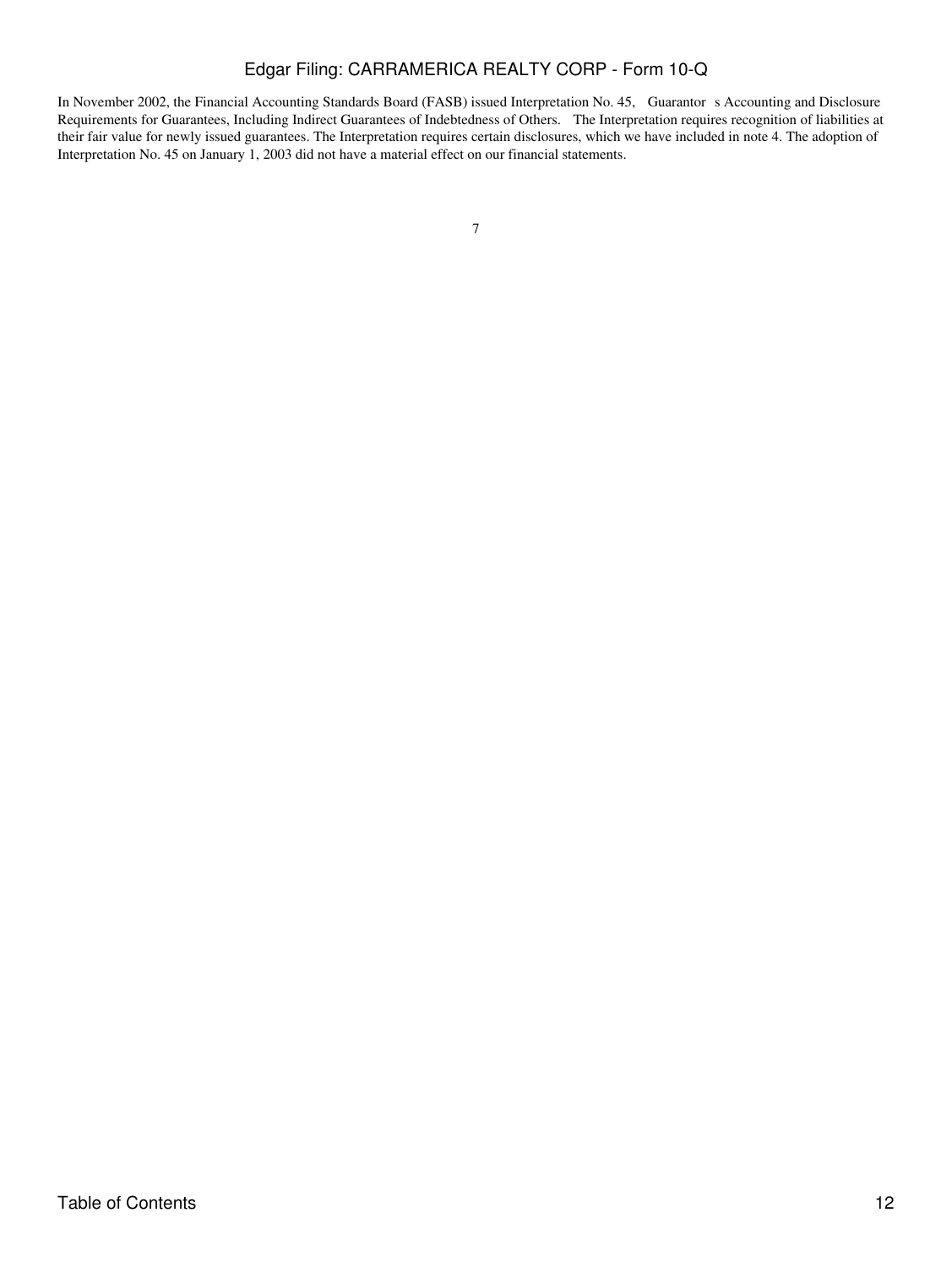#### **CARRAMERICA REALTY CORPORATION AND SUBSIDIARIES**

Notes to Consolidated Financial Statements

(Unaudited)

In December 2002, the FASB issued SFAS No. 148, Accounting for Stock-Based Compensation - Transition and Disclosure. SFAS No. 148 provides alternative methods of transition for a voluntary change to the fair value based method of accounting for stock-based compensation and requires disclosure in both annual and interim financial statements about the method of accounting for stock-based compensation and the effect of the method used on reported results. Effective January 1, 2003, we adopted the fair value based method of accounting for stock-based compensation costs. We elected to use the prospective method of transition to the fair value method provided in SFAS No. 148 and, accordingly, the method is being applied for all employee stock compensation awards granted, modified or settled on or after January 1, 2003.

In January 2003, the FASB issued Interpretation No. 46, Consolidation of Variable Interest Entities. This Interpretation addresses the consolidation of variable interest entities (VIEs) in which the equity investors lack one or more of the essential characteristics of a controlling financial interest or where the equity investment at risk is not sufficient for the entity to finance its activities without subordinated financial support from other parties. The Interpretation applies to VIEs created after January 31, 2003 and to VIEs in which we acquire an interest after that date. Effective July 1, 2003, it also applies to VIEs in which we acquired an interest before February 1, 2003. We may apply the Interpretation prospectively, with a cumulative effect adjustment as of July 1, 2003, or by restating previously issued financial statements with a cumulative effect adjustment as of the beginning of the first year restated. Based on our current analysis, we believe that we will not be required to consolidate any of our unconsolidated real estate ventures that we have accounted for using the equity method; nor do we believe that we will have to consolidate any other entities.

As the result of a mezzanine loan and guaranty provided to a third-party for a development management project, we have an interest in a variable interest entity. The purpose of this entity is to build and own a 286,000 square foot office building in Washington, D.C. Based upon our analysis, we believe that we are not the primary beneficiary in this entity; therefore, we are not consolidating the entity. Our maximum exposure to loss as of June 30, 2003 is \$23.7 million, the sum of our note receivable and the maximum exposure under the guaranty.

In May 2003, the FASB issued SFAS No. 150, Accounting for Certain Financial Instruments with Characteristics of both Liabilities and Equity. SFAS No. 150 establishes standards for the classification and measurement of certain financial instruments with characteristics of both liabilities and equity. It requires that an issuer classify a financial instrument that is within its scope as a liability (or an asset in some circumstances). Adoption of SFAS No. 150 did not affect our financial statements.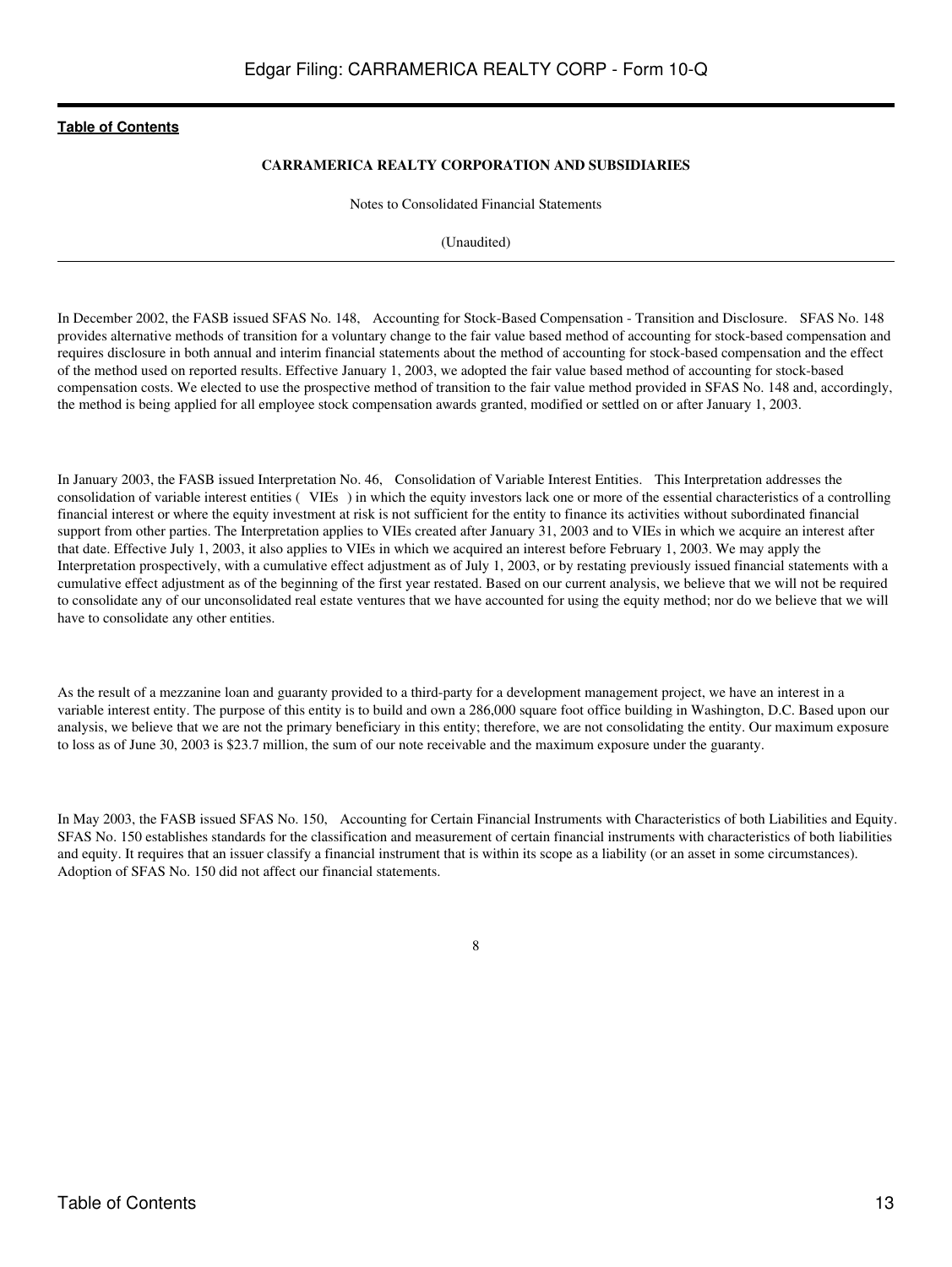#### **CARRAMERICA REALTY CORPORATION AND SUBSIDIARIES**

Notes to Consolidated Financial Statements

(Unaudited)

#### **(e) Earnings Per Share**

The following table sets forth information relating to the computations of our basic and diluted earnings per share (EPS) from continuing operations:

|                                                                                                 |                              | <b>Three Months Ended</b><br>June 30, 2003 |                               | <b>Three Months Ended</b><br>June 30, 2002 |                                          |                               |  |  |
|-------------------------------------------------------------------------------------------------|------------------------------|--------------------------------------------|-------------------------------|--------------------------------------------|------------------------------------------|-------------------------------|--|--|
| (In thousands,<br>except per share amounts)                                                     | <b>Income</b><br>(Numerator) | <b>Shares</b><br>(Denominator)             | <b>Per Share</b><br>Amount    | <b>Income</b><br>(Numerator)               | <b>Shares</b><br>(Denominator)           | <b>Per Share</b><br>Amount    |  |  |
| <b>Basic EPS</b>                                                                                | \$11,989                     | 51,712                                     | 0.23<br>S                     | \$9,634                                    | 53,015                                   | \$<br>0.18                    |  |  |
| <b>Effect of Dilutive Securities</b><br>Adjustment to dividends on unvested restricted          |                              |                                            |                               |                                            |                                          |                               |  |  |
| stock                                                                                           | 138                          |                                            |                               |                                            |                                          |                               |  |  |
| Stock options and restricted stock                                                              |                              | 656                                        |                               |                                            | 1,301                                    |                               |  |  |
| <b>Diluted EPS</b>                                                                              | \$12,127                     | 52,368                                     | 0.23<br>\$                    | \$9,634                                    | 54,316                                   | \$<br>0.17                    |  |  |
|                                                                                                 |                              | <b>Six Months Ended</b><br>June 30, 2003   |                               |                                            | <b>Six Months Ended</b><br>June 30, 2002 |                               |  |  |
| (In thousands,<br>except per share amounts)                                                     | <b>Income</b><br>(Numerator) | <b>Shares</b><br>(Denominator)             | Per<br><b>Share</b><br>Amount | <b>Income</b><br>(Numerator)               | <b>Shares</b><br>(Denominator)           | Per<br><b>Share</b><br>Amount |  |  |
| <b>Basic EPS</b>                                                                                | \$25,102                     | 51,661                                     | 0.49<br>S                     | \$16,544                                   | 52,672                                   | \$<br>0.31                    |  |  |
| <b>Effect of Dilutive Securities</b><br>Adjustment to dividends on unvested restricted<br>stock | 277                          |                                            |                               |                                            |                                          |                               |  |  |
| Stock options and restricted stock                                                              |                              | 575                                        |                               |                                            | 1,285                                    |                               |  |  |
| Convertible preferred stock                                                                     |                              |                                            |                               |                                            | 6                                        |                               |  |  |
| <b>Diluted EPS</b>                                                                              | \$25,379                     | 52,236                                     | \$<br>0.49                    | \$16,544                                   | 53,963                                   | \$<br>0.31                    |  |  |

Income from continuing operations has been reduced by preferred stock dividends and dividends paid on unvested restricted stock of approximately \$4,425,000 and \$8,517,000 for the three months ended June 30, 2003 and 2002, respectively and \$9,858,000 and \$17,065,000 for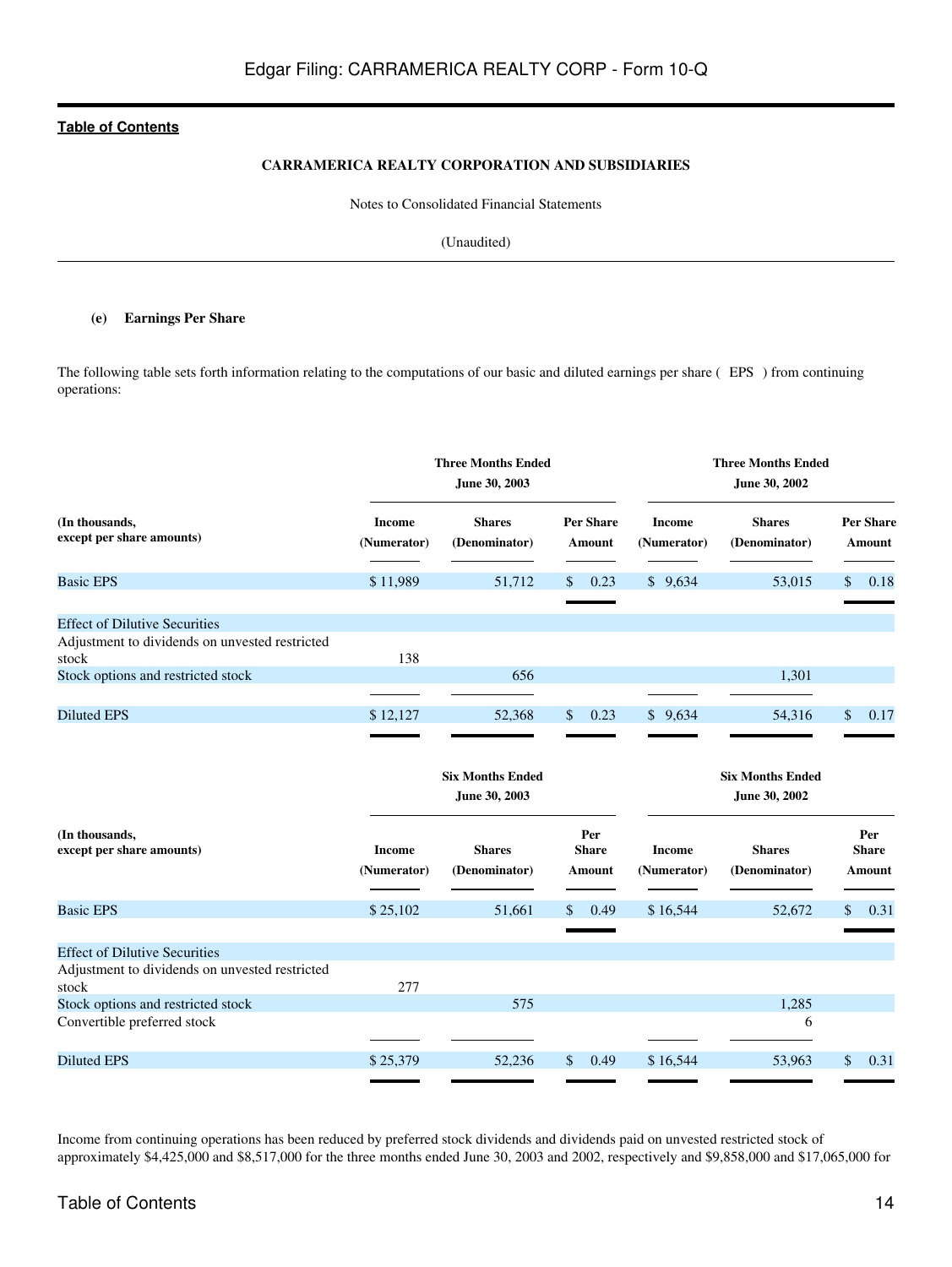the six months ended June 30, 2003 and 2002, respectively.

The effects of units in CarrAmerica Realty, L.P. and Carr Realty, L.P. that are redeemable for shares of our common stock are not included in the computation of diluted earnings per share as their effect is antidilutive.

#### **(f) Derivative Financial Instruments and Hedging**

We manage our capital structure to reflect a long-term investment approach, generally seeking to match the generally stable return nature of our assets with a mix of equity and various debt instruments. With respect to the use of debt instruments, we use fixed rate debt of varying maturities as well as variable rate debt. The mix of fixed and variable rate debt is determined by assessing their relative prices as well as economic conditions. Over the last two years we have increased variable rate exposure as we believe it has provided a more cost efffective source of debt financing than fixed rate debt. We believe that our exposure to weaker operating conditions including higher vacancies necessitates the increased use of variable rate instruments.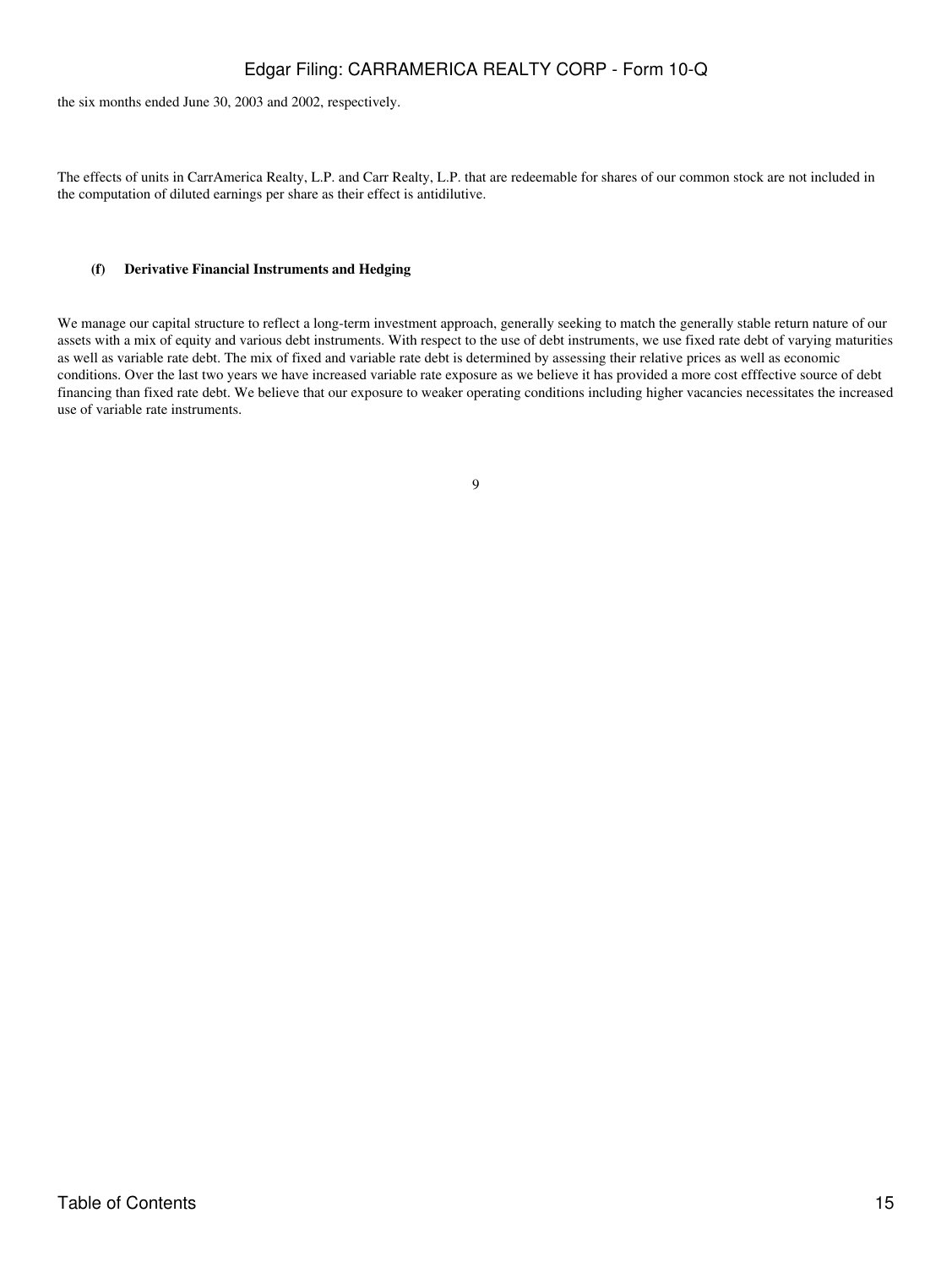#### **CARRAMERICA REALTY CORPORATION AND SUBSIDIARIES**

Notes to Consolidated Financial Statements

(Unaudited)

At times, our mix of variable and fixed rate debt may not suit our needs. At those times, we may use derivative financial instruments, including interest rate caps and swaps, forward interest rate options or interest rate options in order to assist us in managing our debt mix. We either will hedge our variable rate debt to give it a fixed interest rate or hedge fixed rate debt to give it a variable interest rate.

Under interest rate cap agreements, we make initial premium payments to the counterparties in exchange for the right to receive payments from them if interest rates exceed specified levels during the agreement period. Under interest rate swap agreements, we and the counterparties agree to exchange the difference between fixed rate and variable rate interest amounts calculated by reference to specified notional principal amounts during the agreement period. Notional principal amounts are used to express the volume of these transactions, but the cash requirements and amounts subject to credit risk are substantially less. Parties to interest rate cap and swap agreements are subject to market risk for changes in interest rates and credit risk in the event of nonperformance by the counterparty. We do not require any collateral under these agreements but deal only with highly rated institutional counterparties and do not expect that any counterparties will fail to meet their obligations.

Derivative financial instruments are recognized as either assets or liabilities on our balance sheet at their fair value. Subject to certain qualifying conditions, we may designate a derivative as either a hedge of the cash flows from a variable rate debt instrument or anticipated transaction (cash flow hedge) or a hedge of the fair value of a fixed rate debt instrument (fair value hedge). For those derivatives designated as a cash flow hedge, we report the fair value gains and losses in accumulated other comprehensive income in stockholders equity to the extent the hedge is effective. We recognize these fair value gains or losses in earnings during the period(s) in which the hedged item affects earnings. For derivatives qualifying as fair value hedges, we report fair value gains and losses in earnings along with fair value gains or losses on the hedge item attributable to the risk being hedged. Most of our derivative financial instruments qualify as fair value hedges. Derivatives that do not qualify for hedge accounting are marked to market through earnings. Amounts receivable or payable under interest rate cap and swap agreements are accounted for as adjustments to interest expense on the related debt.

On May 8, 2002, we entered into interest rate swap agreements with JP Morgan Chase and Bank of America, N.A. hedging \$150.0 million of senior unsecured notes due July 2004. We receive interest at a fixed rate of 7.2% and pay interest at a variable rate of six-month LIBOR in arrears plus 2.72%. The interest rate swaps mature at the same time the notes are due. The swaps qualify as fair value hedges for accounting purposes. The fair value of the interest rate swaps is recognized on our balance sheet and the carrying value of the senior unsecured notes is increased or decreased by an offsetting amount. As of June 30, 2003, the fair value of the interest rate swaps was approximately \$4.4 million. We recognized reductions in interest expense for the three months ended June 30, 2003 and 2002 of approximately \$2.5 million and \$0.5 million, respectively, and for the six months ended June 30, 2003 and 2002 of approximately \$3.8 million and \$0.5 million, respectively, related to the swaps. As of June 30, 2003, taking into account the effect of the interest rate swaps, the effective interest rate on the notes was reduced to 3.84%.

On November 20, 2002, in conjunction with the issuance of \$175.0 million of senior unsecured notes, we entered into interest rate swap agreements with JP Morgan Chase, Bank of America, N.A. and Goldman Sachs & Co. We receive interest at a fixed rate of 5.25% and pay interest at a variable rate of six-month LIBOR in arrears plus 1.405%. The interest rate swaps mature at the same time the notes are due. The swaps qualify as fair value hedges for accounting purposes. The fair value of the interest rate swaps is recognized on our balance sheet and the carrying value of the senior unsecured notes is increased or decreased by an offsetting amount. As of June 30, 2003, the fair value of the interest rate swaps was approximately \$6.7 million. We recognized reductions in interest expense for the three and six months ended June 30, 2003 of approximately \$1.2 million and \$2.3 million, respectively, related to the swaps. As of June 30, 2003, taking into account the effect of the interest rate swaps, the effective interest rate on the notes was reduced to 2.62%.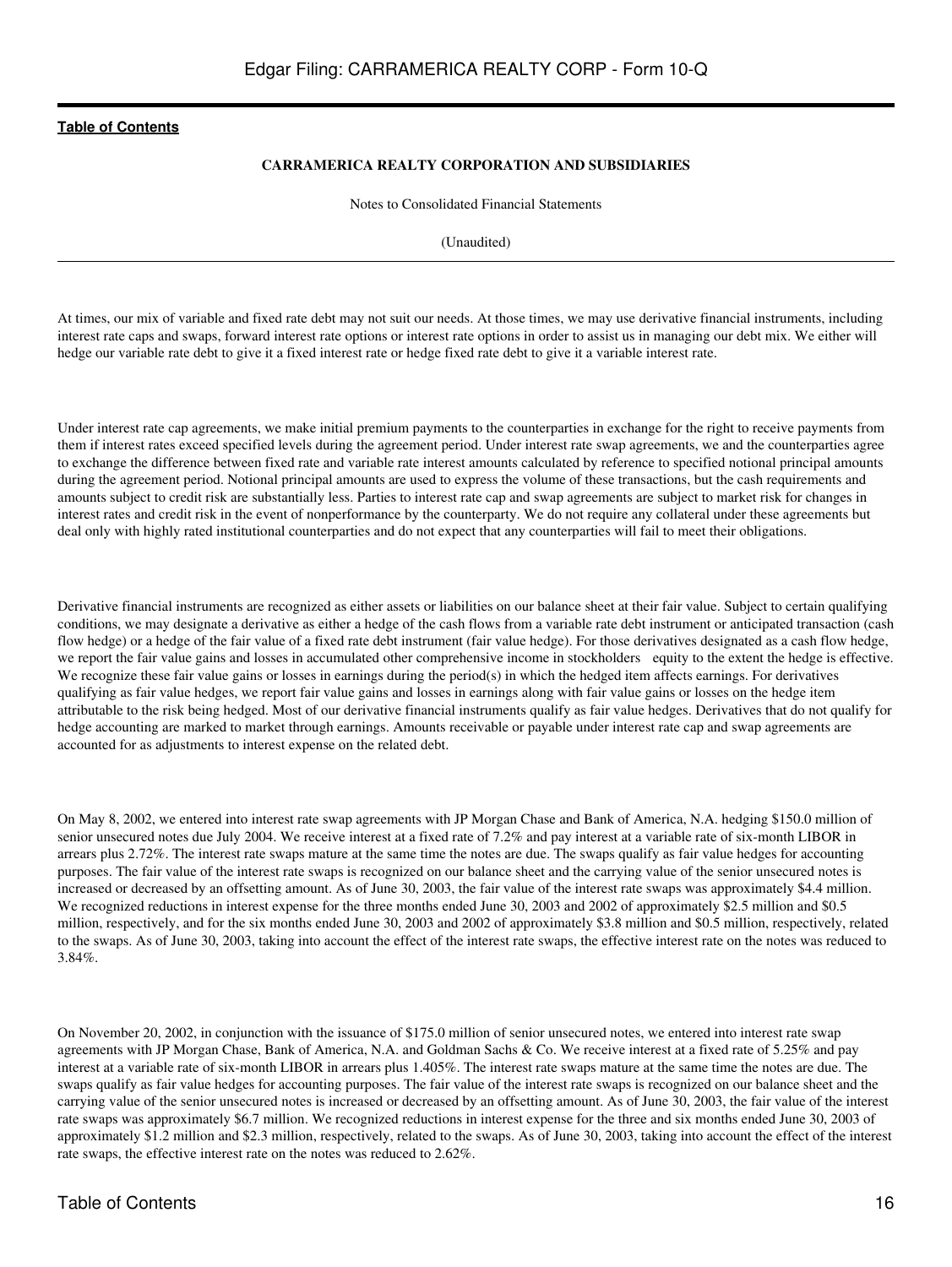As part of the assumption of \$63.5 million of debt associated with the purchase of two operating properties in August 2002, we purchased interest rate caps with a notional amount of \$97.0 million and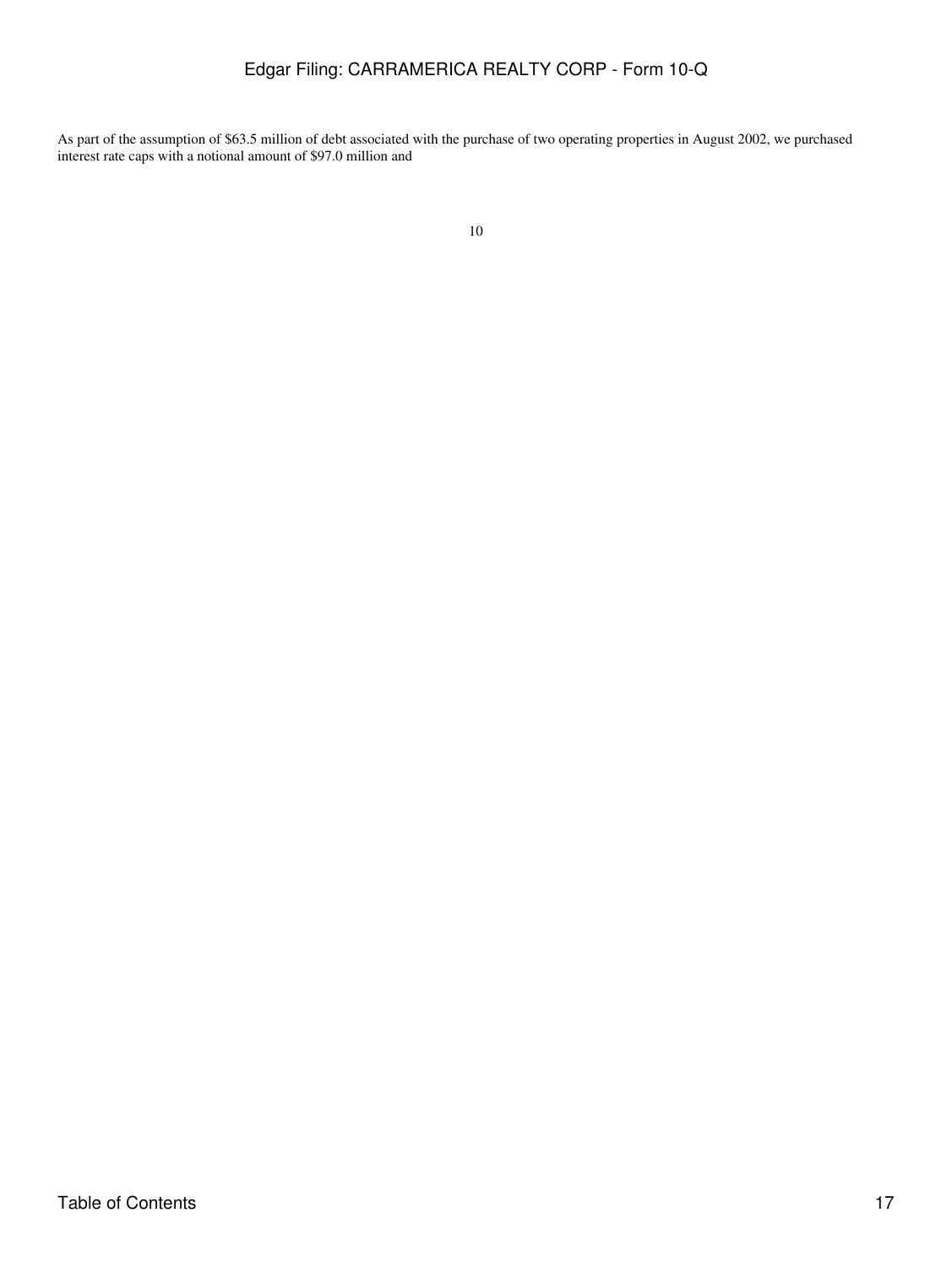#### **CARRAMERICA REALTY CORPORATION AND SUBSIDIARIES**

Notes to Consolidated Financial Statements

(Unaudited)

LIBOR capped at 6.75%. As of June 30, 2003, the fair market value of these interest rate caps was not material.

#### **(g) Stock/Unit Compensation Plans**

Through 2002, we applied the intrinsic value method of accounting prescribed by Accounting Principles Board Opinion No. 25, Accounting for Stock Issued to Employees, and related interpretations to account for our stock/unit compensation plans. Under this method, we recorded compensation expense for awards of stock, options or units to employees only if the market price of the unit or stock on the grant date exceeded the amount the employee was required to pay to acquire the unit or stock. Effective January 1, 2003, we adopted the fair value based method of accounting for stock-based compensation costs. We elected to use the prospective method of transition to the fair value method provided in SFAS No. 148 and, accordingly, the method is being applied for all employee stock compensation awards granted, modified or settled on or after January 1, 2003.

The following table summarizes pro forma effects on net income and earnings per share if the fair value method had been used to account for all stock-based compensation awards made between 1997 and 2002.

|                                                                                    |    |          | <b>Three Months Ended</b><br><b>June 30,</b> |          |    |          | <b>Six Months Ended</b><br><b>June 30,</b> |          |  |  |
|------------------------------------------------------------------------------------|----|----------|----------------------------------------------|----------|----|----------|--------------------------------------------|----------|--|--|
| (In thousands, except per share data)                                              |    | 2003     |                                              | 2002     |    | 2003     |                                            | 2002     |  |  |
| Net income as reported                                                             |    | \$16,829 |                                              | \$20,185 |    | \$35,800 |                                            | \$37,685 |  |  |
| Stock-based compensation cost from stock option plans included in net<br>income    |    | 37       |                                              |          |    | 56       |                                            |          |  |  |
| Stock-based compensation cost from restricted stock plan included in net<br>income |    | 1,160    |                                              | 1,198    |    | 2,312    |                                            | 2,262    |  |  |
| Fair value of stock-based compensation                                             |    | (1,756)  |                                              | (2,011)  |    | (3,515)  |                                            | (3,888)  |  |  |
| Pro forma net income                                                               |    | \$16,270 |                                              | \$19,372 |    | \$34,653 |                                            | \$36,059 |  |  |
|                                                                                    |    |          |                                              |          |    |          |                                            |          |  |  |
| Earnings per share as reported:                                                    |    |          |                                              |          |    |          |                                            |          |  |  |
| Basic                                                                              | \$ | 0.24     | \$                                           | 0.22     | \$ | 0.50     | \$                                         | 0.39     |  |  |
| Diluted                                                                            |    | 0.24     |                                              | 0.21     |    | 0.50     |                                            | 0.38     |  |  |
| Earnings per share, pro forma:                                                     |    |          |                                              |          |    |          |                                            |          |  |  |
| <b>Basic</b>                                                                       | \$ | 0.23     | $\mathcal{S}$                                | 0.21     | \$ | 0.48     | \$                                         | 0.36     |  |  |
| Diluted                                                                            |    | 0.23     |                                              | 0.20     |    | 0.48     |                                            | 0.35     |  |  |

#### **(h) Reclassifications**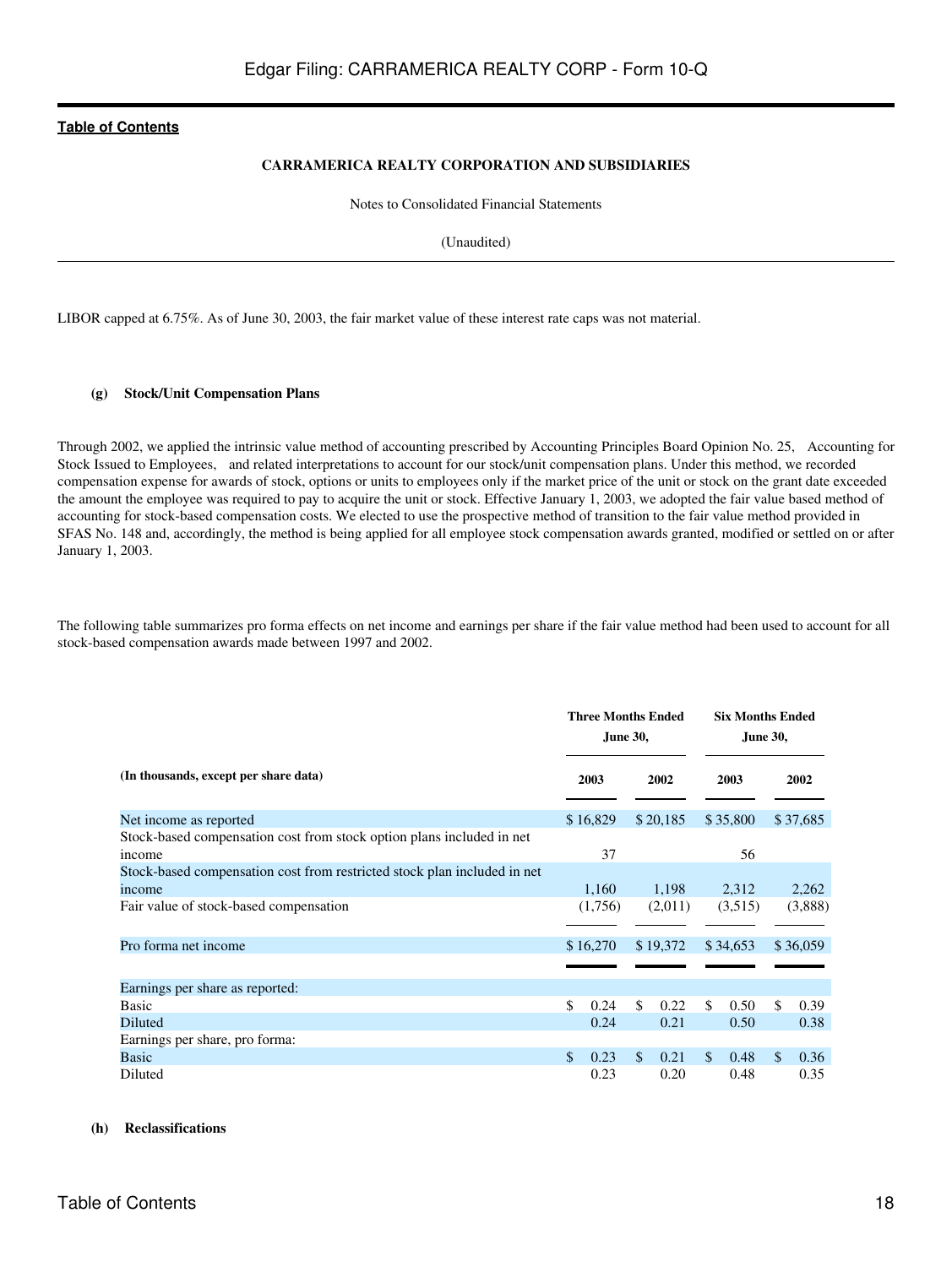Certain reclassifications of prior period amounts have been made to conform to the current period s presentation.

#### **(2) HQ Global Workplaces, Inc.**

In 1997, we began making investments in HQ Global Workplaces, Inc. (HQ Global), a provider of executive office suites. On June 1, 2000, we, along with HQ Global, VANTAS Incorporated (VANTAS) and FrontLine Capital Group (FrontLine), consummated several transactions including (i) the merger of VANTAS with and into HQ Global, (ii) the acquisition by FrontLine of shares of HQ Global common stock from us and other stockholders of HQ Global, and (iii) the acquisition by VANTAS of our debt and equity interests in OmniOffices (UK) Limited and OmniOffices LUX 1929 Holding Company S.A. We received \$377.3 million in cash in connection with these transactions. In addition, \$140.5 million of debt which we had guaranteed was repaid with a portion of the cash proceeds. Following the transaction, we owned approximately 16% of the equity of HQ Global on a diluted basis and our investment had a carrying value of \$42.2 million. In 2001, based on a number of considerations, we recorded an impairment charge that reduced the carrying value of our remaining investment in HQ Global to zero.

On March 13, 2002, HQ Global filed for bankruptcy protection under Chapter 11 of the federal bankruptcy laws.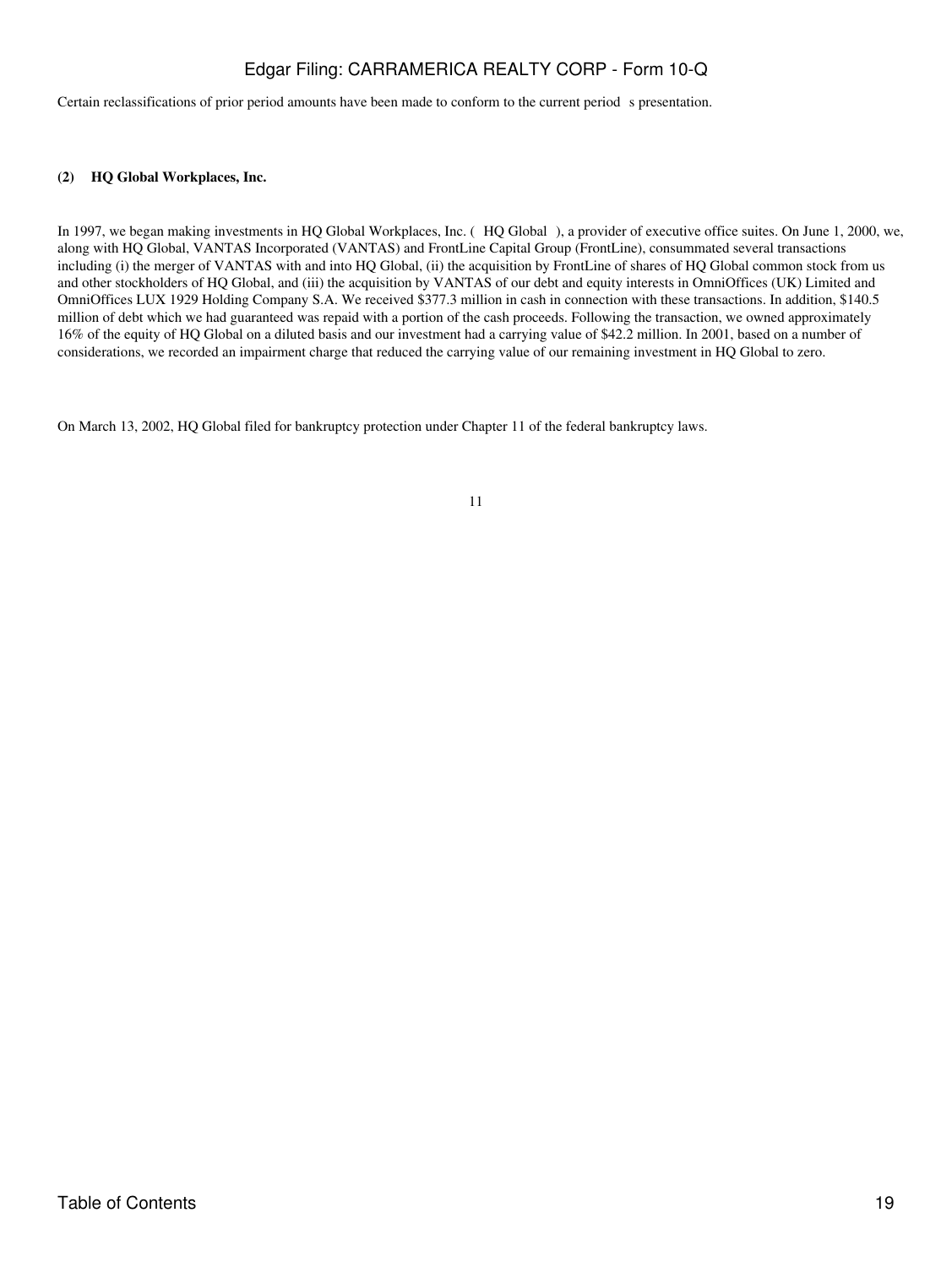#### **CARRAMERICA REALTY CORPORATION AND SUBSIDIARIES**

Notes to Consolidated Financial Statements

(Unaudited)

During 1997 and 1998, to assist HQ Global as it grew its business, we provided guarantees of HQ Global s performance under four office leases. To our knowledge, all monthly rent payments were made by HQ Global under two of these leases through January 2002, and rental payments under the other two leases were made through February 2002.

In the course of its bankruptcy proceedings, HQ Global has filed motions to reject two of these four leases. One lease was for approximately 22,000 square feet of space at two adjacent buildings in San Jose, California. Our liability under this guarantee was limited to approximately \$2.0 million. We reached an agreement with the landlord of this lease under which we paid \$1.75 million in full satisfaction of the guarantee in January 2003. We recognized this expense in 2002.

The second lease that was rejected by HQ Global is a sublease for space in downtown Manhattan. This lease is for approximately 26,000 square feet of space and runs through March 2008, with total aggregate remaining lease payments as of February 1, 2002 of approximately \$5.4 million. In June 2002, we received a demand for payment of the full amount of the guarantee. However, we believe that we have defenses to payment under this guarantee available to us and joined with HQ Global in filing suit on July 24, 2002 in HQ Global s bankruptcy proceedings asking the bankruptcy court to declare that the lease was terminated by the landlord of the sublease not later than February 28, 2002. On July 26, 2002, the landlord under the sublease filed suit in federal court in New York seeking payment from us under this guarantee; however, the landlord voluntarily dismissed this suit on June 30, 2003 following a ruling by the bankruptcy court that it was the appropriate court to hear and decide the litigation. In light of our defenses and these proceedings, we have not accrued any expense relating to this guarantee; however, there can be no assurance as to the outcome of the pending litigation or that we will not incur expense or be required to make cash payments relating to this guarantee up to the full amount of the guarantee. As of June 30, 2003, we had not made any payments under this guarantee.

HQ Global has not filed a motion seeking to reject the remaining two leases that we have guaranteed, although it could do so in the future. Even if the leases are not rejected, we may ultimately be liable to the lessors for payments due under the leases. In one case, the lease is for approximately 25,000 square feet of space in midtown Manhattan, and our liability is currently capped at approximately \$0.5 million, which liability reduces over the life of the lease until its expiration in September 2007. As of June 30, 2003, we have not accrued any expense related to or made any payments under this guarantee.

The remaining lease is for space in San Mateo, California. This lease is for approximately 19,000 square feet of space and runs through January 2013, with total aggregate remaining lease payments as of March 1, 2002 of approximately \$10.4 million. We initially recognized an expense of \$0.4 million under this guarantee in the first quarter of 2002 based on a tentative agreement with HQ Global under which HQ Global would not reject this lease obligation and we would fund HQ Global s operating losses at this location for a limited period of time. Due to deteriorating conditions in the local commercial real estate market, HQ Global subsequently determined that the tentative agreement was not in its best interest. HQ Global indicated to us that it intended to reject this lease unless its rent was reduced to current market rates. As an interim measure, we entered into an agreement with HQ Global as of June 30, 2002 to fund operating losses at this location up to an aggregate amount of \$130,000 in exchange for HQ Global forbearing from rejecting this lease until September 15, 2002, or, if it obtained from the bankruptcy court an extension of time within which to reject leases, November 1, 2002. Because the bankruptcy court has since three times extended the time period within which HQ Global may reject this lease to September 9, 2003, we have extended the existing forbearance agreement three times in exchange for funding operating losses up to an additional aggregate amount of \$385,000. As of June 30, 2003, we have funded \$0.4 million to HQ Global under the forbearance agreement and its extensions. As a result of our efforts to mitigate our exposure under this guarantee, we entered into agreements with HQ Global in January 2003 under which HQ Global assigned its interest as a tenant in this lease to us and we in turn subleased the space back to HQ Global at current market rates. The bankruptcy court approved these agreements on July 16, 2003; however,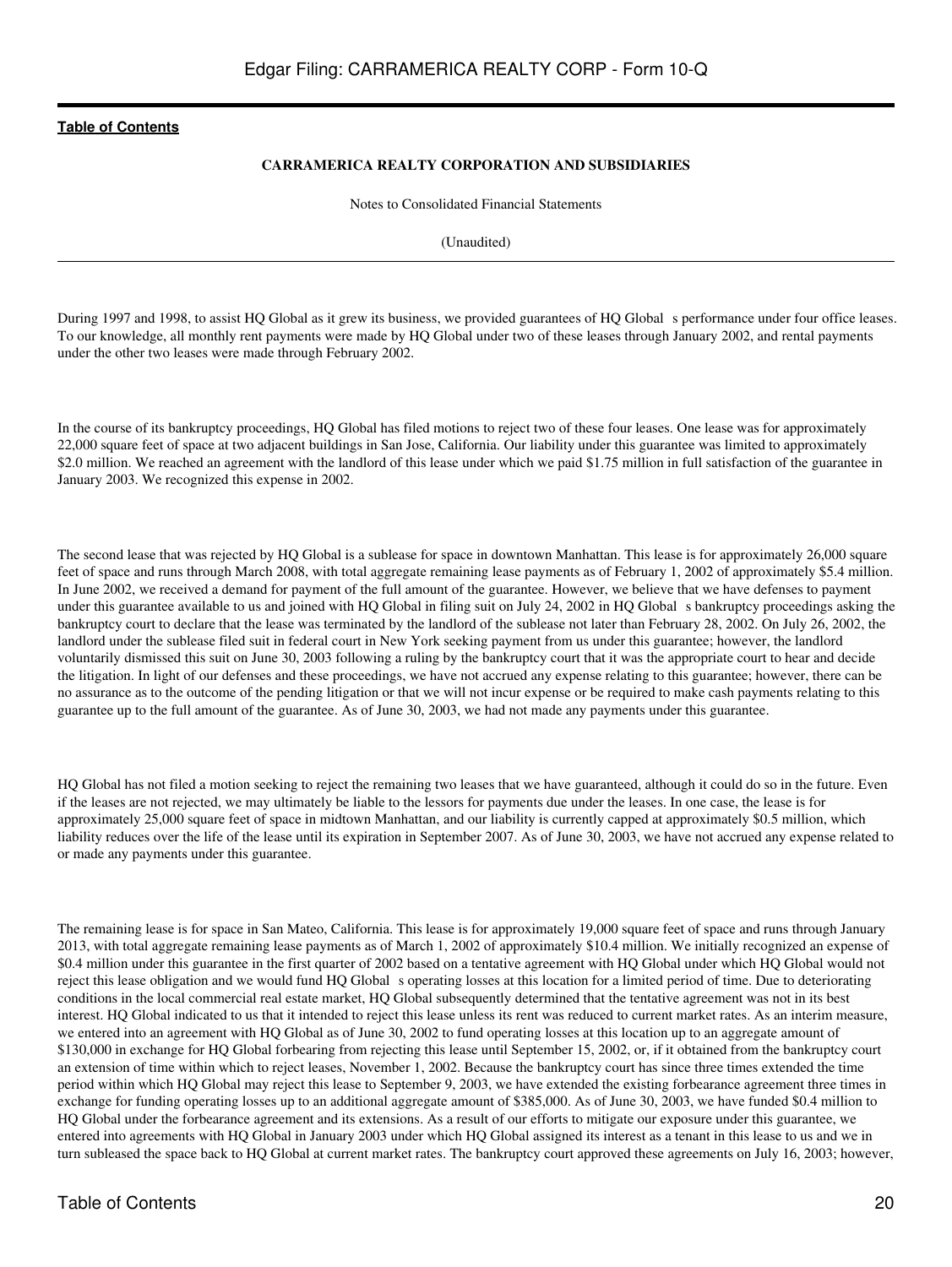these agreements will not be enforceable if HQ Global fails to successfully reorganize and emerge from the bankruptcy proceedings. We increased our provision for loss under this guarantee to \$6.9 million in the second quarter of 2002. Since there can be no assurance that HQ Global will successfully reorganize and emerge from the bankruptcy proceedings, we have not made any adjustments to our estimate of likely exposure under this guarantee as a result of the bankruptcy court s approval of the new lease and sublease agreements. There can be no assurance that we will not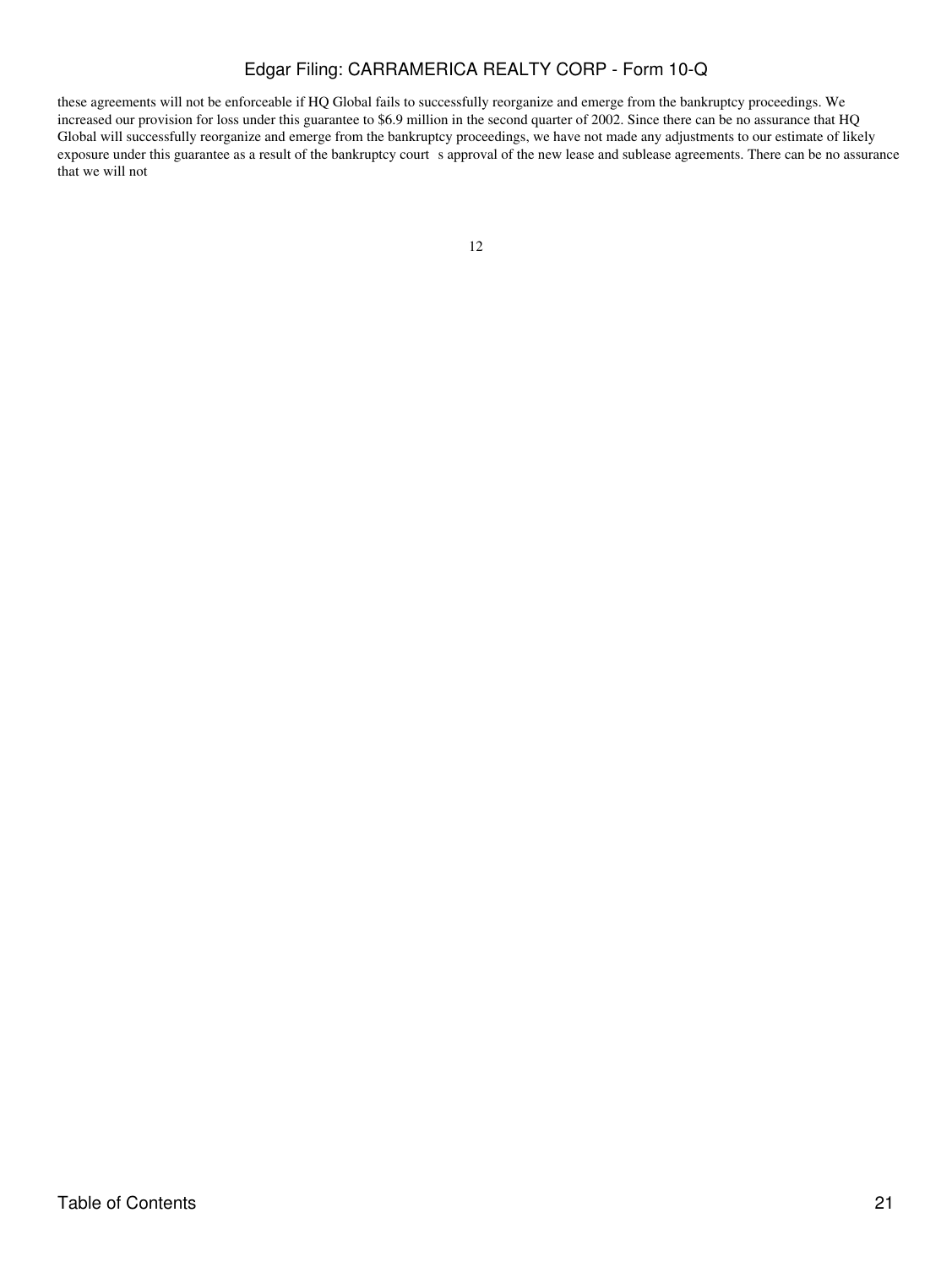#### **CARRAMERICA REALTY CORPORATION AND SUBSIDIARIES**

Notes to Consolidated Financial Statements

(Unaudited)

be required to further increase our provision or make cash payments related to this guarantee in future periods up to, in the aggregate, the full amount of the guarantee. As of June 30, 2003, we had not made any payments under this guarantee.

#### **(3) Gain on Sale of Assets and Other Provisions, Net and Discontinued Operations**

The table below summarizes property sales for the six months ended June 30, 2003 and 2002:

| 2003                           |                     |                          | 2002                     |                     |                          |
|--------------------------------|---------------------|--------------------------|--------------------------|---------------------|--------------------------|
| <b>Property</b><br><b>Name</b> | <b>Sale</b><br>Date | <b>Square</b><br>Footage | <b>Property</b><br>Name  | <b>Sale</b><br>Date | <b>Square</b><br>Footage |
| Wateridge                      |                     |                          | May-03 62,194 Wasatch 17 | $May-02$            | 72,088                   |

We dispose of assets from time to time that are inconsistent with our long-term strategic or return objectives. During the three and six months ended June 30, 2003 we disposed of one operating property, recognizing a gain of \$3.5 million. We continue to manage the property under a management agreement and the gain on this sale and the operating results of the property are not classified as discontinued operations due to our continuing involvement. We also recognized an impairment loss of \$2.7 million on a building as we currently expect that we will dispose of the property before the end of its previously estimated useful life and will not recover the carrying value. For the three and six months ended June 30, 2002, we disposed of one operating property, recognizing a gain of \$3.3 million. We continue to manage the property under a management agreement and the gain on this sale and the operating results of the property are not classified as discontinued operations due to our continuing involvement. We recognized impairment losses of \$0.5 million and \$1.3 million on parcels of land held for development during the three and six months ended June 30, 2002, respectively.

At June 30, 2003, we have contracts to sell two properties with which we will have no continuing involvement after the sale. The results of operations for these properties have been classified as discontinued operations in all periods presented in the statements of operations. In August 2002, we sold our Commons at Las Colinas property with which we had no continuing involvement after the sale. The results of operations of this property are classified as discontinued operations for the three and six months ended June 30, 2002.

Operating results of the properties are summarized as follows:

**(In thousands) For the three months ended For the six months ended**

**June 30,**

**June 30,**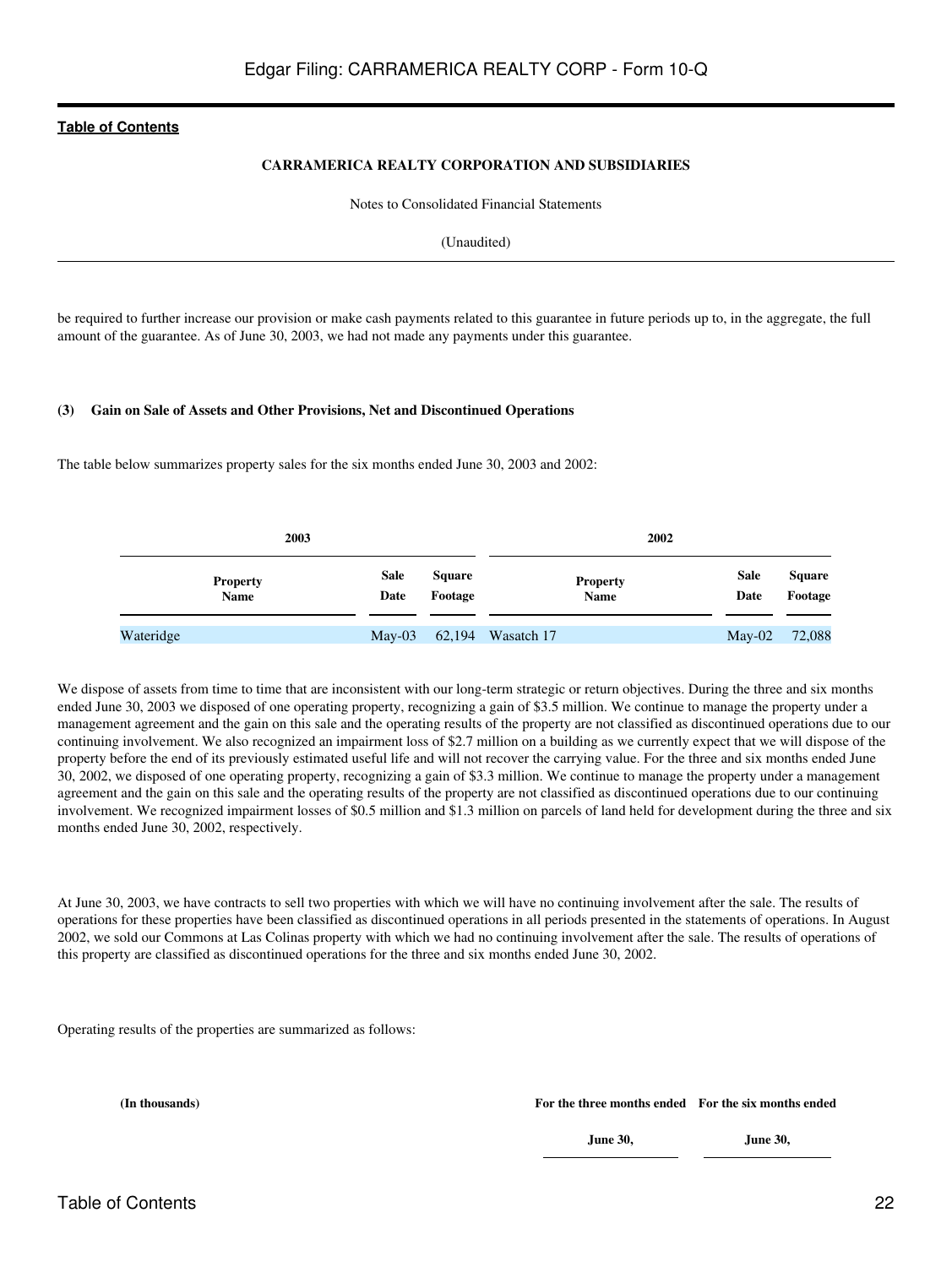|                                                    |               | 2003 |              | 2002  |     | 2003    |  | 2002    |
|----------------------------------------------------|---------------|------|--------------|-------|-----|---------|--|---------|
|                                                    |               |      |              |       |     |         |  |         |
| Revenues                                           | \$.           | 772  | $\mathbb{S}$ | 3,776 |     | \$1,557 |  | \$7,583 |
| Property expenses                                  |               | 217  |              | 231   |     | 405     |  | 422     |
| Depreciation and amortization                      |               | 140  |              | 1.511 |     | 312     |  | 3,085   |
|                                                    |               |      |              |       |     |         |  |         |
| Net operations of properties sold or held for sale | $\mathcal{S}$ | 415  | \$.          | 2.034 | \$. | 840     |  | 4.076   |
|                                                    |               |      |              |       |     |         |  |         |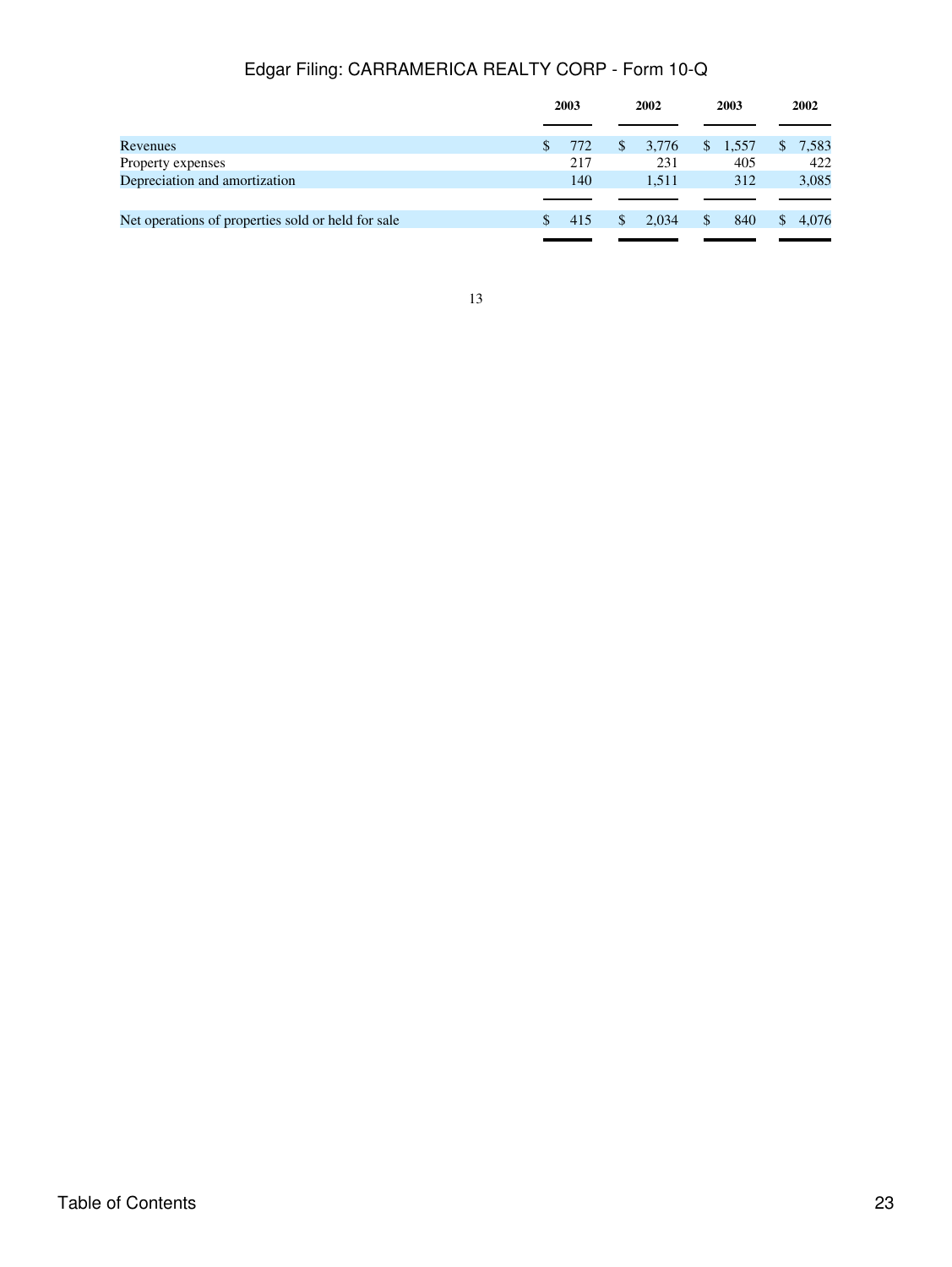#### **CARRAMERICA REALTY CORPORATION AND SUBSIDIARIES**

Notes to Consolidated Financial Statements

(Unaudited)

#### **(4) Guarantees**

Our obligations under guarantee agreements at June 30, 2003 are summarized as follows:

|                              |                             |           | <b>Maximum</b>  | Carrying     |
|------------------------------|-----------------------------|-----------|-----------------|--------------|
| <b>Type of Guarantee</b>     | <b>Project Relationship</b> | Term      | <b>Exposure</b> | <b>Value</b> |
| Loan <sup>1</sup>            | 575 7th Street              | Apr- $05$ | \$40,000,000    | S            |
| Loan <sup>2</sup>            | <b>Atlantic Building</b>    | $Dec-03$  | 21,000,000      |              |
| Loan <sup>3</sup>            | <b>Shakespeare Theater</b>  | $Dec-04$  | 16,500,000      | 175,000      |
| Lease <sup>4</sup>           | HQ Global                   | $Jan-13$  | 16,400,000      | 7,103,000    |
| Indemnification <sup>5</sup> | <b>HO</b> Global            |           |                 |              |

- 1. Loan guarantee relates to a joint venture in which we have a 30% interest and for which we are the developer. It is a payment guaranty to the lender on behalf of the joint venture. If the joint venture defaults on the loan, we may be required to perform under the guarantee. We have a reimbursement guarantee from the other joint venture partner to repay us its proportionate share (70%) of any monies we pay under the guarantee.
- 2. Loan guarantee relates to a third party project for which we are the developer. It is a payment guarantee to the lender. If the third party defaults on the loan, we may be required to perform under the guarantee. We have a security interest in the third party s interest in the underlying property. In the event of a default, we can exercise our rights under the security agreement to take title to the property and sell the property to mitigate our exposure under the guarantee.
- 3. Represents a payment guarantee on a third party project for which we are the developer. We have entered into an agreement with the lender that permits us to acquire the lender s first position mortgage securing the loan if the third party defaults on the loan and we then make payment in full to the lender under the guarantee.
- 4. See note 2 for further discussion.
- 5. See Part II, Item 1 for further discussion.

#### **(5) Segment Information**

Our only reportable operating segment is real estate property operations. Other business activities and operating segments that are not reportable are included in other operations. The performance measure we use to assess results for real estate property operations is segment operating income. We define segment operating income as total rental revenue less property expenses, which include property operating expenses (other than depreciation and amortization) and real estate taxes. The real estate property operations segment includes the operation and management of consolidated rental properties including those classified as discontinued operations. The accounting policies of the segments are the same as those described in note 1.

Operating results of our reportable segment and our other operations for the three months ended June 30, 2003 and 2002 are summarized as follows: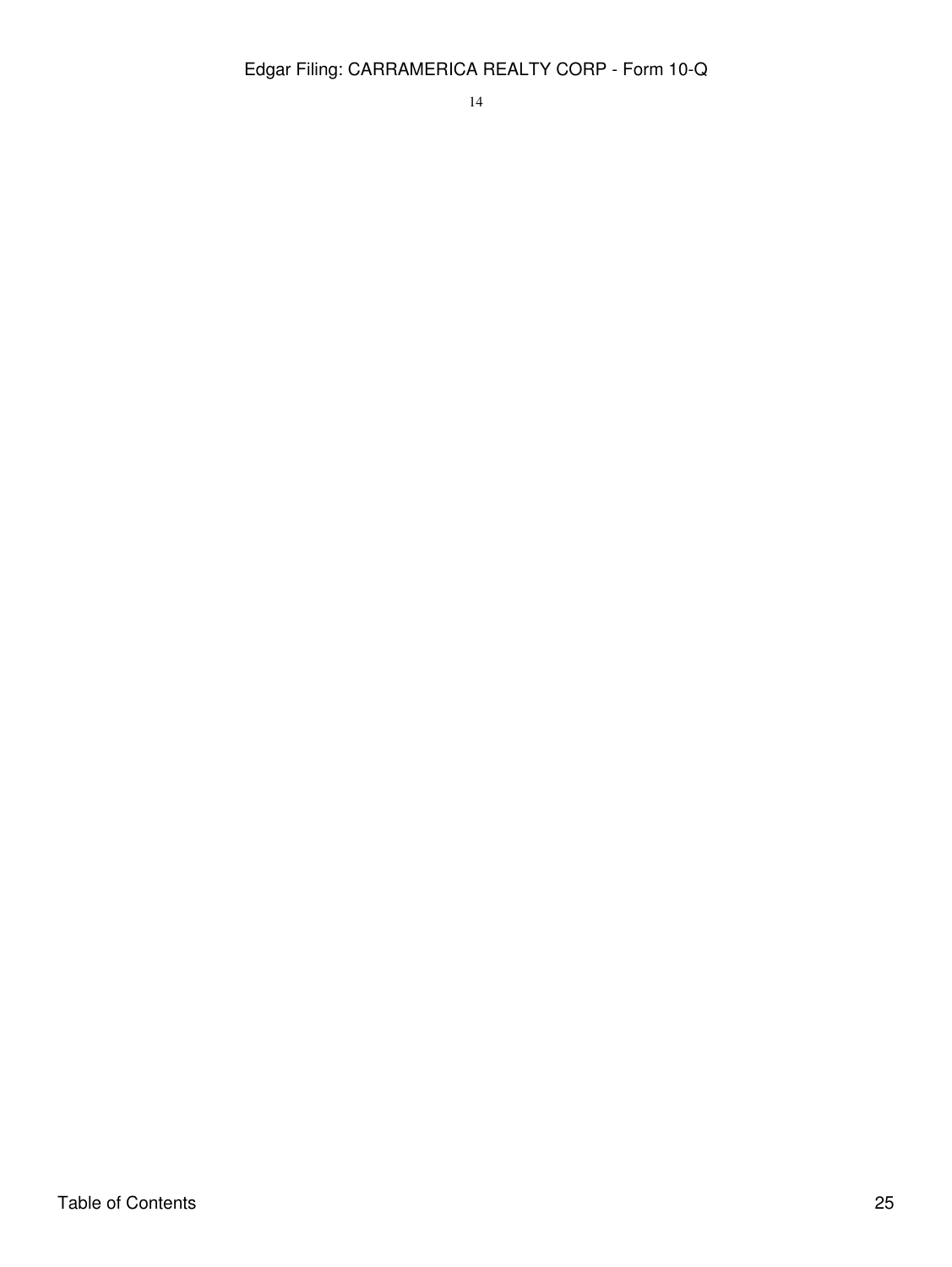#### **CARRAMERICA REALTY CORPORATION AND SUBSIDIARIES**

Notes to Consolidated Financial Statements

#### (Unaudited)

|                                                            | For the three months ended June 30, 2003                   |                                                      |                                                                      |             |  |  |  |  |  |
|------------------------------------------------------------|------------------------------------------------------------|------------------------------------------------------|----------------------------------------------------------------------|-------------|--|--|--|--|--|
| (In millions)                                              | <b>Real Estate</b><br><b>Property</b><br><b>Operations</b> | Other<br><b>Operations and</b><br><b>Unallocated</b> | <b>Reclassifications</b><br><b>Discontinued</b><br><b>Operations</b> | Total       |  |  |  |  |  |
| Revenue                                                    | \$122.7                                                    | $\mathbb{S}$<br>7.5                                  | (0.8)                                                                | \$129.4     |  |  |  |  |  |
| Segment expense                                            | 42.9                                                       | 10.7                                                 | (0.2)                                                                | 53.4        |  |  |  |  |  |
| Segment operating income (loss)                            | 79.8                                                       | (3.2)                                                | (0.6)                                                                | 76.0        |  |  |  |  |  |
| Interest expense                                           |                                                            |                                                      |                                                                      | 26.0        |  |  |  |  |  |
| Depreciation expense                                       |                                                            |                                                      |                                                                      | 33.6        |  |  |  |  |  |
| Operating income                                           |                                                            |                                                      |                                                                      | 16.4        |  |  |  |  |  |
| Other income                                               |                                                            |                                                      |                                                                      | 2.0         |  |  |  |  |  |
| Gain on sale of assets and other provisions, net           |                                                            |                                                      |                                                                      | 0.8         |  |  |  |  |  |
| Minority interest and taxes                                |                                                            |                                                      |                                                                      | (2.8)       |  |  |  |  |  |
| Discontinued operations - properties sold or held for sale |                                                            |                                                      |                                                                      | 0.4         |  |  |  |  |  |
| Net income                                                 |                                                            |                                                      |                                                                      | 16.8<br>\$. |  |  |  |  |  |

| (In millions)                                              | Real<br><b>Estate</b><br><b>Property</b><br><b>Operations</b> |               | Other<br><b>Operations</b><br>and<br><b>Unallocated</b> | <b>Reclassification</b><br><b>Discontinued</b><br><b>Operations</b> | <b>Total</b> |
|------------------------------------------------------------|---------------------------------------------------------------|---------------|---------------------------------------------------------|---------------------------------------------------------------------|--------------|
| Revenue                                                    | \$124.0                                                       | $\mathcal{S}$ | 5.5                                                     | \$<br>(3.8)                                                         | \$125.7      |
| Segment expense                                            | 40.8                                                          |               | 8.1                                                     | (0.2)                                                               | 48.7         |
| Segment operating income (loss)                            | 83.2                                                          |               | (2.6)                                                   | (3.6)                                                               | 77.0         |
| Interest expense                                           |                                                               |               |                                                         |                                                                     | 24.7         |
| Depreciation expense                                       |                                                               |               |                                                         |                                                                     | 29.7         |
| Operating income                                           |                                                               |               |                                                         |                                                                     | 22.6         |
| Other expense                                              |                                                               |               |                                                         |                                                                     | (3.9)        |
| Gain on sale of assets and other provisions, net           |                                                               |               |                                                         |                                                                     | 2.9          |
| Minority interest and taxes                                |                                                               |               |                                                         |                                                                     | (3.4)        |
| Discontinued operations - properties sold or held for sale |                                                               |               |                                                         |                                                                     | 2.0          |

**For the three months ended June 30, 2002**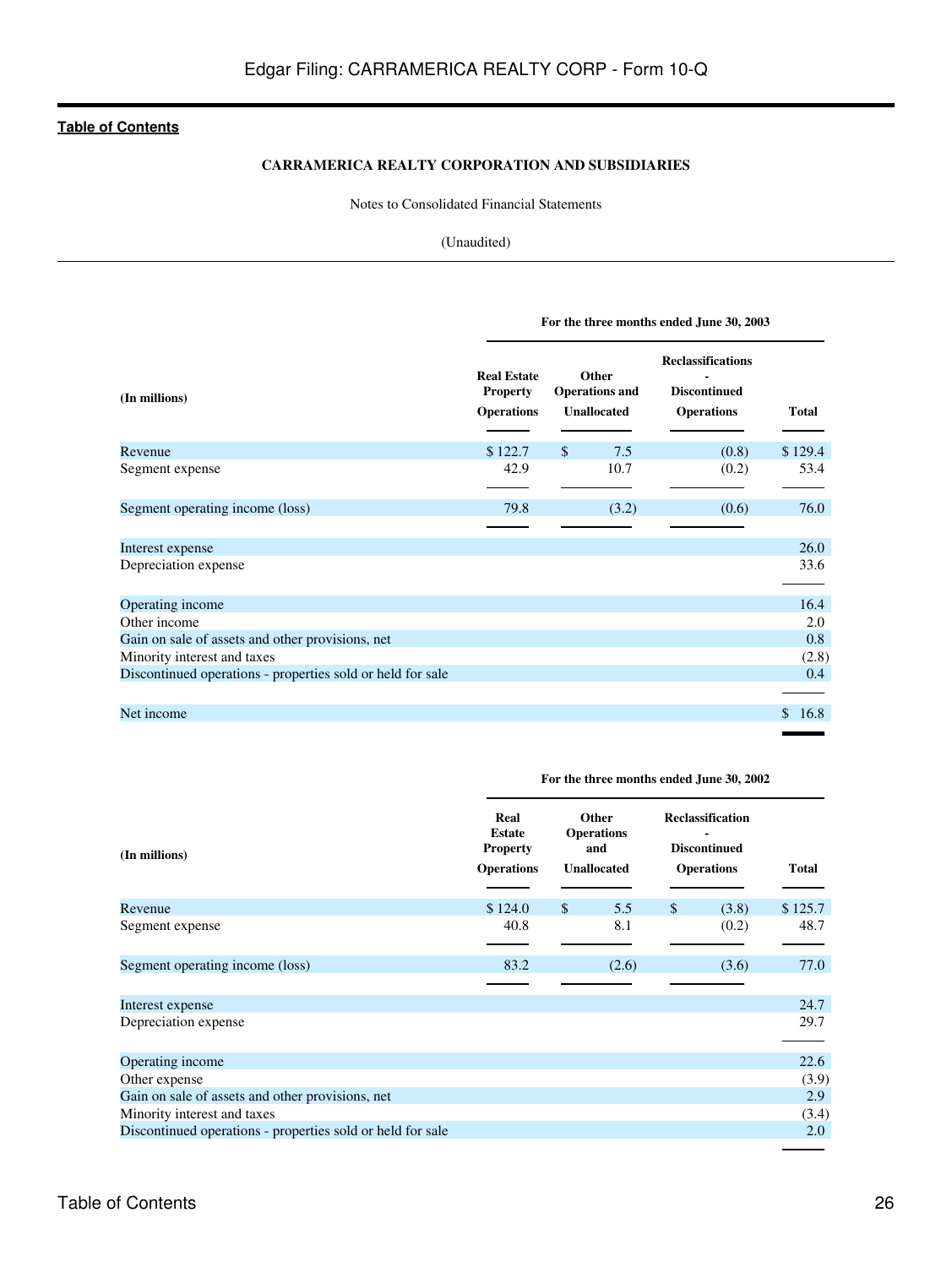Net income  $$ 20.2$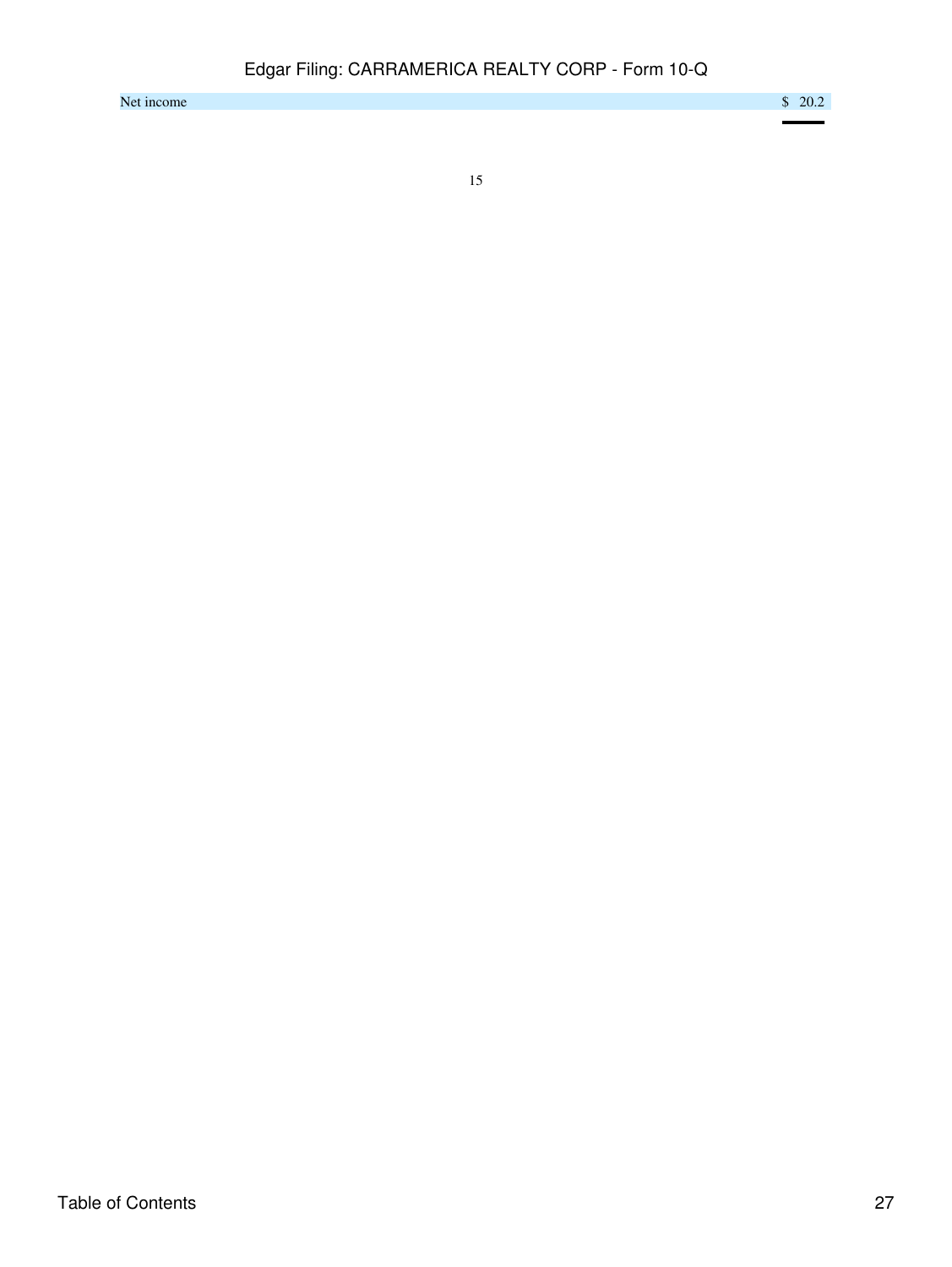### **CARRAMERICA REALTY CORPORATION AND SUBSIDIARIES**

Notes to Consolidated Financial Statements

#### (Unaudited)

|                                                            | For the six months ended June 30, 2003                     |              |                                                      |              |                                                                     |              |  |  |
|------------------------------------------------------------|------------------------------------------------------------|--------------|------------------------------------------------------|--------------|---------------------------------------------------------------------|--------------|--|--|
| (In millions)                                              | <b>Real Estate</b><br><b>Property</b><br><b>Operations</b> |              | Other<br><b>Operations</b> and<br><b>Unallocated</b> |              | <b>Reclassification</b><br><b>Discontinued</b><br><b>Operations</b> | <b>Total</b> |  |  |
| Revenue                                                    | \$250.4                                                    | $\mathbb{S}$ | 13.0                                                 | $\mathbb{S}$ | (1.5)                                                               | \$261.9      |  |  |
| Segment expense                                            | 87.3                                                       |              | 20.9                                                 |              | (0.4)                                                               | 107.8        |  |  |
| Segment operating income (loss)                            | 163.1                                                      |              | (7.9)                                                |              | (1.1)                                                               | 154.1        |  |  |
|                                                            |                                                            |              |                                                      |              |                                                                     |              |  |  |
| Interest expense                                           |                                                            |              |                                                      |              |                                                                     | 51.9         |  |  |
| Depreciation expense                                       |                                                            |              |                                                      |              |                                                                     | 65.0         |  |  |
| Operating income                                           |                                                            |              |                                                      |              |                                                                     | 37.2         |  |  |
| Other income                                               |                                                            |              |                                                      |              |                                                                     | 3.4          |  |  |
| Gain on sale of assets and other provisions, net           |                                                            |              |                                                      |              |                                                                     | 0.5          |  |  |
| Minority interest and taxes                                |                                                            |              |                                                      |              |                                                                     | (6.1)        |  |  |
| Discontinued operations - properties sold or held for sale |                                                            |              |                                                      |              |                                                                     | 0.8          |  |  |
| Net income                                                 |                                                            |              |                                                      |              |                                                                     | 35.8<br>\$.  |  |  |

| (In millions)                                              | Real<br><b>Estate</b><br><b>Property</b><br><b>Operations</b> |              | Other<br><b>Operations</b><br>and<br><b>Unallocated</b> |              | <b>Reclassification</b><br><b>Discontinued</b><br><b>Operations</b> | <b>Total</b> |
|------------------------------------------------------------|---------------------------------------------------------------|--------------|---------------------------------------------------------|--------------|---------------------------------------------------------------------|--------------|
| Revenue                                                    | \$251.2                                                       | $\mathbb{S}$ | 11.6                                                    | $\mathbb{S}$ | (7.6)                                                               | \$255.2      |
| Segment expense                                            | 83.5                                                          |              | 19.1                                                    |              | (0.4)                                                               | 102.2        |
| Segment operating income (loss)                            | 167.7                                                         |              | (7.5)                                                   |              | (7.2)                                                               | 153.0        |
|                                                            |                                                               |              |                                                         |              |                                                                     |              |
| Interest expense                                           |                                                               |              |                                                         |              |                                                                     | 49.5         |
| Depreciation expense                                       |                                                               |              |                                                         |              |                                                                     | 61.8         |
| Operating income                                           |                                                               |              |                                                         |              |                                                                     | 41.7         |
| Other expense                                              |                                                               |              |                                                         |              |                                                                     | (4.0)        |
| Gain on sale of assets and other provisions, net           |                                                               |              |                                                         |              |                                                                     | 2.0          |
| Minority interest and taxes                                |                                                               |              |                                                         |              |                                                                     | (6.1)        |
| Discontinued operations - properties sold or held for sale |                                                               |              |                                                         |              |                                                                     | 4.1          |

**For the six months ended June 30, 2002**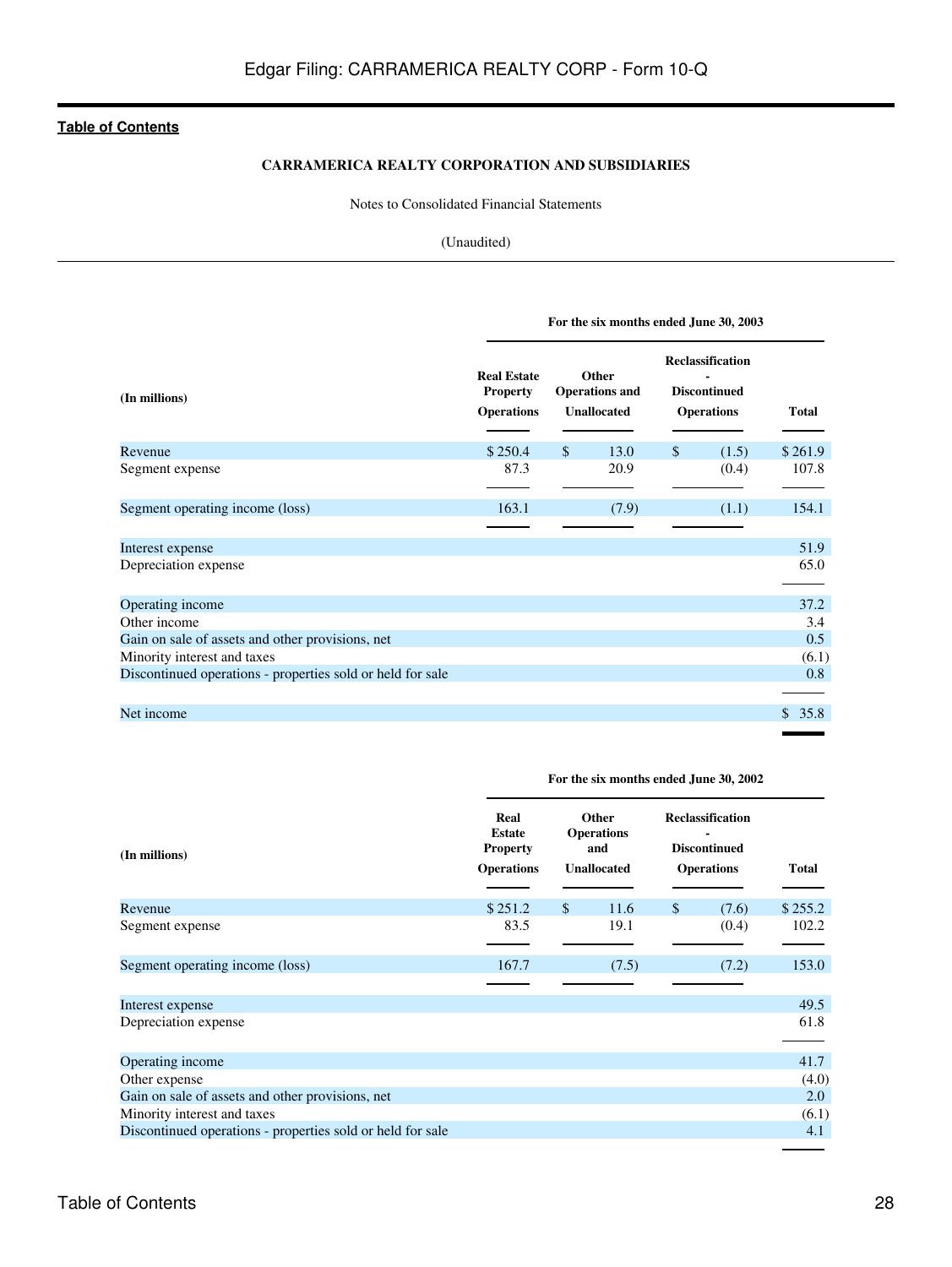#### Net income  $\sim$  37.7

#### **(6) Supplemental Cash Flow Information**

In the first quarter of 2002, 80,000 shares of our Series A Cumulative Convertible Redeemable Preferred Stock were converted to shares of common stock, retiring all remaining shares of Series A Cumulative Convertible Redeemable Preferred Stock.

Our employees converted approximately \$0.6 million and \$0.7 million in restricted units to 25,978 shares and 31,797 shares of common stock during the six months ended June 30, 2003 and 2002, respectively.

#### **(7) Preferred and Common Stock**

On March 18, 2003, we redeemed 2,000,000 shares of our Series B Cumulative Redeemable Preferred Stock at a redemption price of \$25.00 per share plus \$0.107125 per share in accrued and unpaid dividends for the period from March 1, 2003 through and including the redemption date. This resulted in a cash expenditure of approximately \$50.2 million in March 2003, which we funded by drawing on our \$500 million unsecured credit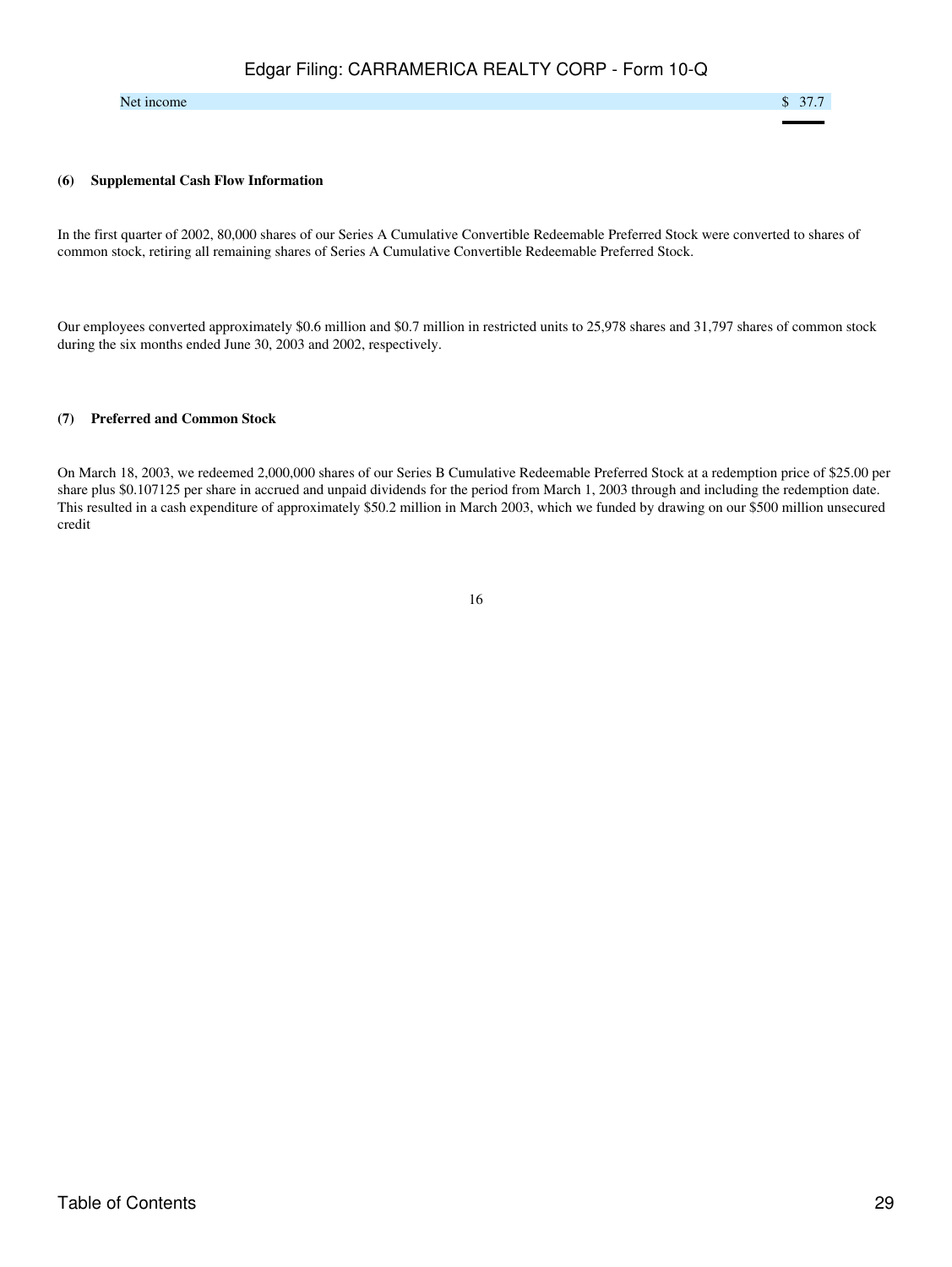#### **CARRAMERICA REALTY CORPORATION AND SUBSIDIARIES**

Notes to Consolidated Financial Statements

(Unaudited)

facility. Including this redemption, for the six months ended June 30, 2003, we repurchased or redeemed 2,188,035 shares of our preferred stock for approximately \$54.7 million, excluding accrued and unpaid dividends.

During the first six months of 2003, we repurchased 322,600 shares of our common stock for approximately \$7.9 million.

#### **(8) Subsequent Event**

On July 31, 2003, the Securities and Exchange Commission (SEC) issued a clarification of Emerging Issues Task Force Topic D-42, The Effect on the Calculation of Earnings per Share for the Redemption or Induced Conversion of Preferred Stock. Topic D-42 provides, among other things, that any excess of the fair value of the consideration transferred to the holders of preferred stock redeemed over the carrying amount of the preferred stock should be subtracted from net earnings to determine net earnings available to common stockholders in the calculation of earnings per share (EPS). The SEC s clarification of the guidance in Topic D-42 provides that the carrying amount of the preferred stock should be reduced by the related issuance costs.

The July 2003 clarification of Topic D-42 is effective for us for the quarter ending September 30, 2003 and is required to be reflected retroactively in the financial statements of prior periods. We have not previously considered issuance costs in determining the carrying amount of the preferred stock we redeemed in 2003 and 2002 and, accordingly, implementation of the clarification of Topic D-42 will affect our previously reported EPS. In particular, our reported basic and diluted EPS (from continuing operations and in total) for the six months ended June 30, 2003 will be reduced by \$0.03 per share, all of which relates to the quarter ended March 31, 2003, and our reported basic and diluted EPS (from continuing operations and in total) for 2002 will be reduced by \$0.09 per share, including \$0.01 per share for the quarters ended June 30, 2002 and December 31, 2002 and \$0.07 per share for the quarter ended September 30, 2002.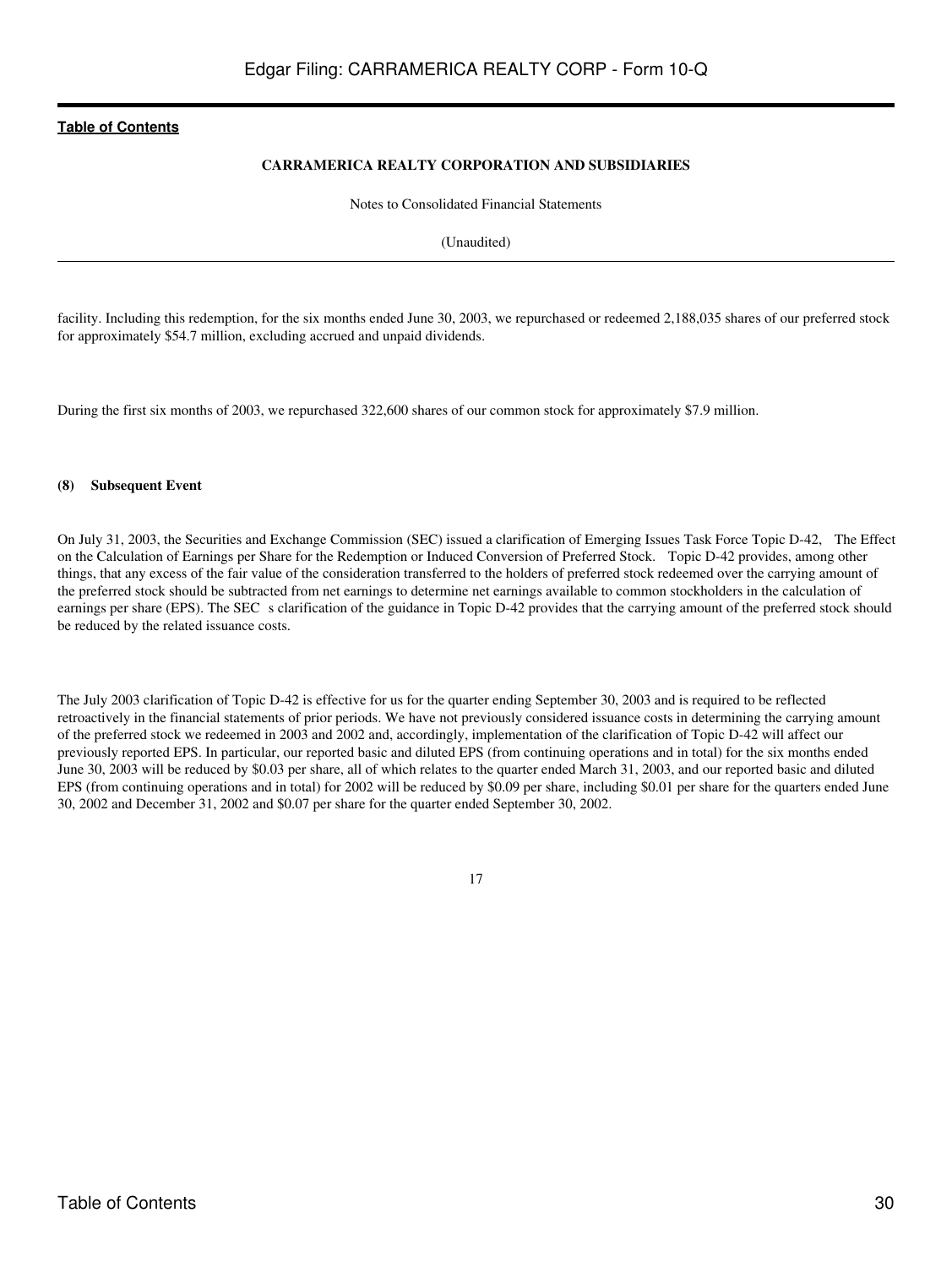#### **Management** s Discussion and Analysis

#### <span id="page-30-0"></span>**Item 2. Management s Discussion and Analysis of Financial Condition and Results of Operations**

The discussion that follows is based primarily on our consolidated financial statements as of June 30, 2003 and December 31, 2002 and for the three and six months ended June 30, 2003 and 2002 and should be read along with the consolidated financial statements and related notes. The ability to compare one period to another may be significantly affected by acquisitions completed, development properties placed in service and dispositions made during those periods.

#### **General**

During the six months ended June 30, 2003 we completed the following significant transactions:

We repurchased or redeemed an aggregate of 2.2 million shares of our preferred stock for approximately \$54.7 million.

We repurchased 322,600 shares of our common stock for approximately \$7.9 million.

We disposed of one operating property generating net proceeds of approximately \$9.5 million.

We acquired a 20% interest in a joint venture which purchased a \$190.0 million operating property.

During the six months ended June 30, 2002 we completed the following significant transactions:

We issued \$400.0 million of 7.125% senior unsecured notes in January 2002.

We entered into an interest rate swap against \$150.0 million of our senior unsecured notes effectively converting our fixed rate debt to variable rate debt.

We purchased one operating property for \$19.0 million.

We disposed of one operating property generating net proceeds of approximately \$10.7 million.

#### **Critical Accounting Policies and Estimates**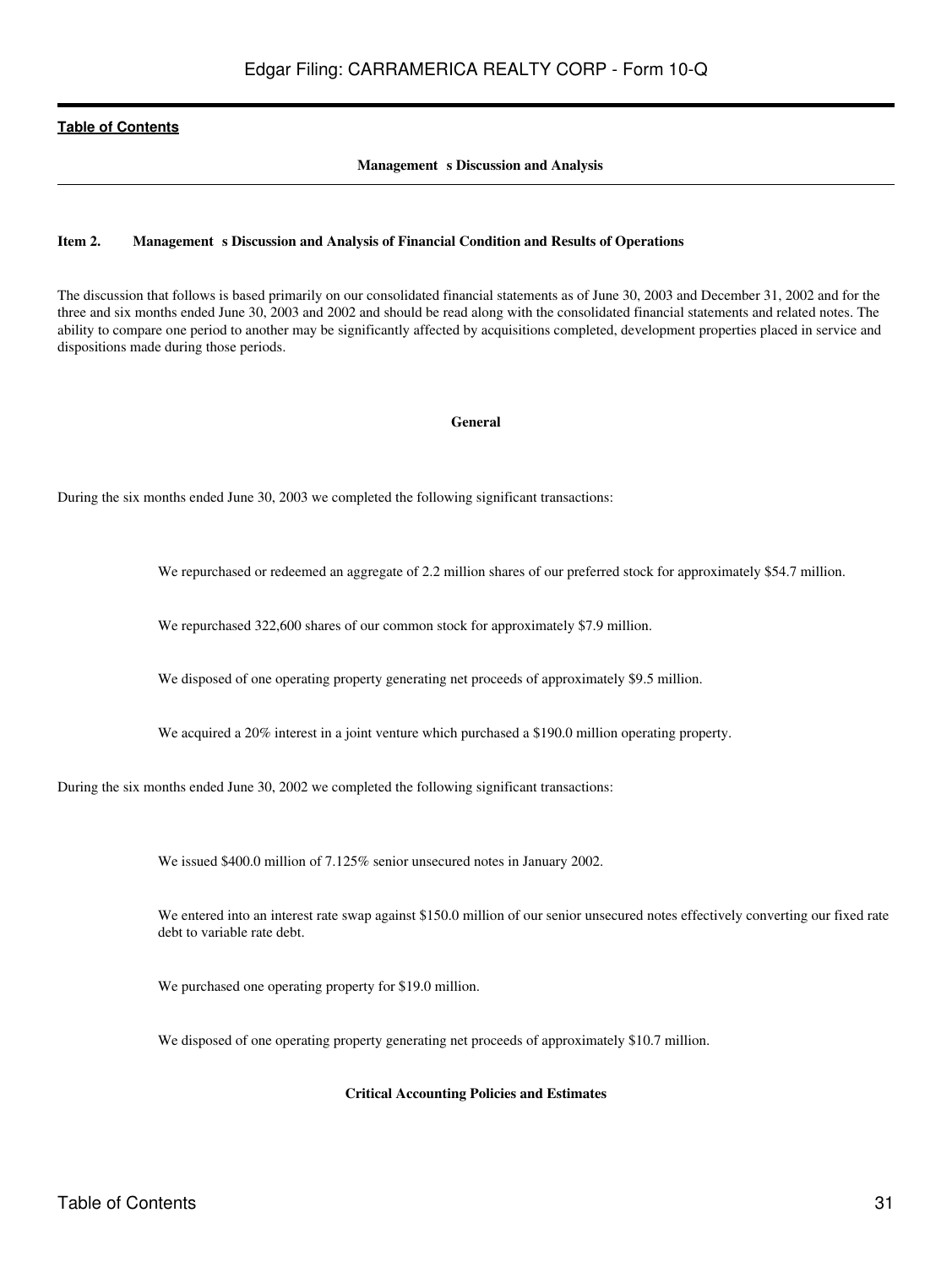Critical accounting policies and estimates are those that are both important to the presentation of our financial condition and results of operations and require management s most difficult, complex or subjective judgments. Our critical accounting policies and estimates relate to evaluating the impairment of long-lived assets and investments, assessing our probable liability under lease guarantees for HQ Global Workplaces, Inc. (HQ Global) and the evaluation of the collectibility of accounts and notes receivable.

If events or changes in circumstances indicate that the carrying value of a rental property to be held and used or land held for development may be impaired, we perform a recoverability analysis based on estimated undiscounted cash flows to be generated from the property in the future. If the analysis indicates that the carrying value is not recoverable from future cash flows, the property and related assets such as tenant improvements and lease commissions, are written down to estimated fair value and an impairment loss is recognized. If we decide to sell rental properties or land holdings, we evaluate the recoverability of the carrying amounts of the assets. If the evaluation indicates that the carrying value is not recoverable from estimated net sales proceeds, the property is written down to estimated fair value less costs to sell and an impairment loss is recognized. Our estimates of cash flows and fair values of the properties are based on current market conditions and consider matters such as rental rates and occupancies for comparable properties, recent sales data for comparable properties and, where applicable, contracts or the results of negotiations with purchasers or prospective purchasers. Changes in estimated future cash flows due to changes in our plans or views of market and economic conditions could result in recognition of additional impairment losses which, under applicable accounting guidance, could be substantial.

If events or circumstances indicate that the fair value of an investment has declined below its carrying value and we consider the decline to be other than temporary, the investment is written down to fair value and an impairment loss is recognized.

As a result of the bankruptcy of HQ Global, we were required to make estimates regarding our probable liability under guarantees of HQ Global s performance under four office leases. After carefully evaluating the facts and circumstances of each property and developments in the bankruptcy proceedings, we accrued a loss of \$8.7 million in 2002, our best estimate of the probable liability related to these guarantees. Our estimated loss was based on such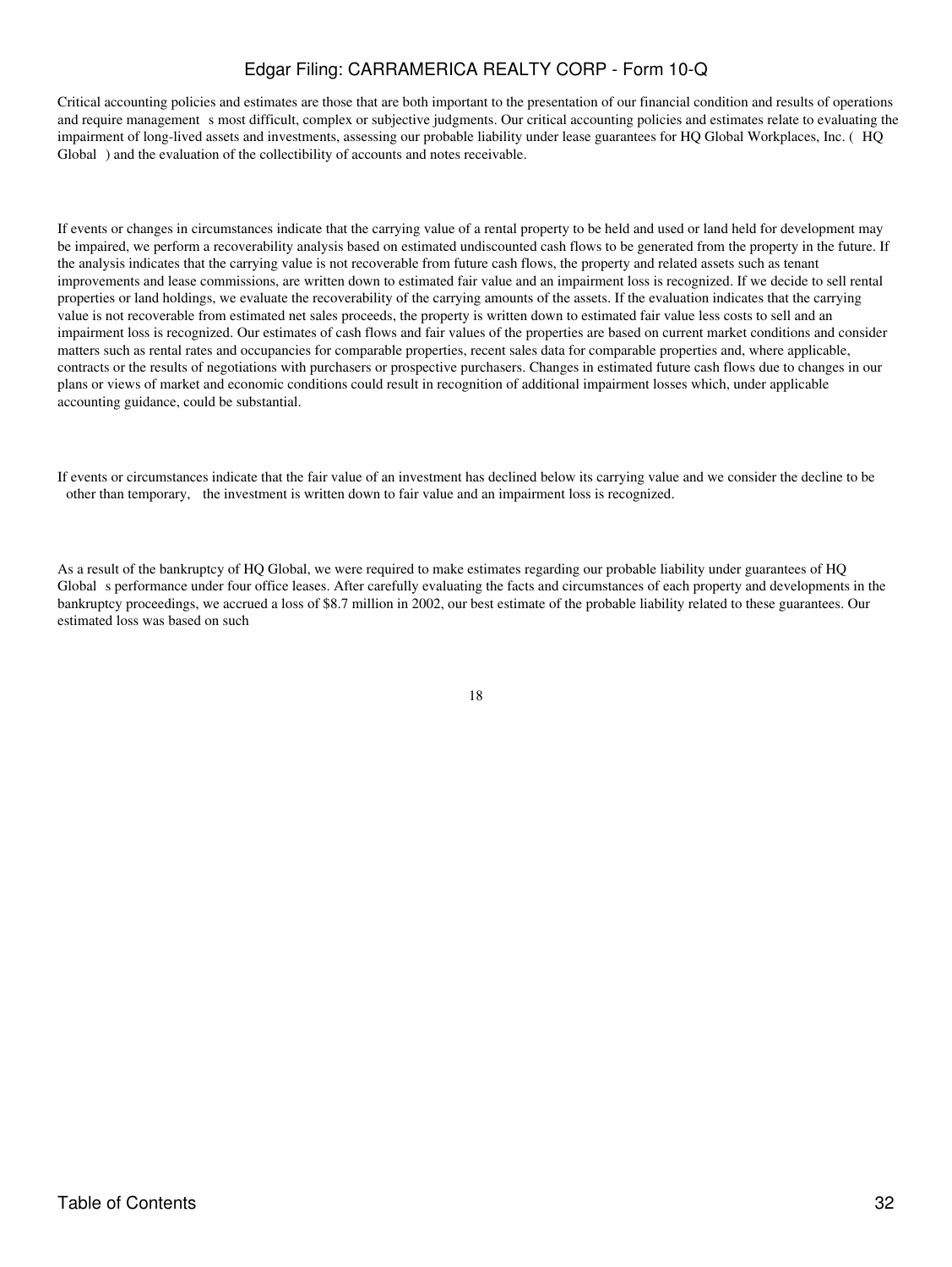#### **Management** s Discussion and Analysis

factors as the expected period of vacancy for the space before it could be relet, expected rental rates and other factors. Circumstances may change in the future which could cause us to reevaluate our liability under these guarantees and adjust our estimate as appropriate.

Our allowance for doubtful accounts receivable is established based on analysis of the risk of loss on specific accounts. The analysis places particular emphasis on past-due accounts and considers information such as the nature and age of the receivable, the payment history of the tenant or other debtor, the amount of security we hold, the financial condition of the tenant and our assessment of its ability to meet its lease obligations, the basis for any disputes and the status of related negotiations, etc. Our estimate of the required allowance, which is reviewed on a quarterly basis, is subject to revision as these factors change and is sensitive to the effects of economic and market conditions on our tenants, particularly in our largest markets (i.e., the San Francisco Bay and Washington, D.C. Metro areas). For example, due to economic conditions and analysis of our accounts receivable, we increased our provision for uncollectible accounts (and related accrued straight-line rents) by approximately \$2.1 million for the six months ended June 30, 2003.

#### **Results Of Operations**

#### **Property Operations Revenue**

Property operations revenue is summarized as follows:

#### **For the three months ended**

|                                  |                         |                 |                  | For the six months ended |                 |                  |  |
|----------------------------------|-------------------------|-----------------|------------------|--------------------------|-----------------|------------------|--|
|                                  |                         | <b>June 30,</b> | <b>Variance</b>  |                          | <b>June 30,</b> | <b>Variance</b>  |  |
| (in millions)                    | 2003                    | 2002            | 2003 vs.<br>2002 | 2003                     | 2002            | 2003 vs.<br>2002 |  |
| Minimum base rent                | 103.0<br>$\mathbb{S}^-$ | 104.2<br>\$     | (1.2)            | \$207.9                  | \$208.6         | (0.7)<br>\$      |  |
| Recoveries from tenants          | 13.7                    | 13.6            | 0.1              | 29.7                     | 29.7            |                  |  |
| Parking and other tenant charges | 5.2                     | 2.5             | 2.7              | 11.2                     | 5.3             | 5.9              |  |

Property operations revenue is composed of minimum base rent from our office buildings, revenue from the recovery of operating expenses from our tenants and other revenue such as parking and termination fees. Occupancy rates in our buildings began to decline in most of our markets in late 2001 and have continued to decline into 2003. This decline has negatively affected our operating revenue. Occupancy in stabilized buildings (buildings in operation more than one year) by market as of June 30, 2003 and 2002 is as follows:

|               | <b>June 30, 2003</b> |         | June 30, 2002 |         | <b>Variance</b> |         |
|---------------|----------------------|---------|---------------|---------|-----------------|---------|
| <b>Market</b> | Rentable             | Percent | Rentable      | Percent | Rentable Sq.    | Percent |
|               | Sq.                  | Leased  | Sq.           | Leased  | Footage         | Leased  |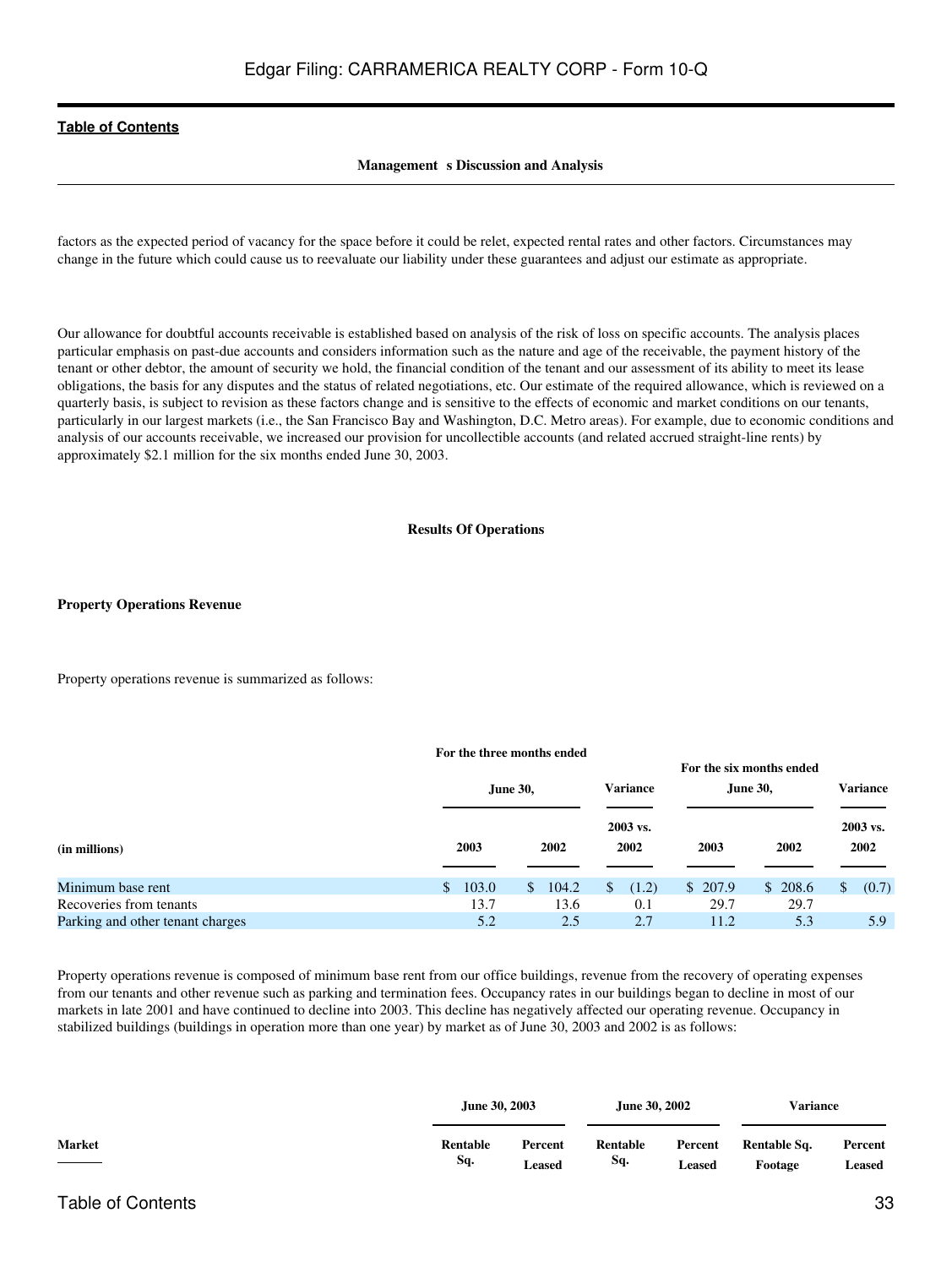|                           | Footage    |       | Footage    |       |            |        |
|---------------------------|------------|-------|------------|-------|------------|--------|
|                           |            |       |            |       |            |        |
| Washington, DC            | 3,522,832  | 96.2  | 2,933,519  | 98.8  | 589,313    | (2.6)  |
| Chicago                   | 1,225,826  | 67.5  | 1,236,064  | 91.3  | (10, 238)  | (23.8) |
| Atlanta                   | 1,865,278  | 81.5  | 1,773,919  | 87.6  | 91,359     | (6.1)  |
| Dallas                    | 1,007,644  | 86.7  | 1,611,740  | 93.6  | (604,096)  | (6.9)  |
| Austin                    | 432,050    | 91.8  | 627,313    | 89.9  | (195, 263) | 1.9    |
| Denver                    | 904,717    | 95.3  | 815,138    | 96.7  | 89,579     | (1.4)  |
| Phoenix                   | 532,506    | 100.0 | 532,506    | 100.0 |            |        |
| Portland                  | 275,193    | 80.7  | 275,193    | 80.7  |            |        |
| Seattle                   | 1,500,896  | 80.0  | 1,501,679  | 97.6  | (783)      | (17.6) |
| Salt Lake City            | 630,029    | 83.6  | 630,029    | 93.8  |            | (10.2) |
| San Francisco             | 5,509,931  | 90.1  | 5,418,034  | 95.1  | 91,897     | (5.0)  |
| Orange County/Los Angeles | 1,812,756  | 93.6  | 1,813,439  | 84.8  | (683)      | 8.8    |
| San Diego                 | 1,191,901  | 95.9  | 1,146,410  | 93.7  | 45,491     | 2.2    |
|                           |            |       |            |       |            |        |
| Total                     | 20,411,559 | 88.9  | 20,314,983 | 93.6  | 96,576     | (4.7)  |
|                           |            |       |            |       |            |        |

As a result of the ongoing weak economic climate, the real estate markets have been materially affected. The contraction of office workforces has reduced demand for office space and overall vacancy rates for office properties have increased in all of our markets. In reviewing various outlooks for the economy, we believe that the vacancy rates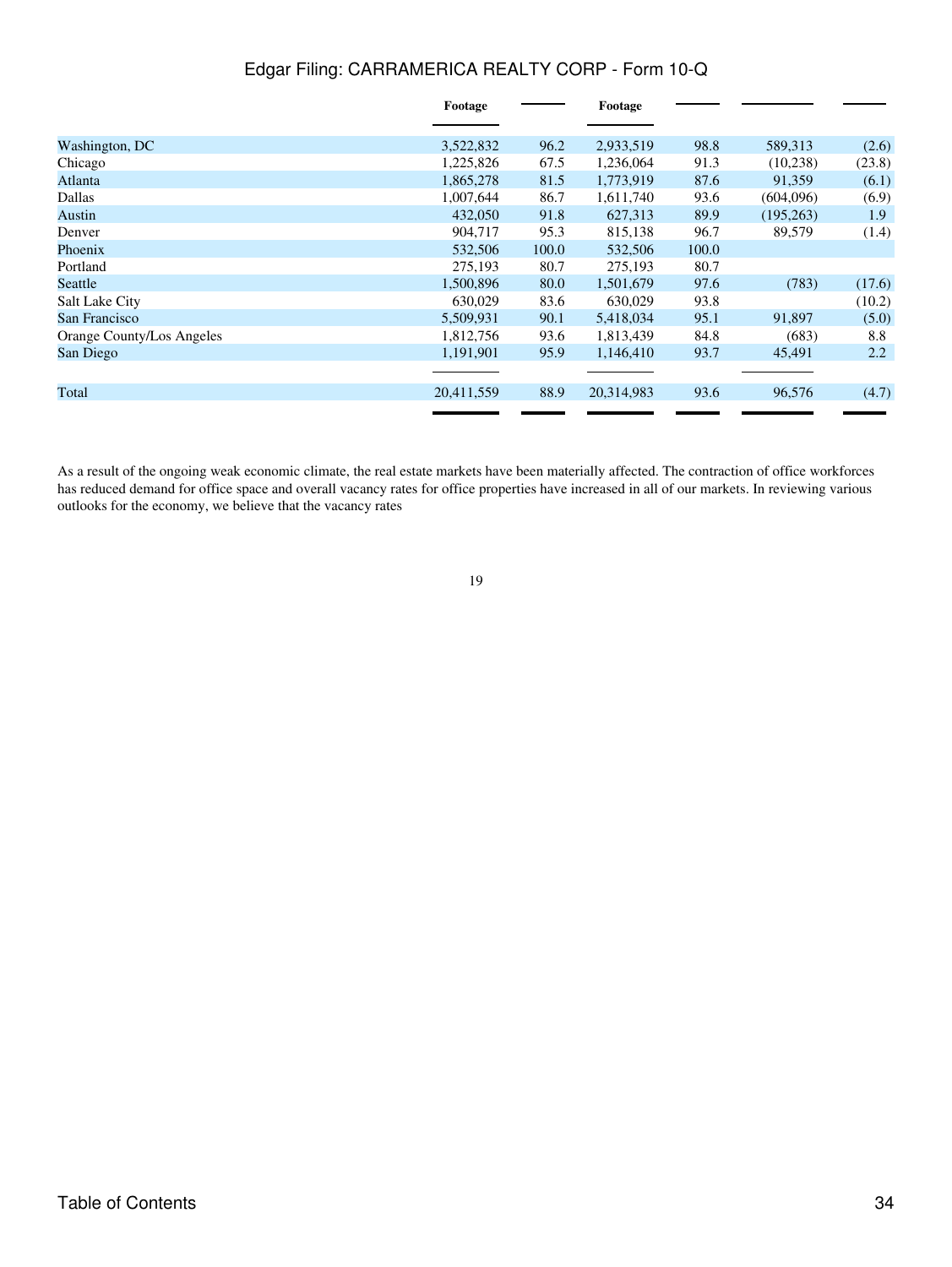#### **Management** s Discussion and Analysis

will not improve in any material fashion until at least 2004. During 2002 and into 2003, our markets weakened significantly and our operations were adversely impacted. The occupancy in our portfolio of stabilized operating properties decreased to 88.9% at June 30, 2003 compared to 92.3% at December 31, 2002 and 93.6% at June 30, 2002. Market rental rates have declined in most markets from peak levels and we believe there will be additional declines in some markets this year. Rental rates on space that was re-leased in the first half of 2003 decreased an average of 12.1% in comparison to rates that were in effect under expiring leases.

#### **Minimum Base Rent**

Minimum base rent decreased \$1.2 million (1.2%) in the second quarter of 2003 compared to 2002. The decrease in minimum base rent in 2003 was due primarily to higher vacancies. We expect minimum base rent to be under downward pressure during the remainder of the year as a result of re-leasing space at lower rates than those rates that were in effect under expiring leases. Minimum base rent decreased \$0.7 million (0.3%) for the first half of 2003 compared to 2002. The decrease in minimum base rent in 2003 was due primarily to higher vacancies partially offset by higher rents in buildings we acquired in the latter half of 2002 compared to the rents in buildings we sold in 2002. Additionally, the results for our largest 2002 disposition, which occurred in August 2002, are included in discontinued operations while the proceeds from the sale were re-invested in new properties. The base rent associated with that property was \$3.1 million and \$6.2 million for the three and six months ended June 30, 2002, respectively.

Our lease rollover by square footage and rent at June 30, 2003 is as follows:

|                     | Leased Sq.<br>Footage | Rent<br>$($ \$000 $)$ |
|---------------------|-----------------------|-----------------------|
|                     |                       |                       |
| 2003                | 1,131,707             | 26,137                |
| 2004                | 2,456,313             | 52,253                |
| 2005                | 2.331.312             | 74.029                |
| 2006                | 2,384,568             | 58,287                |
| 2007                | 2,772,512             | 59,478                |
| 2008                | 2.147.630             | 43,606                |
| 2009                | 1,681,808             | 28,483                |
| 2010                | 627.790               | 15,212                |
| 2011                | 395,355               | 7,629                 |
| 2012                | 1,026,879             | 25,762                |
| 2013 and thereafter | 1,197,645             | 15,313                |
|                     |                       |                       |
|                     | 18, 153, 519          | 406,189               |
|                     |                       |                       |

<sup>1</sup> Does not include vacant space at  $6/30/03$  - 2.3 million sq. ft.

#### **Recoveries from Tenants**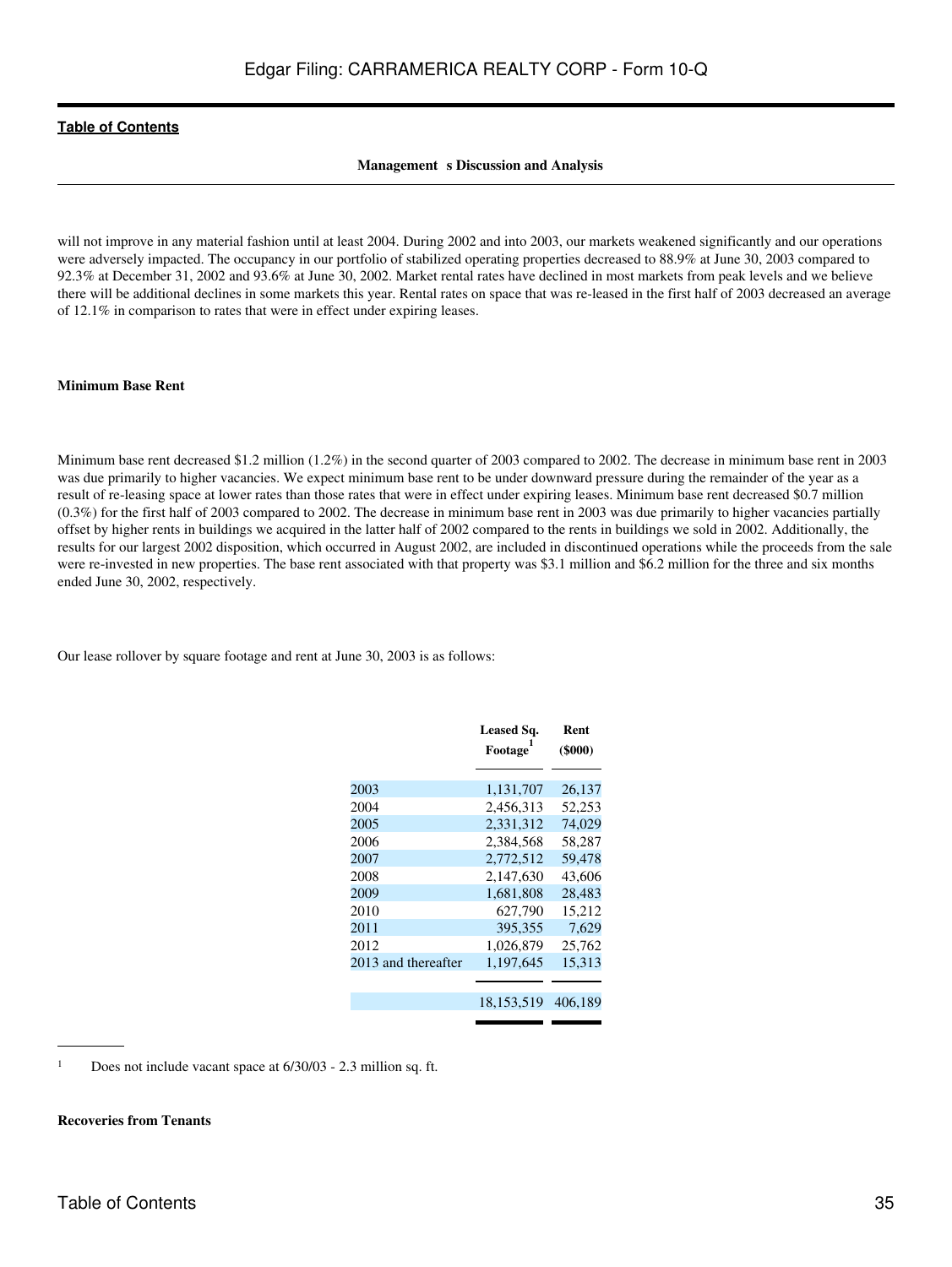Recoveries from tenants increased \$0.1 million in the second quarter of 2003 from 2002. Recoveries from tenants were relatively unchanged for the six months ended June 30, 2003 compared to the six months ended June 30, 2002.

#### **Parking and Other Tenant Charges**

Parking and other tenant charges increased \$2.7 million (108.6%) in the second quarter of 2003 from 2002. This increase was due primarily to \$2.2 million of lease termination fees compared to \$0.4 million of lease termination fees in the second quarter of 2002. Parking and other tenant charges increased \$5.9 million (111.7%) for the first six months of 2003 compared to the same period in 2002. Lease termination fees were \$4.5 million higher in 2003 compared to 2002. Lease termination fees are paid by a tenant in exchange for our agreement to terminate the lease. Vacancies created as a result of these terminations are expected to negatively impact minimum base rent for the remainder of the year.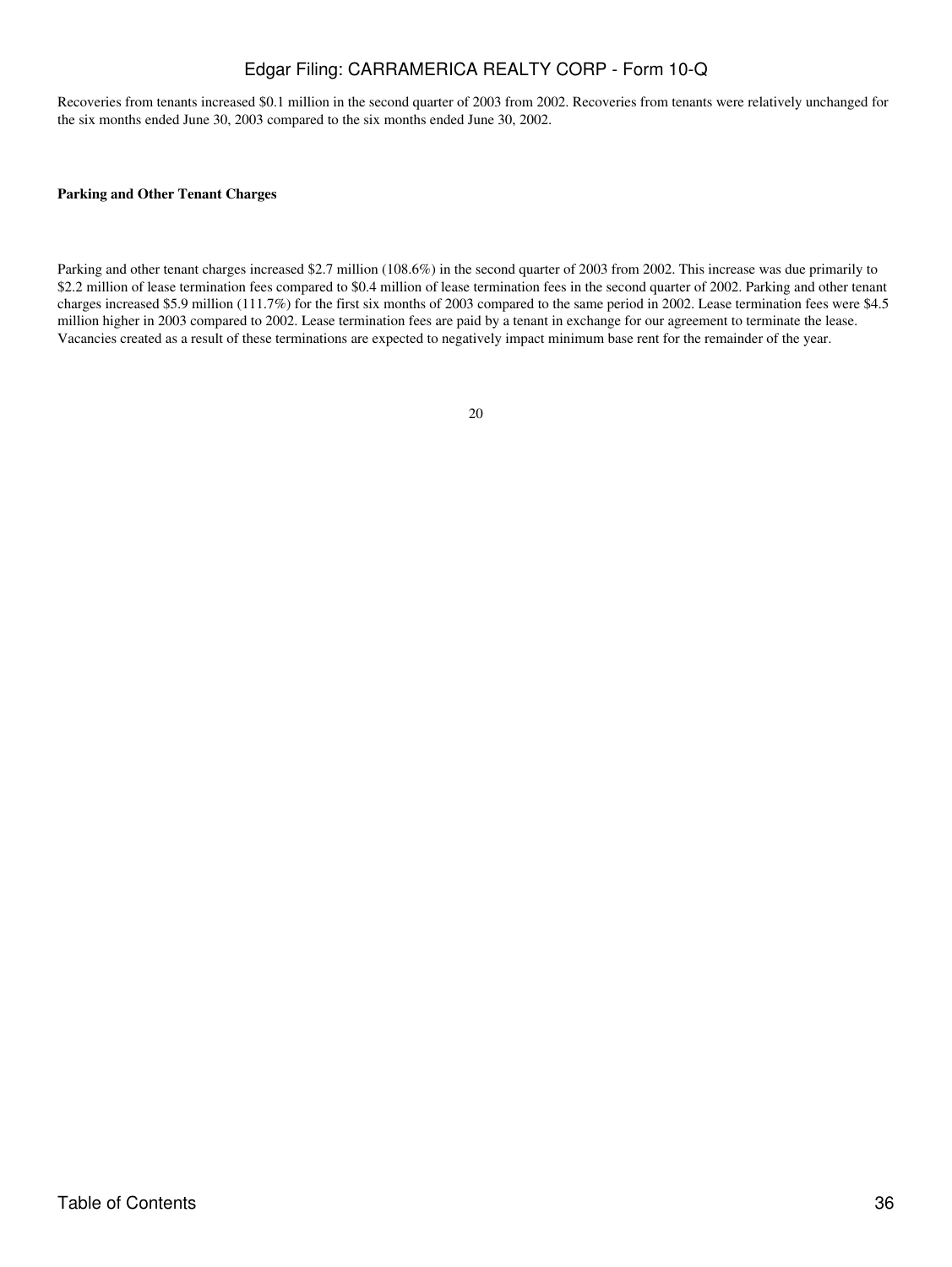#### **Management** s Discussion and Analysis

#### **Property Expenses**

Property expenses are summarized as follows:

|                                                  | For the three months ended   |                              |                     | For the six months ended |                |                  |  |
|--------------------------------------------------|------------------------------|------------------------------|---------------------|--------------------------|----------------|------------------|--|
|                                                  | June 30,                     |                              | Variance            | <b>June 30,</b>          |                | Variance         |  |
| (in millions)                                    | 2003                         | 2002                         | 2003 vs.<br>2002    | 2003                     | 2002           | 2003 vs.<br>2002 |  |
| Property operating expenses<br>Real estate taxes | $\mathbf{s}$<br>31.6<br>11.1 | 29.4<br>$\mathbf{s}$<br>11.3 | 2.2<br>\$.<br>(0.2) | \$63.8<br>23.0           | \$60.1<br>23.0 | 3.7              |  |

Property operating expenses increased \$2.2 million (7.5%) in the second quarter of 2003 from 2002 as a result of higher insurance expense (\$1.5) million), utility expenses (\$0.5 million), repairs and maintenance (\$1.1 million) and landscaping (\$0.3 million). These increases were partially offset by lower bad debt expense (\$1.4 million). The increase in insurance expense was due primarily to increases in our property and casualty insurance premiums and the cost of terrorism coverage upon renewal in June 2002. The increase in repairs and maintenance was expected.

For the six months ended June 30, 2003, property operating expenses increased \$3.7 million from 2002 due primarily to higher insurance expense (\$3.2 million) and repairs and maintenance (\$1.2 million) partially offset by lower bad debt expense (\$1.0 million). The increases in insurance and repairs and maintenance were attributable to the factors discussed above.

#### **Property Operating Margin**

Property operating margin, defined as property operations revenue less property expenses excluding depreciation, is summarized as follows:

|                                                                |                 | For the three months ended<br><b>Variance</b><br>June 30, |                  |                  | For the six months ended<br>June 30, |                  |  |
|----------------------------------------------------------------|-----------------|-----------------------------------------------------------|------------------|------------------|--------------------------------------|------------------|--|
| (in millions)                                                  | 2003            | 2002                                                      | 2003 vs.<br>2002 | 2003             | 2002                                 | 2003 vs.<br>2002 |  |
| Property operating margin<br>Property operating margin percent | \$79.2<br>65.0% | 79.6<br>\$.<br>66.2%                                      | (0.4)<br>\$.     | \$162.1<br>65.1% | \$160.5<br>65.9%                     | 1.6              |  |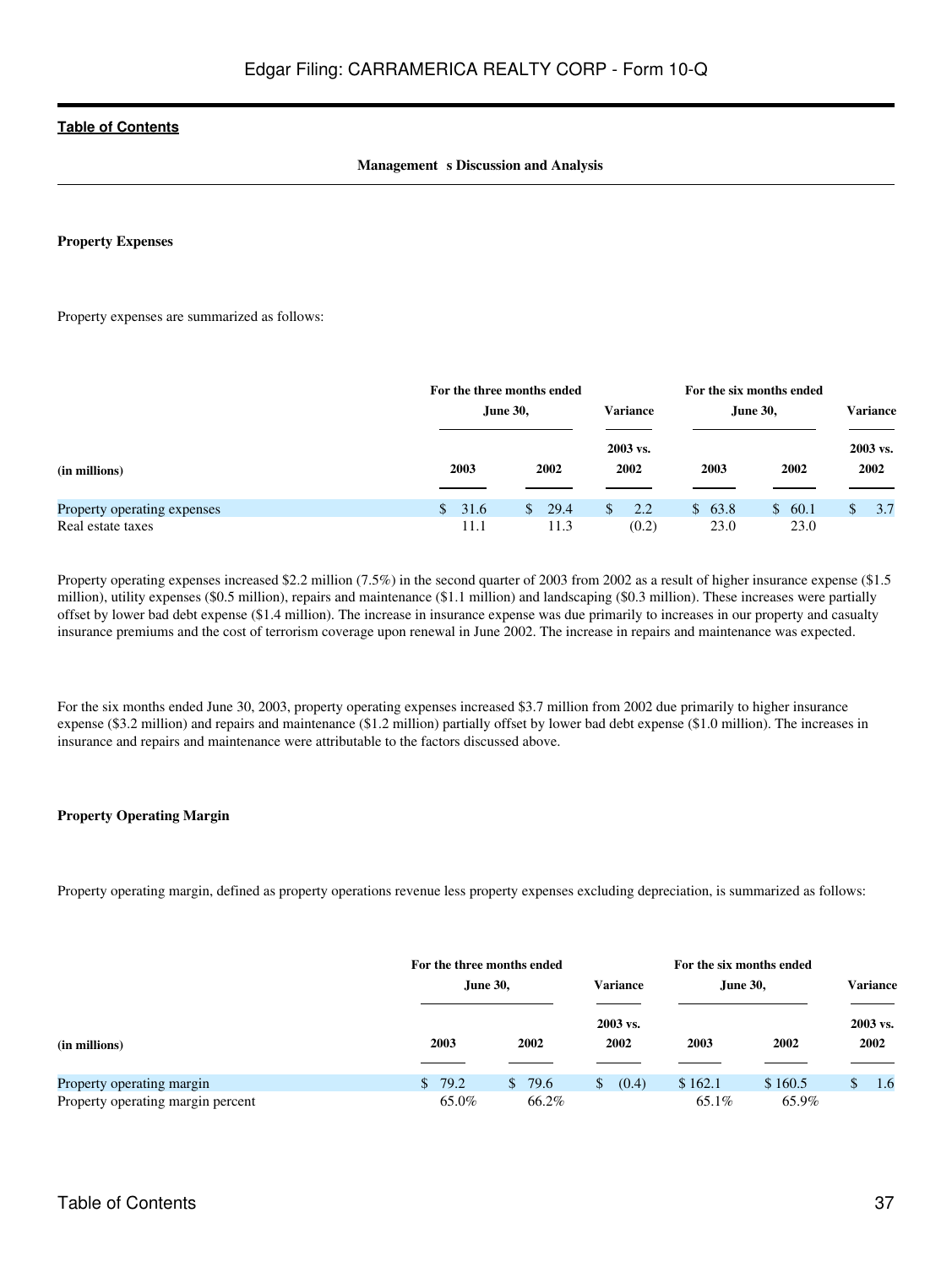Property operating margin decreased \$0.4 million (0.5%) in the second quarter of 2003 from 2002 due primarily to increased vacancies partially offset by higher termination fees. Property operating margin as a percentage of property operations revenue was 65.0% for the second quarter of 2003 compared to 66.2% in 2002. For the six months ended June 30, 2003, property operating margin increased \$1.6 million (1.0%) due primarily to higher termination fees and acquisitions partially offset by higher vacancies. Property operating margin for the first half of 2003 was 65.1% compared to 65.9% in 2002.

#### **Real Estate Service Revenue**

Real estate service revenue, which includes our third party property management services and our development services, increased \$2.0 million (36.3%) in the second quarter of 2003 from 2002. The increase was due primarily to one-time incentive development fees of \$2.2 million from third parties. For the first half of 2003, real estate service revenue increased \$1.4 million (12.2%) from 2002 for the same reason.

#### **Interest Expense**

Interest expense increased \$1.3 million (5.1%) during the second quarter of 2003 compared to the second quarter of 2002. This increase was due primarily to higher debt levels to finance our repurchases of common and preferred stock in the latter half of 2002 and 2003. The effect of this increase was partially offset by a decrease in short-term interest rates on our variable rate line of credit, our interest rate swap agreements and repayment of higher rate mortgages. Interest expense increased \$2.4 million (4.9%) for the first half of 2003 compared to 2002 for the same reasons.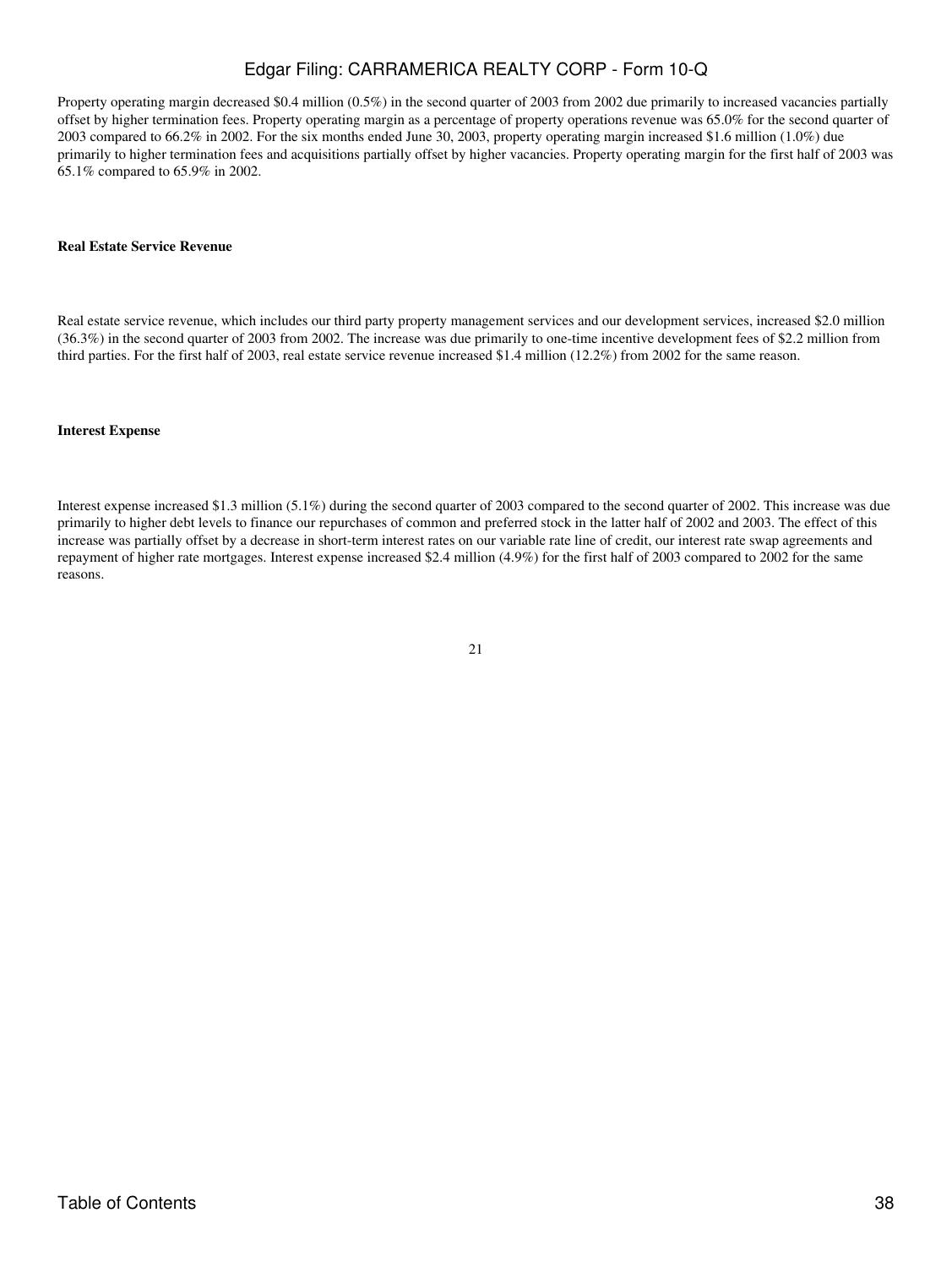#### **Management** s Discussion and Analysis

#### **General and Administrative Expense**

General and administrative expense increased \$2.6 million (31.9%) in the second quarter of 2003 from 2002. This increase was due primarily to higher payroll costs, including incentive compensation. General and administrative expense increased \$1.8 million (9.5%) for the first half of 2003 compared to 2002 for the same reason.

#### **Depreciation and Amortization**

Depreciation and amortization increased \$3.9 million (13.0%) in the second quarter of 2003 compared to the second quarter of 2002. This increase was due primarily to amortization of intangible assets related to property acquisitions in the second half of 2002 and the depreciation of tenant improvement costs related to terminated leases. Depreciation and amortization increased \$3.2 million (5.1%) in the first half of 2003 compared to 2002 for the same reasons.

#### **Gain on Sale of Assets and Other Provisions, Net and Discontinued Operations**

We dispose of assets from time to time that are inconsistent with our long-term strategic or return objectives. During the three and six months ended June 30, 2003 we disposed of one operating property, recognizing a gain of \$3.5 million. We continue to manage the property under a management agreement and the gain on this sale and the operating results of the property are not classified as discontinued operations due to our continuing involvement. We also recognized an impairment loss of \$2.7 million on a building as we currently expect that we will dispose of the property before the end of its previously estimated useful life and will not recover the carrying value. For the three and six months ended June 30, 2002, we disposed of one operating property, recognizing a gain of \$3.3 million. We continue to manage the property under a management agreement and the gain on this sale and the operating results of the property are not classified as discontinued operations due to our continuing involvement. We recognized impairment losses of \$0.5 million and \$1.3 million on parcels of land held for development during the three and six months ended June 30, 2002, respectively.

At June 30, 2003, we have contracts to sell two properties with which we will have no continuing involvement after the sale. The results of operations for these properties have been classified as discontinued operations in all periods presented in the statements of operations. In August 2002, we sold our Commons at Las Colinas property with which we had no continuing involvement after the sale. The results of operations of this property are classified as discontinued operations for the three and six months ended June 30, 2002.

#### **Other Income and Expense**

Other income (expense) was \$2.0 million and (\$3.9) million in the second quarter of 2003 and 2002, respectively. Equity in earnings of unconsolidated entities decreased \$0.3 million in 2003 from 2002 due to increased vacancies in the properties and the sale of one joint venture in the fourth quarter of 2002. In the second quarter of 2002, we accrued \$6.3 million of losses related to lease guarantees associated with HQ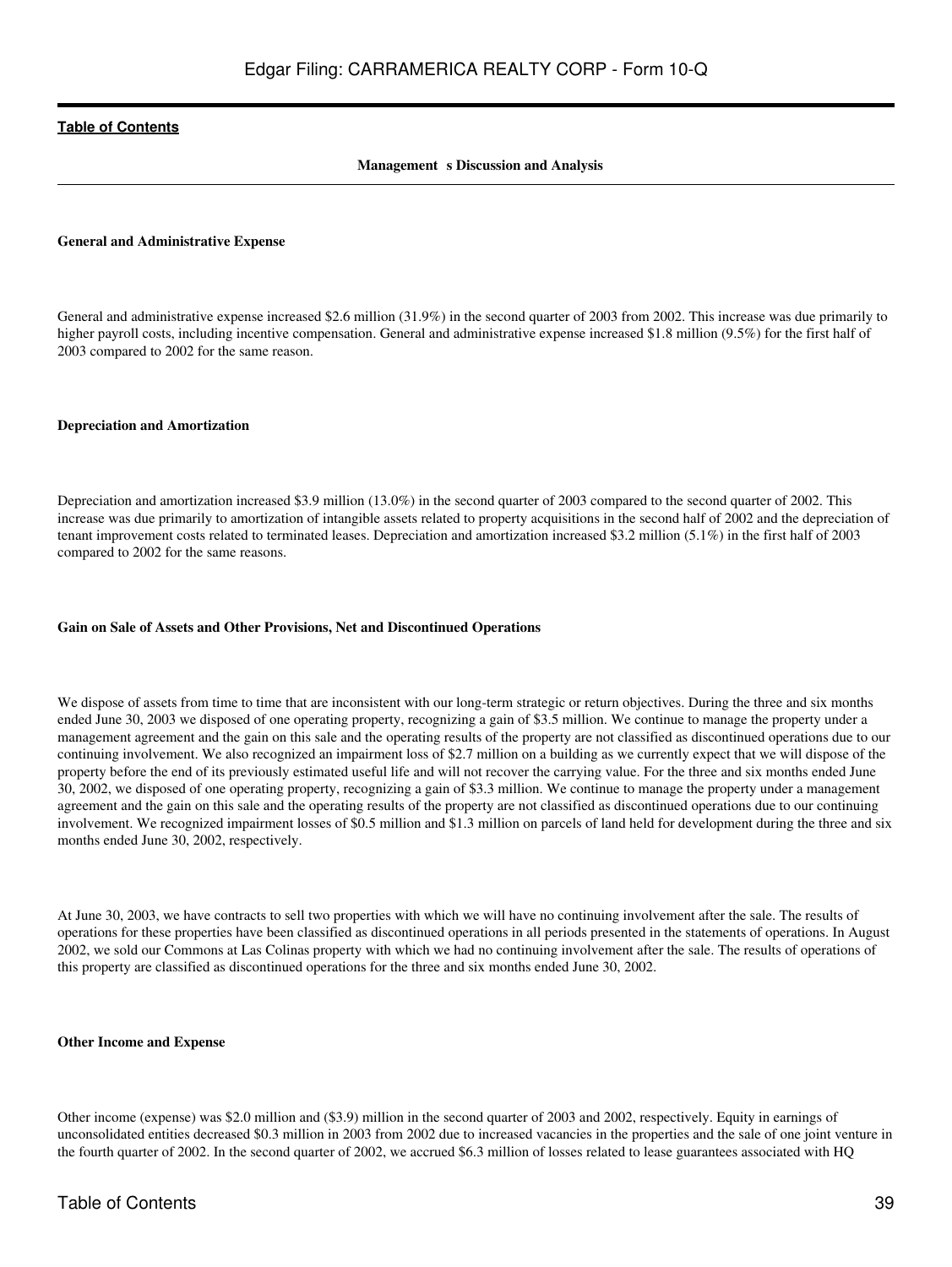Global.

Other income (expense) was \$3.4 million and (\$4.0) million in the first half of 2003 and 2002, respectively. Equity in earnings from unconsolidated entities decreased \$1.1 million in 2003 from 2002 due to increased vacancies in the properties and the sale of one joint venture in the fourth quarter of 2002. In the first half of 2002, we accrued \$8.7 million of losses related to lease guarantees associated with HQ Global.

#### **Income from Continuing Operations and Diluted Earnings per Share**

Income from continuing operations decreased \$1.7 million (9.6%) in the second quarter of 2003 compared to 2002 for the reasons discussed above. Diluted earnings per share from continuing operations increased \$0.06 (35.3%) per share for the second quarter of 2003 compared to 2002. The increase was due primarily to a reduction in preferred dividends (\$0.08) and a decrease in weighted average common shares outstanding (\$0.01), reduced by lower earnings (\$0.03).

Income from continuing operations increased \$1.4 million (4.0%) for the first half of 2003 compared to 2002 for the reasons discussed above. Diluted earnings per share from continuing operations increased \$0.18 (58.1%) per share in the first half of 2003 compared to 2002. The increase was due primarily to a reduction in preferred dividends (\$0.14), higher net income (\$0.02) and a decrease in weighted average common shares outstanding (\$0.02).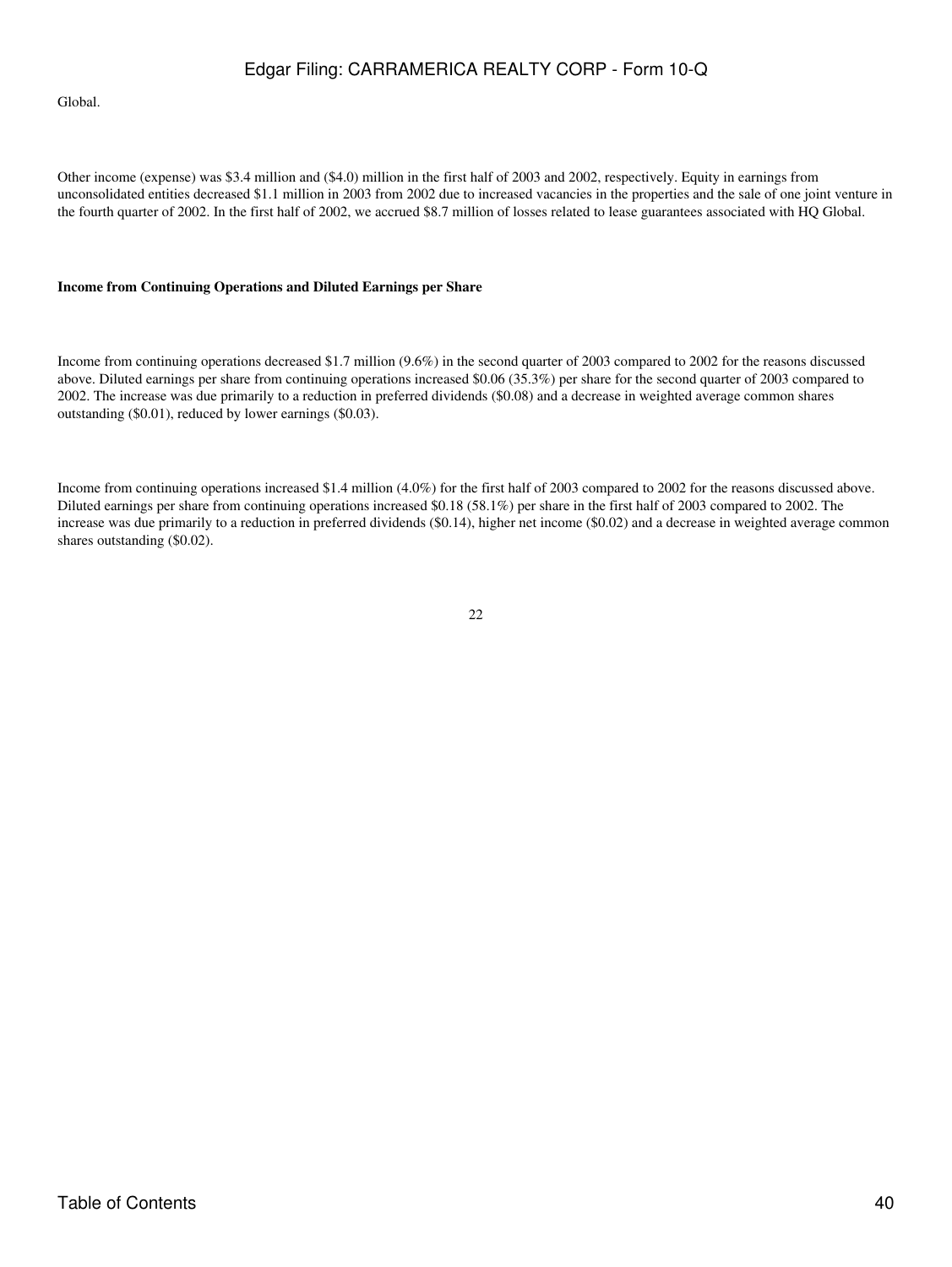#### **Management** s Discussion and Analysis

#### **Consolidated Cash Flows**

Consolidated cash flow information is summarized as follows:

|                                       |               | For the six months ended<br>June 30, |                  |  |  |
|---------------------------------------|---------------|--------------------------------------|------------------|--|--|
| (in millions)                         | 2003          | 2002                                 | 2003 vs.<br>2002 |  |  |
| Cash provided by operating activities | <sup>\$</sup> | 85.6<br>110.8<br>$\mathcal{S}$       | (25.2)<br>S      |  |  |
| Cash used by investing activities     |               | (29.7)<br>(28.8)                     | (0.9)            |  |  |
| Cash used by financing activities     |               | (58.4)<br>(82.5)                     | 24.1             |  |  |

Operations generated \$85.6 million of net cash for the first six months of 2003 compared to \$110.8 million in 2002. The change in cash flow from operating activities was primarily the result of factors discussed above in the analysis of operating results. The level of net cash provided by operating activities is also affected by the timing of receipt of revenues and payment of expenses.

Our investing activities used net cash of \$29.7 million in 2003 and \$28.8 million in 2002. The change in cash flows from investing activities in 2003 was due primarily to increased investments in joint ventures (\$9.9 million), increased notes receivable (\$1.5 million) and reduced proceeds from the sale of properties (\$1.2 million), partially offset by decreased capital expenditures on real estate (\$9.4 million) and decreased acquisition of minority interest (\$1.5 million).

Our financing activities used net cash of \$58.4 million in 2003 and \$82.5 million in 2002. The change in net cash used by financing activities in 2003 was due primarily to increased net unsecured borrowings (\$74.5 million), reduced dividend payments (\$7.5 million), and lower repayments of mortgages (\$1.2 million) partially offset by higher repurchases and redemptions of common and preferred stock (\$41.9 million) and reduced proceeds from stock option exercises (\$17.9 million)

#### **LIQUIDITY AND CAPITAL RESOURCES**

#### **General**

As of June 30, 2003, we had approximately \$0.6 million in available cash and cash equivalents. As a REIT, we are required to distribute at least 90% of our taxable income to our stockholders on an annual basis. In addition, we and our affiliates regularly require capital to invest in our existing portfolio of operating assets for capital projects. These capital projects include such things as large-scale renovations, routine capital improvements, deferred maintenance on properties we have recently acquired and leasing-related matters, including tenant improvements,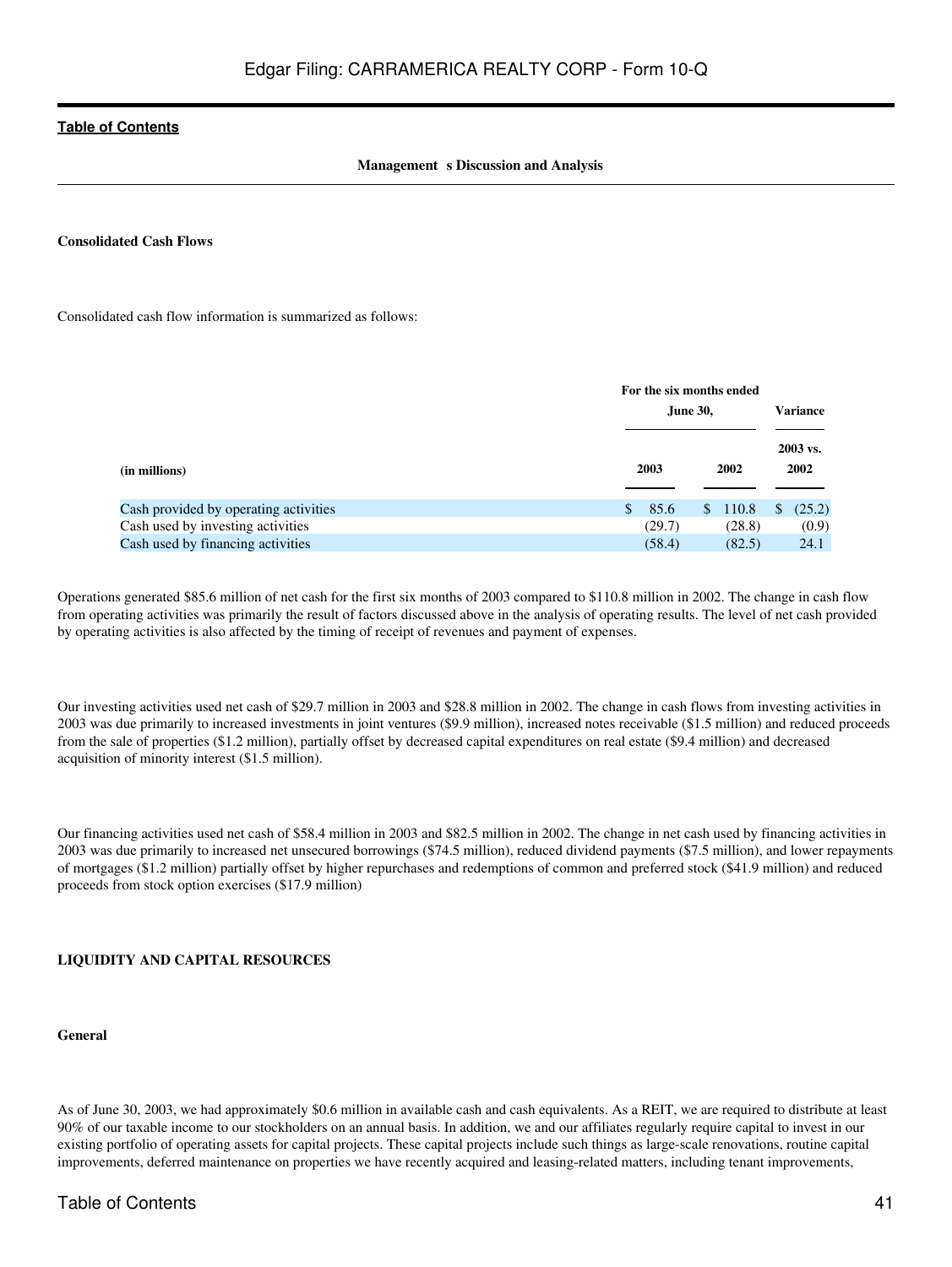allowances and leasing commissions. The amounts of the leasing-related expenditures can vary significantly depending on negotiations with tenants and the willingness of tenants to pay higher base rents over the life of the leases.

We derive substantially all of our revenue from tenants under leases at our properties. Our operating cash flow therefore depends materially on the rents that we are able to charge to our tenants, and the ability of these tenants to make their rental payments. Although our top 25 tenants accounted for approximately 35.9% of our annualized minimum base rents as of June 30, 2003, we believe that the diversity of our tenant base (no tenant accounted for more than 5% of annualized minimum base rents as of June 30, 2003) helps insulate us from the negative impact of tenant defaults and bankruptcies. However, general economic downturns, or economic downturns in one or more of our markets, could materially adversely impact the ability of our tenants to make lease payments and our ability to re-lease space on favorable terms as leases expire. In either of these cases, our cash flow and therefore our ability to meet our capital needs would be adversely affected.

As a result of the ongoing weak economic climate, the real estate markets have been materially affected. The contraction of office workforces has reduced demand for office space and overall vacancy rates for office properties have increased in all of our markets. In reviewing various outlooks for the economy, we believe that the vacancy rates will not improve in any material fashion until at least 2004. During 2002 and into 2003, our markets weakened significantly and our operations were adversely impacted. The occupancy in our portfolio of stabilized operating properties decreased to 88.9% at June 30, 2003 compared to 92.3% at December 31, 2002 and 93.6% at June 30, 2002. Market rental rates have declined in most markets from peak levels and we believe there will be additional declines in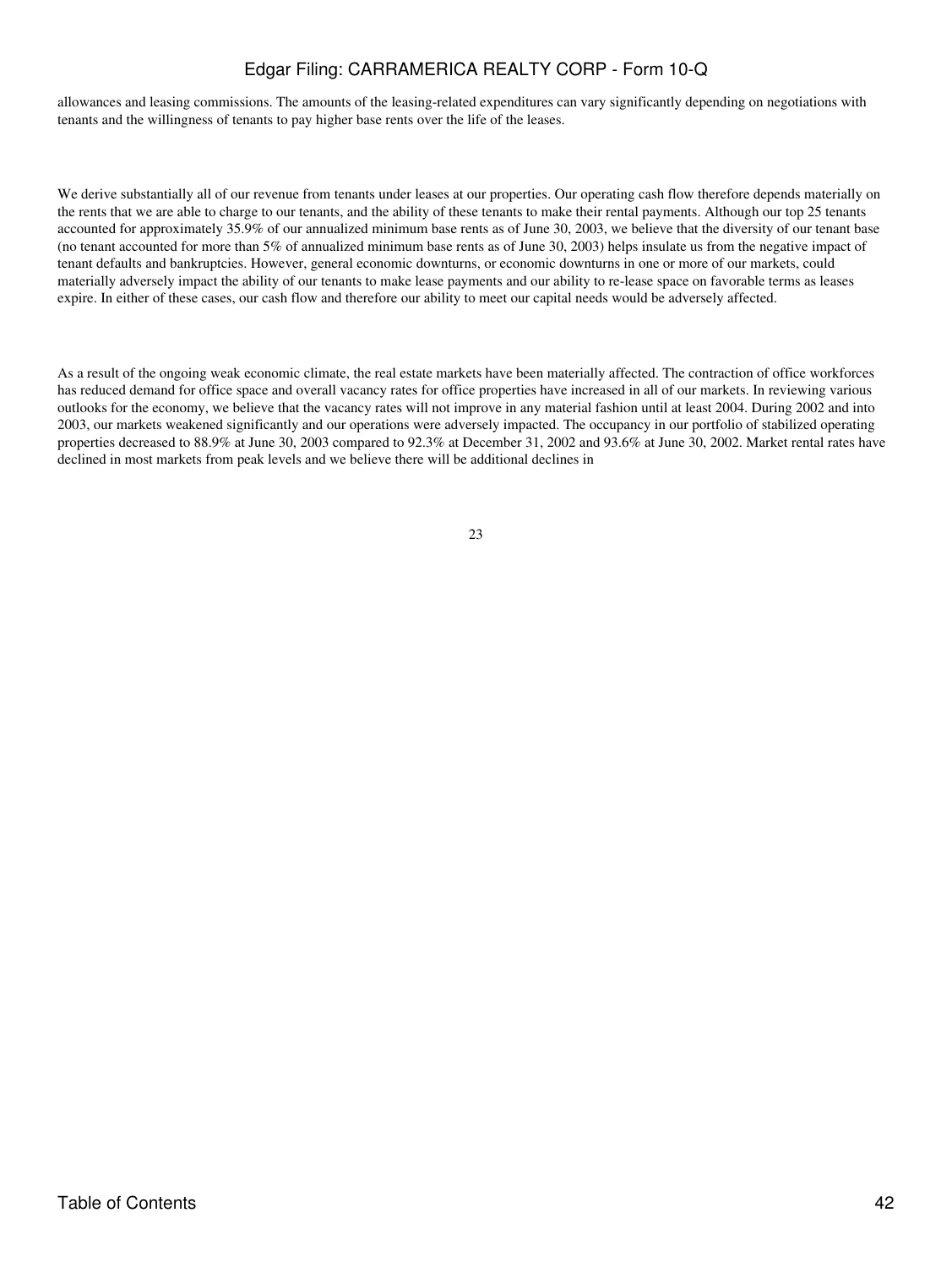#### **Management** s Discussion and Analysis

some markets this year. Rental rates on space that was re-leased in the first half of 2003 decreased an average of 12.1% in comparison to rates that were in effect under expiring leases.

In the future, if, as a result of general economic downturns, a credit rating downgrade, our properties do not perform as expected, we cannot raise the expected funds from the sale of properties and/or if we are unable to obtain capital from other sources, we may not be able to make required principal and interest payments, make strategic acquisitions or make necessary routine capital improvements with respect to our existing portfolio of operating assets. While we believe that we would continue to have sufficient funds to pay our operating expenses and debt service and our regular quarterly dividends, our ability to expand our development activity or to fund acquisitions of properties could be adversely affected. In addition, if a property is mortgaged to secure payment of indebtedness and we are unable to meet mortgage payments, the holder of the mortgage could foreclose on the property, resulting in loss of income and asset value. An unsecured lender could also attempt to foreclose on some of our assets in order to receive payment. In most cases, very little of the principal amount that we borrow is repaid prior to the maturity of the loan. We may refinance that debt when it matures, or we may pay off the loan. If principal amounts due at maturity cannot be refinanced, extended or paid with proceeds of other capital transactions, such as new equity capital, our cash flow may be insufficient to repay all maturing debt. Prevailing interest rates or other factors at the time of a refinancing (such as possible reluctance of lenders to make commercial real estate loans) may result in higher interest rates and increased interest expense.

Our ability to raise funds through sales of debt and equity securities is dependent on, among other things, general economic conditions, general market conditions for REITs, rental rates, occupancy levels, market perceptions about us, our debt rating and the current trading price of our stock. We will continue to analyze which source of capital is most advantageous to us at any particular point in time, but the capital markets may not consistently be available on terms that are attractive.

#### **Capital Structure**

We manage our capital structure to reflect a long-term investment approach, generally seeking to match the stable return nature of our assets with a mix of equity and various debt instruments. We expect that our capital structure will allow us to obtain additional capital from diverse sources that could include additional equity offerings of common stock and/or preferred stock, public and private debt financings and possible asset dispositions. Our management believes, but there can be no assurance, that we will have access to the capital resources necessary to expand and develop our business, to fund our operating and administrative expenses, to continue to meet our debt service obligations, to pay dividends in accordance with REIT requirements, to acquire additional properties and land and to pay for construction in progress.

#### **Debt Financing**

We generally use fixed rate debt instruments in order to match the returns from our real estate assets. We also utilize variable rate debt for short-term financing purposes or to protect against the risk, at certain times, that fixed rates may overstate our long-term costs of borrowing if assumed inflation or growth in the economy implicit in higher fixed interest rates do not materialize. At times, our mix of variable and fixed rate debt may not suit our needs. At those times, we use derivative financial instruments including interest rate swaps and caps, forward interest rate options or interest rate options in order to assist us in managing our debt mix. We either will hedge our variable rate debt to give it a fixed interest rate or hedge fixed rate debt to give it a variable interest rate.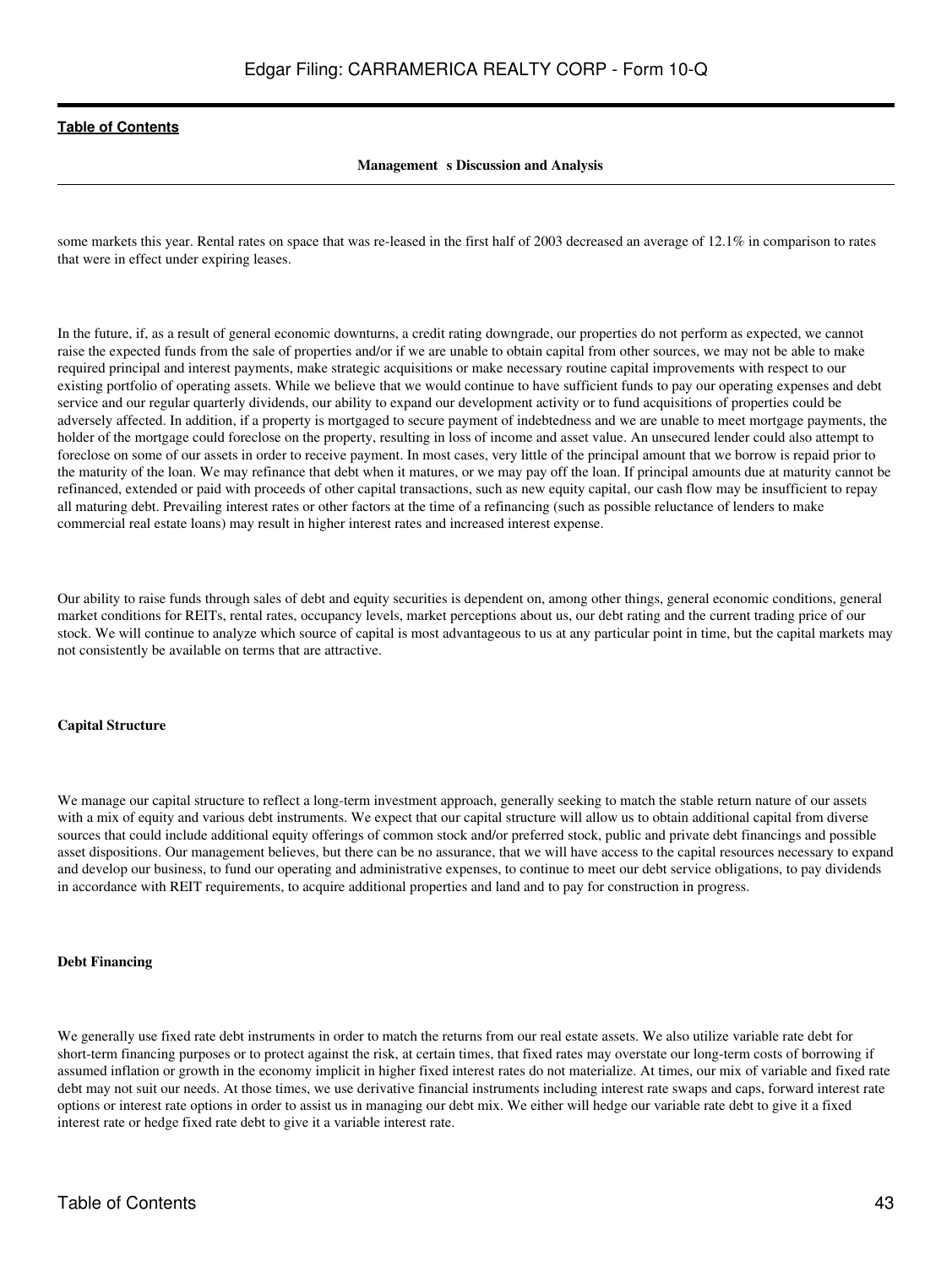We have three investment grade ratings. As of June 30, 2003, Fitch Rating Services and Standard & Poors have each assigned their BBB rating to our prospective senior unsecured debt offerings and their BBB- rating to our prospective cumulative preferred stock offerings. Moodys Investor Service has assigned its Baa2 rating with a negative outlook to our prospective senior unsecured debt offerings and its Baa3 rating to our prospective cumulative preferred stock offerings. A downgrade in rating by any one of these rating agencies could result from, among other things, a change in our financial position or a downturn in general economic conditions. Any such downgrade could adversely affect our ability to obtain future financing or could increase the interest rates on our existing variable rate debt. However, we have no debt instruments under which the principal maturity would be accelerated upon a downward change in our debt rating.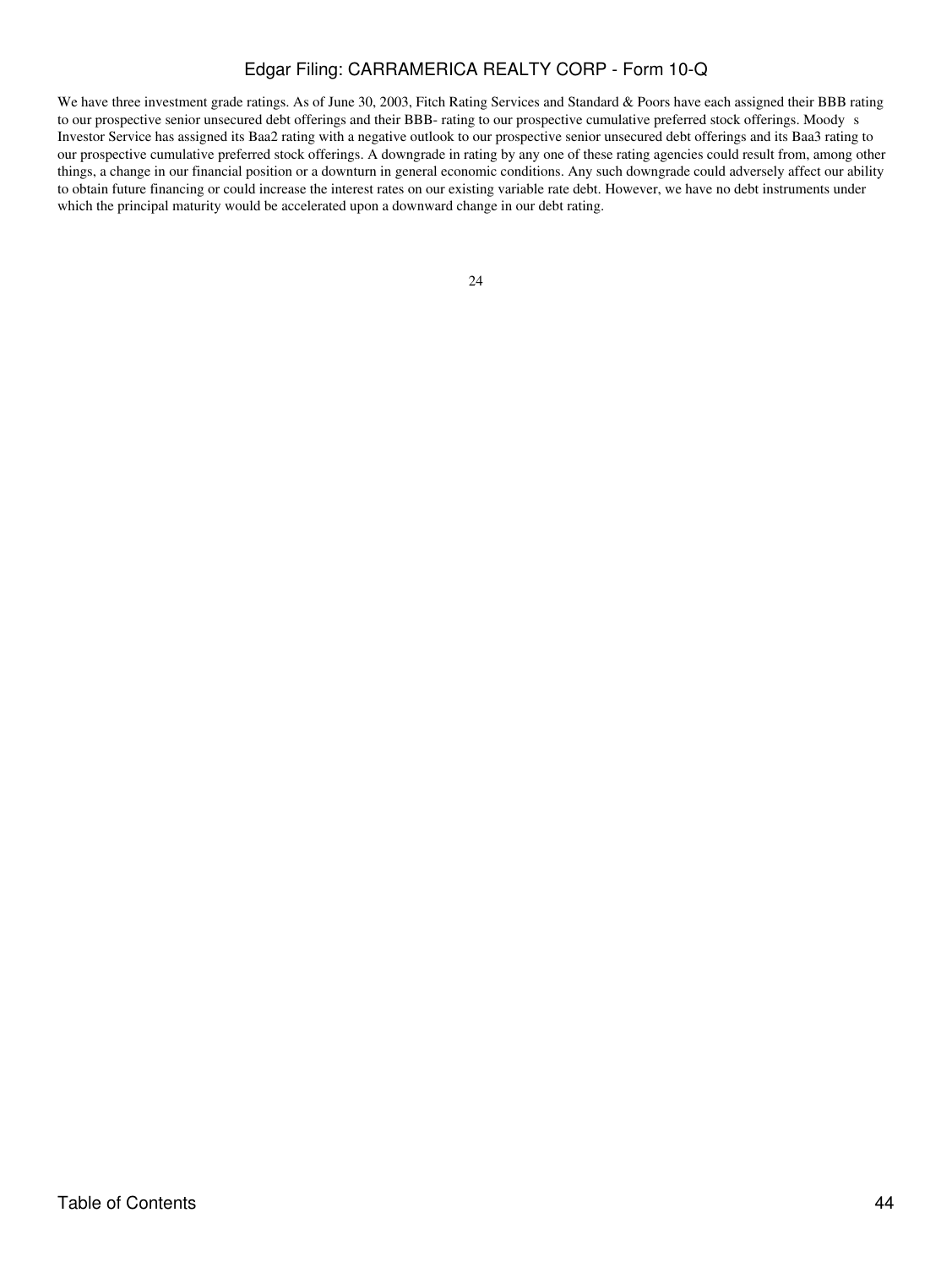#### **Management** s Discussion and Analysis

Our total debt at June 30, 2003 is summarized as follows:

| (In thousands)                                      |              |             |
|-----------------------------------------------------|--------------|-------------|
| Fixed rate mortgages                                | <sup>S</sup> | 384,247     |
| Unsecured credit facility                           |              | 188,000     |
| Senior unsecured notes                              |              | 1,100,000   |
|                                                     |              |             |
|                                                     |              | 1,672,247   |
| Unamortized discount and fair value adjustment, net |              | 1,273       |
|                                                     |              |             |
|                                                     |              | \$1,673,520 |
|                                                     |              |             |

Our fixed rate mortgage debt bore an effective weighted average interest rate of 8.05% at June 30, 2003 and had a weighted average maturity of 5.8 years. \$188.0 million (11.2%) of our total debt at June 30, 2003 bore a LIBOR-based variable interest rate and \$325.0 million (19.4%) of our debt was subject to variable interest rates through interest rate swap agreements. The interest rate on borrowings on our unsecured credit facility at June 30, 2003 was 1.82%.

Our primary external source of liquidity is our credit facility. We have a three-year, \$500 million unsecured credit facility expiring in June 2004 with J.P. Morgan Chase, as agent for a group of banks. We can extend the life of the facility an additional year at our option. The facility carries an interest rate of 70 basis points over 30-day LIBOR, or 1.82% as of June 30, 2003. As of June 30, 2002, \$188.0 million was drawn on the credit facility, \$4.6 million in letters of credit were outstanding and we had \$307.4 million available for borrowing.

Our unsecured credit facility contains financial and other covenants with which we must comply. Some of these covenants include:

A minimum ratio of annual EBITDA (earnings before interest, taxes, depreciation and amortization) to interest expense;

A minimum ratio of annual EBITDA to fixed charges;

A maximum ratio of aggregate unsecured debt to unencumbered assets;

A maximum ratio of total debt to tangible fair market value of our assets; and

Restrictions on our ability to make dividend distributions in excess of 90% of funds from operations.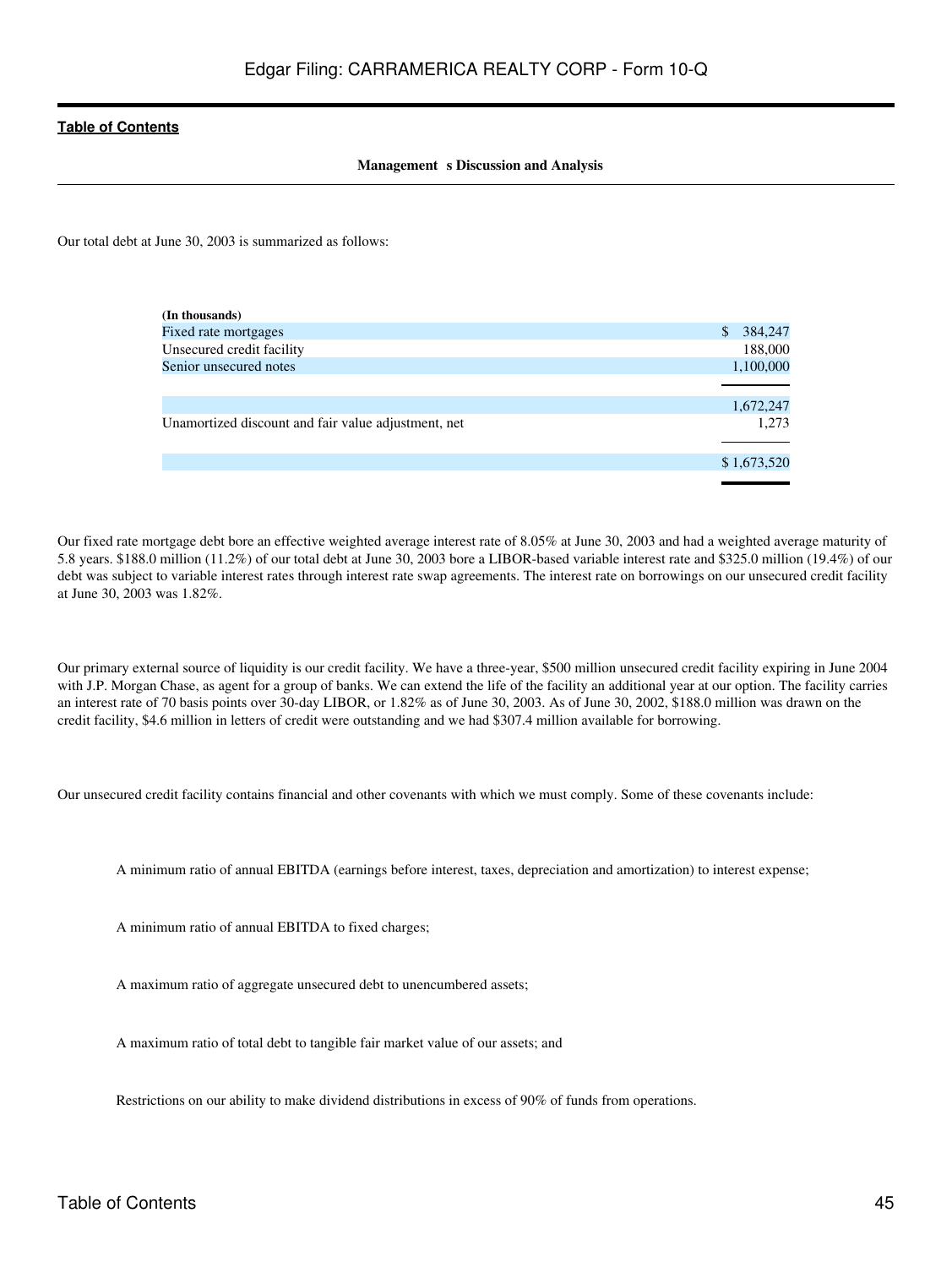Availability under the unsecured credit facility is also limited to a specified percentage of the fair value of our unmortgaged properties. During the second quarter of 2003, we amended our credit agreement to change our maximum ratio of aggregate unsecured debt to unencumbered assets covenant to allow for continuing compliance. Failure to comply with any of the covenants under our unsecured credit facility or other debt instruments could result in a default under one or more of our debt instruments. This could cause our lenders to accelerate the timing of payments and would therefore have a material adverse effect on our business, operations, financial condition or liquidity. As of June 30, 2003, we were in compliance with our loan covenants.

We have senior unsecured notes outstanding at June 30, 2003 as follows:

| (In thousands)              | <b>Note</b><br><b>Principal</b> | <b>Unamortized</b><br><b>Discount</b> | <b>Fair Value</b><br>Adjustment | <b>Total</b>             |
|-----------------------------|---------------------------------|---------------------------------------|---------------------------------|--------------------------|
| $7.200\%$ notes due in 2004 | 150,000<br>$\mathbb{S}$         | <sup>\$</sup><br>(225)                | \$<br>4.424                     | 154,199<br><sup>\$</sup> |
| 6.625\% notes due in 2005   | 100,000                         | (1,062)                               |                                 | 98,938                   |
| 7.375% notes due in 2007    | 125,000                         | (579)                                 |                                 | 124,421                  |
| 5.261\% notes due in 2007   | 50,000                          | (133)                                 |                                 | 49.867                   |
| 5.250\% notes due in 2007   | 175,000                         | (1.196)                               | 6.674                           | 180,478                  |
| $6.875\%$ notes due in 2008 | 100,000                         | (1,929)                               |                                 | 98,071                   |
| $7.125\%$ notes due in 2012 | 400,000                         | (4,701)                               |                                 | 395,299                  |
|                             |                                 |                                       |                                 |                          |
|                             | \$1,100,000                     | \$<br>(9,825)                         | \$<br>11,098                    | \$1,101,273              |
|                             |                                 |                                       |                                 |                          |

Of our senior unsecured notes, \$625.0 million was issued in 2002. In January 2002, we issued \$400.0 million of senior unsecured notes. The notes bear interest at 7.125% per annum payable semi-annually beginning on July 15, 2002. The notes mature on January 15, 2012. In November 2002, we issued \$50.0 million of 5.261% and \$175.0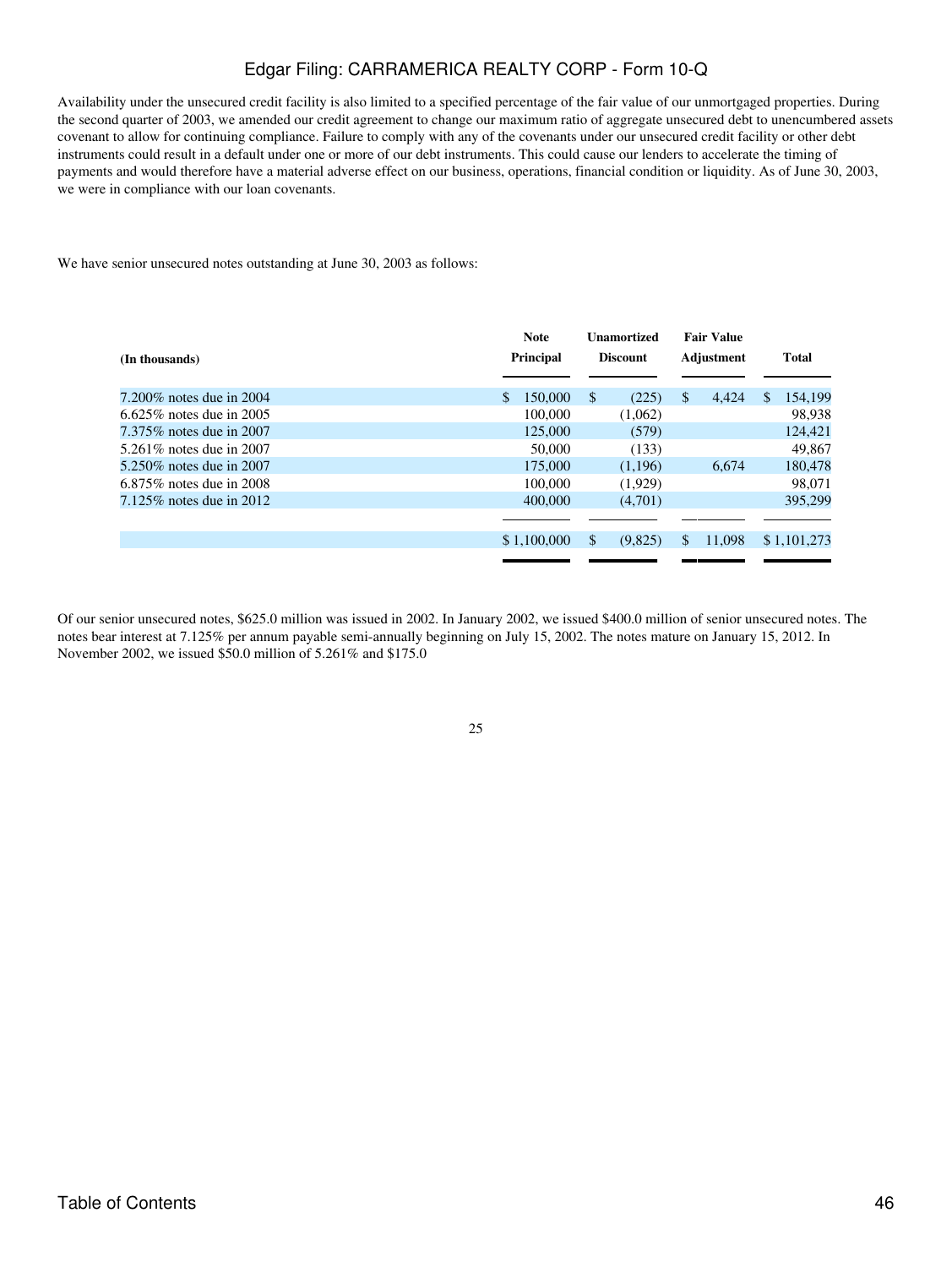#### **Management** s Discussion and Analysis

million of 5.25% senior unsecured notes. Interest on these notes is payable semi-annually beginning May 30, 2003. The notes mature on November 30, 2007. All of the notes are unconditionally guaranteed by CarrAmerica Realty, L.P., one of our subsidiaries.

Our senior unsecured notes also contain covenants with which we must comply. These include:

Limits on our total indebtedness on a consolidated basis;

Limits on our secured indebtedness on a consolidated basis;

Limits on our required debt service payments; and

Compliance with the financial covenants of our credit facility.

#### **Derivative Financial Instruments**

On May 8, 2002, we entered into interest rate swap agreements with JP Morgan Chase and Bank of America, N.A. hedging \$150.0 million of senior unsecured notes due July 2004. We receive interest at a fixed rate of 7.2% and pay interest at a variable rate of six-month LIBOR in arrears plus 2.72%. The interest rate swaps mature at the same time the notes are due. The swaps qualify as fair value hedges for accounting purposes. The fair value of the interest rate swaps is recognized on our balance sheet and the carrying value of the senior unsecured notes is increased or decreased by an offsetting amount. As of June 30, 2003, the fair value of the interest rate swaps was approximately \$4.4 million. We recognized reductions in interest expense for the three months ended June 30, 2003 and 2002 of approximately \$2.5 million and \$0.5 million, respectively, and for the six months ended June 30, 2003 and 2002 of approximately \$3.8 million and \$0.5 million, respectively, related to the swaps. As of June 30, 2003, taking into account the effect of the interest rate swaps, the effective interest rate on the notes was reduced to 3.84%.

On November 20, 2002, in conjunction with the issuance of \$175.0 million of senior unsecured notes, we entered into interest rate swap agreements with JP Morgan Chase, Bank of America, N.A. and Goldman Sachs & Co. We receive interest at a fixed rate of 5.25% and pay interest at a variable rate of six-month LIBOR in arrears plus 1.405%. The interest rate swaps mature at the same time the notes are due. The swaps qualify as fair value hedges for accounting purposes. The fair value of the interest rate swaps is recognized on our balance sheet and the carrying value of the senior unsecured notes is increased or decreased by an offsetting amount. As of June 30, 2003, the fair value of the interest rate swaps was approximately \$6.7 million. We recognized reductions in interest expense for the three and six months ended June 30, 2003 of approximately \$1.2 million and \$2.3 million, respectively, related to the swaps. As of June 30, 2003, taking into account the effect of the interest rate swaps, the effective interest rate on the notes was reduced to 2.62%.

As part of the assumption of \$63.5 million of debt associated with the purchase of two operating properties in August 2002, we purchased interest rate caps with a notional amount of \$97.0 million and LIBOR capped at 6.75%. As of June 30, 2003, the fair market value of these interest rate caps was not material.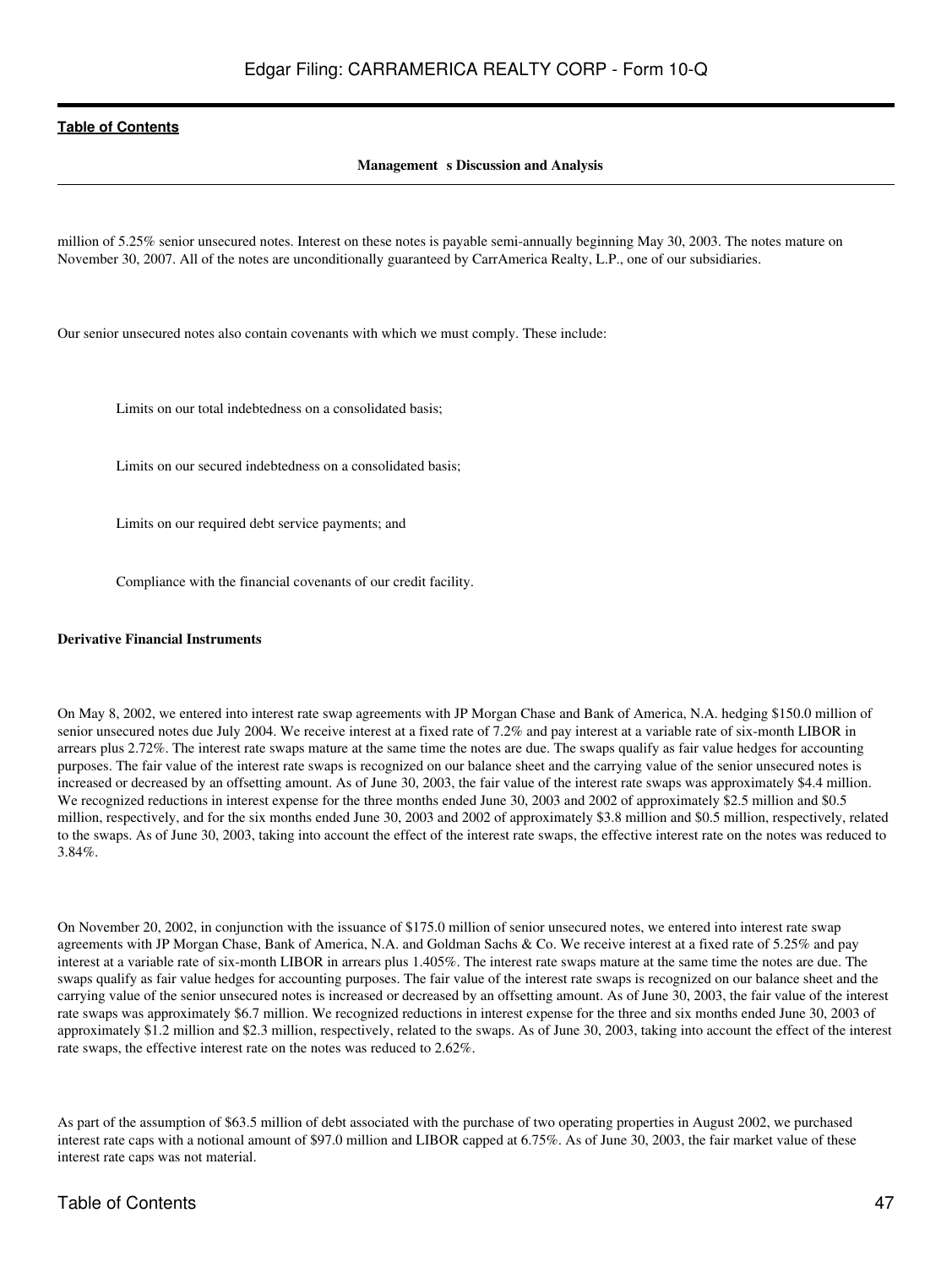#### **Stock Repurchases and Dividends**

On March 18, 2003, we redeemed 2,000,000 shares of our Series B Cumulative Redeemable Preferred Stock at a redemption price of \$25.00 per share plus \$0.107125 per share in accrued and unpaid dividends for the period from March 1, 2003 through and including the redemption date. This resulted in a cash expenditure of approximately \$50.2 million in March 2003, which we funded by drawing on our \$500 million unsecured credit facility. Including this redemption, for the six months ended June 30, 2003, we repurchased or redeemed 2,188,035 shares of our preferred stock for approximately \$54.7 million, excluding accrued and unpaid dividends.

Our Board of Directors has authorized us to spend up to \$400.0 million to repurchase our common stock, preferred stock and debt securities, excluding the 9.2 million shares repurchased from Security Capital in November 2001 and our preferred stock redemptions of 4.0 million and 2.0 million shares in September 2002 and March 2003, respectively, which were separately approved. Since the start of this program in mid-2000 through June 30, 2003, we have acquired approximately 10.4 million of our common shares for an aggregate purchase price of approximately \$296.9 million, including 322,600 shares for approximately \$7.9 million in the first half of 2003. We continue to monitor market conditions and other alternative investments in order to evaluate whether repurchase of our securities is appropriate.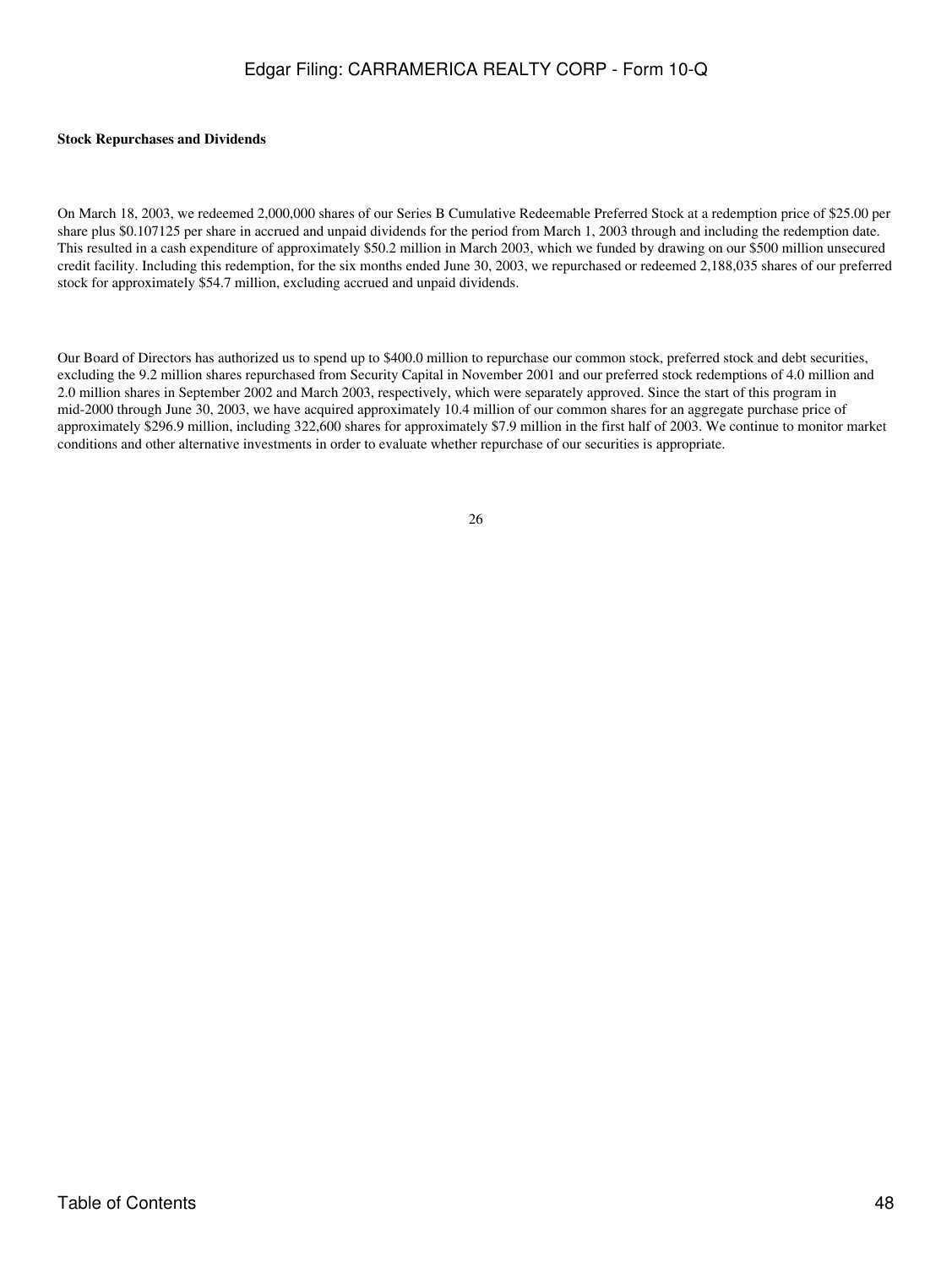#### **Management** s Discussion and Analysis

We pay dividends quarterly. The maintenance of these dividends is subject to various factors, including the discretion of the Board of Directors, the ability to pay dividends under Maryland law, the availability of cash to make the necessary dividend payments and the effect of REIT distribution requirements, which require at least 90% of our taxable income to be distributed to stockholders. In addition, under our line of credit, we generally are restricted from paying dividends that would exceed 90% of our funds from operations during any four-quarter period.

#### **Capital Commitments**

We will require capital for development projects currently underway and in the future. As of June 30, 2003, we had a residential project under development. We undertook this wholly-owned project in conjunction with an office development project in a joint venture. Our total investment in the residential project is expected to be \$20.4 million. As of June 30, 2003, we had invested \$9.0 million in this project with the remainder expected to be incurred during this year. As of June 30, 2003, we had 477,000 rentable square feet of office space under construction in a joint venture project in which we own a minority interest. This project is expected to cost \$159.0 million, of which our total investment is expected to be approximately \$47.7 million. Through June 30, 2003, approximately \$112.3 million or 70.6% of total project costs had been expended on this project. We have financed our investment in both our wholly-owned and our joint venture projects under construction at June 30, 2003 from borrowings under our credit facility and project-specific debt. We expect that our credit facility and project-specific financing of selected assets will provide the additional funds required to complete existing development projects and to finance the costs of additional projects we may undertake. As a result of market conditions, we believe we will be limiting our development activities in the near future and expect to concentrate our growth efforts on the acquisition of properties.

#### **Unconsolidated Investments and Related Parties**

We have minority investments in two non-real estate operating companies, AgilQuest and essention, which we account for using the cost method. These are startup entities in which we invested \$2.8 million and \$1.7 million, respectively. In the fourth quarter of 2002, we recognized an impairment of \$0.5 million on our investment in essention because we believed the value of our investment was partially impaired. In the future, additional impairment charges related to our investments may be required.

We have investments in real estate joint ventures in which we hold 15%-50% interests. These investments are accounted for using the equity or cost method, as appropriate, and therefore the assets and liabilities of the joint ventures are not included in our consolidated financial statements. Most of these joint ventures own and operate office buildings financed by non-recourse debt obligations that are secured only by the real estate and other assets of the joint ventures. We have no obligation to repay this debt and the lenders have no recourse to our other assets. As of June 30, 2003, we guaranteed \$40.0 million of debt related to a joint venture and have provided completion guarantees related to three joint venture projects for which total costs are anticipated to be \$265.3 million, of which \$206.3 million has been expended to date. We have not funded any amounts under these guarantees and do not expect any funding will be required in the future.

Our investments in these joint ventures are subject to risks not inherent in our majority owned properties, including:

Absence of exclusive control over the development, financing, leasing, management and other aspects of the project;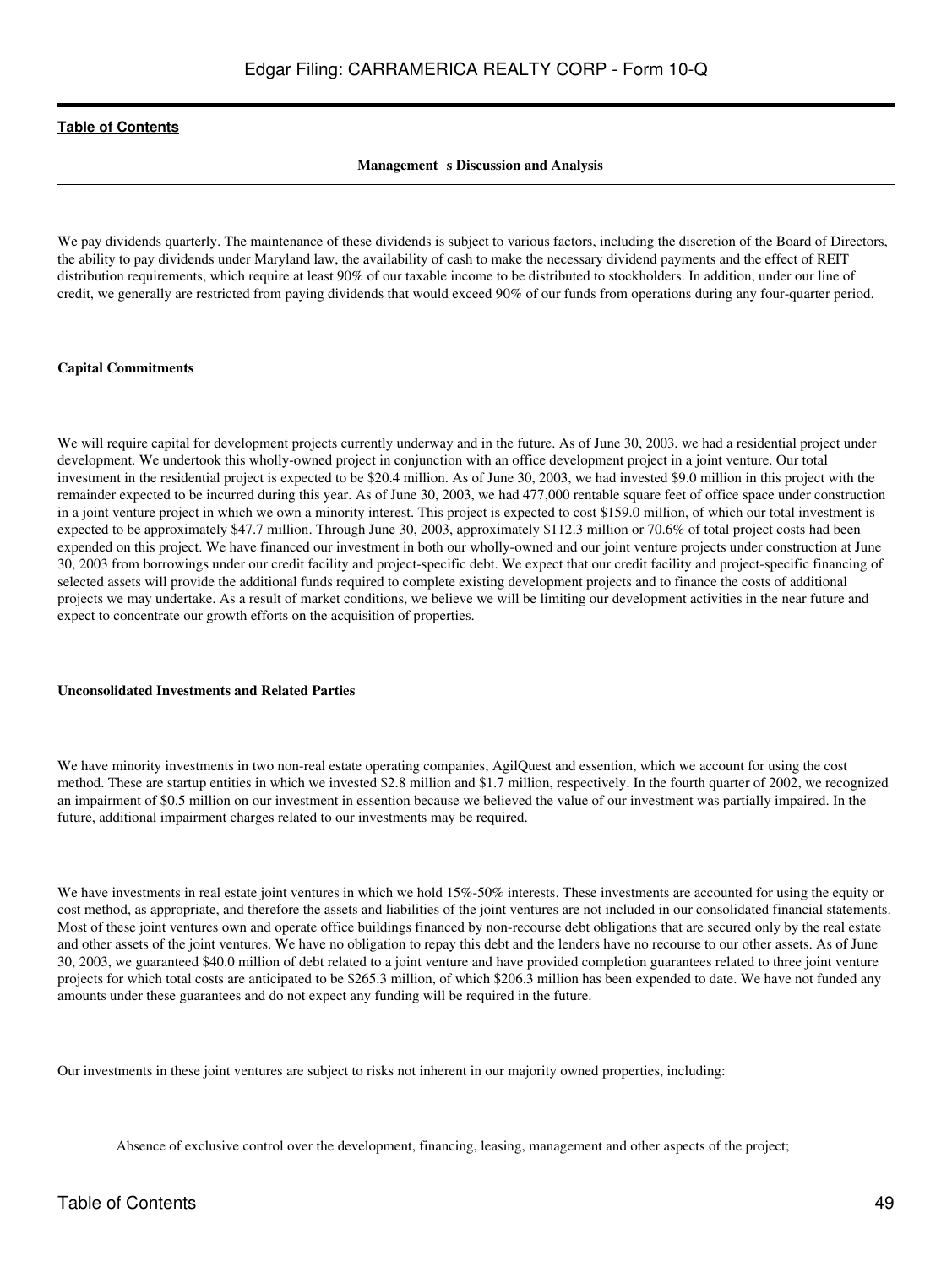Possibility that our co-venturer or partner might:

become bankrupt;

have interests or goals that are inconsistent with ours;

take action contrary to our instructions, requests or interests (including those related to our qualification as a REIT for tax purposes); or

otherwise impede our objectives; and

Possibility that we, together with our partners, may be required to fund losses of the investee.

In addition to making investments in these ventures, we provide construction management, leasing and property management, development and architectural and other services to them. We earned fees for these services of \$1.8 million and \$2.3 million in the second quarter of 2003 and 2002, respectively, and \$4.2 million and \$3.4 million for the six months ended June 30, 2003 and 2002, respectively. Accounts receivable from joint ventures and other affiliates were \$1.8 million at June 30, 2003.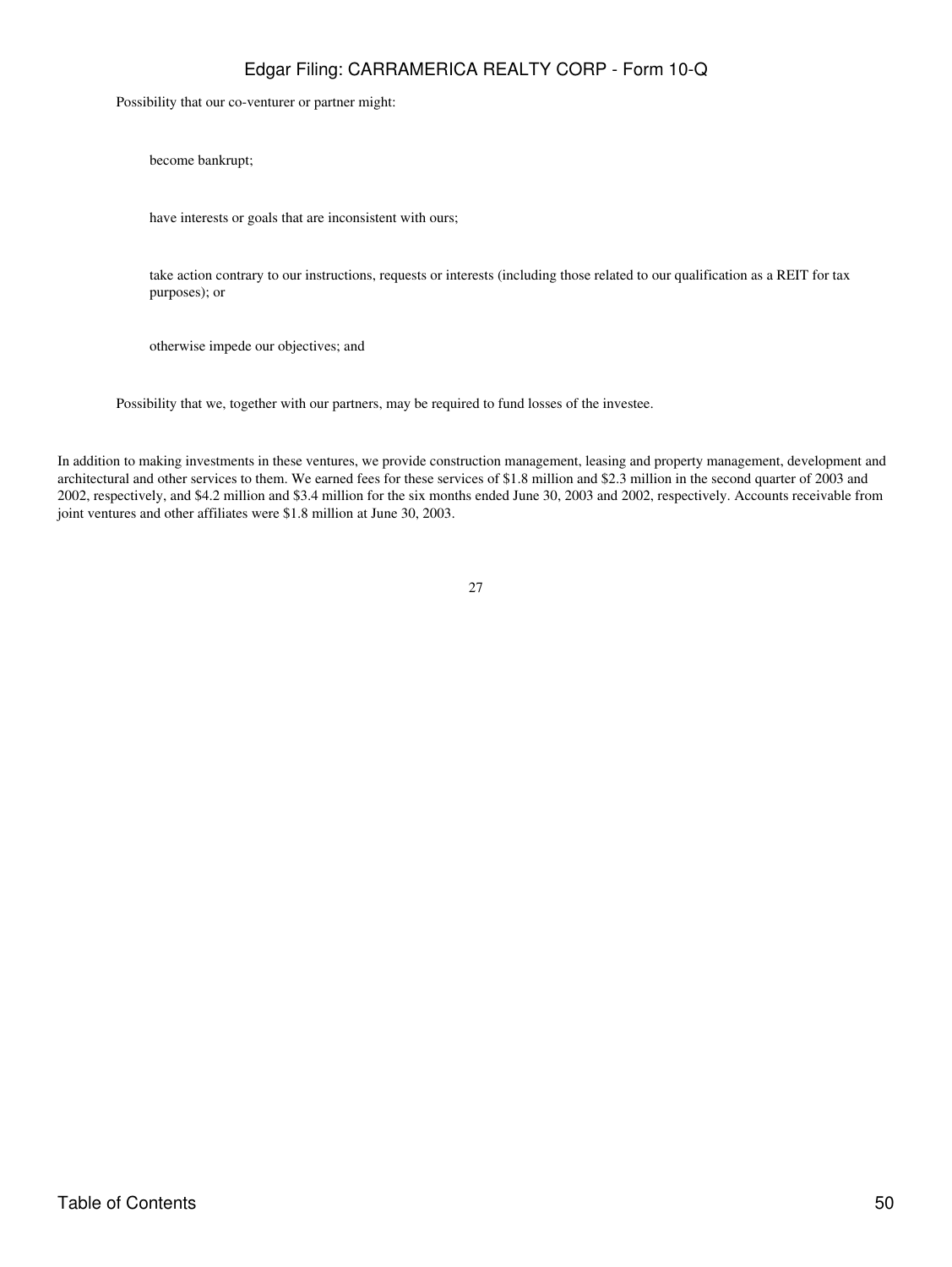#### **Management** s Discussion and Analysis

Other material related party transactions included general contracting and other services from Clark Enterprises, Inc. and subsidiaries, an entity in which one of our former directors is the majority stockholder. Mr. Clark retired from our Board of Directors in second quarter of this year. We, including our unconsolidated affiliates, paid \$17.1 million and \$6.9 million in the second quarter of 2003 and 2002, respectively, and \$33.0 million and \$11.1 million for the six months ended June 30, 2003 and 2002, respectively, to Clark Enterprises, Inc. for these services. Substantially all of the payments related to our unconsolidated affiliates. We also have a consulting agreement with Oliver Carr, one of our directors, under which Mr. Carr provides services to us. We paid Mr. Carr \$78,500 during the six months ended June 30, 2003 and \$105,000 for the full year 2002. The agreement expired in June 2003.

#### **Guarantee Obligations**

Our obligations under guarantee agreements at June 30, 2003 are summarized as follows:

| <b>Type of Guarantee</b>     | <b>Project Relationship</b> | Term      | <b>Maximum</b><br><b>Exposure</b> | Carrying<br>Value |
|------------------------------|-----------------------------|-----------|-----------------------------------|-------------------|
| Loan <sup>1</sup>            | 575 7th Street              | Apr- $05$ | $$40,000,000$ \$                  |                   |
| Loan <sup>2</sup>            | <b>Atlantic Building</b>    | $Dec-03$  | 21,000,000                        |                   |
| $\text{L}$ oan <sup>3</sup>  | <b>Shakespeare Theater</b>  | $Dec-04$  | 16,500,000                        | 175,000           |
| $\rm{Lease^4}$               | <b>HO</b> Global            | $Jan-13$  | 16,400,000                        | 7,103,000         |
| Indemnification <sup>5</sup> | <b>HO</b> Global            |           |                                   |                   |

- 1. Loan guarantee relates to a joint venture in which we have a 30% interest and for which we are the developer. It is a payment guaranty to the lender on behalf of the joint venture. If the joint venture defaults on the loan, we may be required to perform under the guarantee. We have a reimbursement guarantee from the other joint venture partner to repay us its proportionate share (70%) of any monies we pay under the guarantee.
- 2. Loan guarantee relates to a third party project for which we are the developer. It is a payment guarantee to the lender. If the third party defaults on the loan, we may be required to perform under the guarantee. We have a security interest in the third partys interest in the underlying property. In the event of a default, we can exercise our rights under the security agreement to take title to the property and sell the property to mitigate our exposure under the guarantee.
- 3. Represents a payment guarantee on a third party project for which we are the developer. We have entered into an agreement with the lender that permits us to acquire the lender s first position mortgage securing the loan if the third party defaults on the loan and we then make payment in full to the lender under the guarantee.
- 4. See HQ Global Workplaces, Inc. below for further discussion.
- 5. See Part II, Item 1 for further discussion.

In the normal course of business, we guarantee our performance of services or indemnify third parties against our negligence.

#### **Insurance**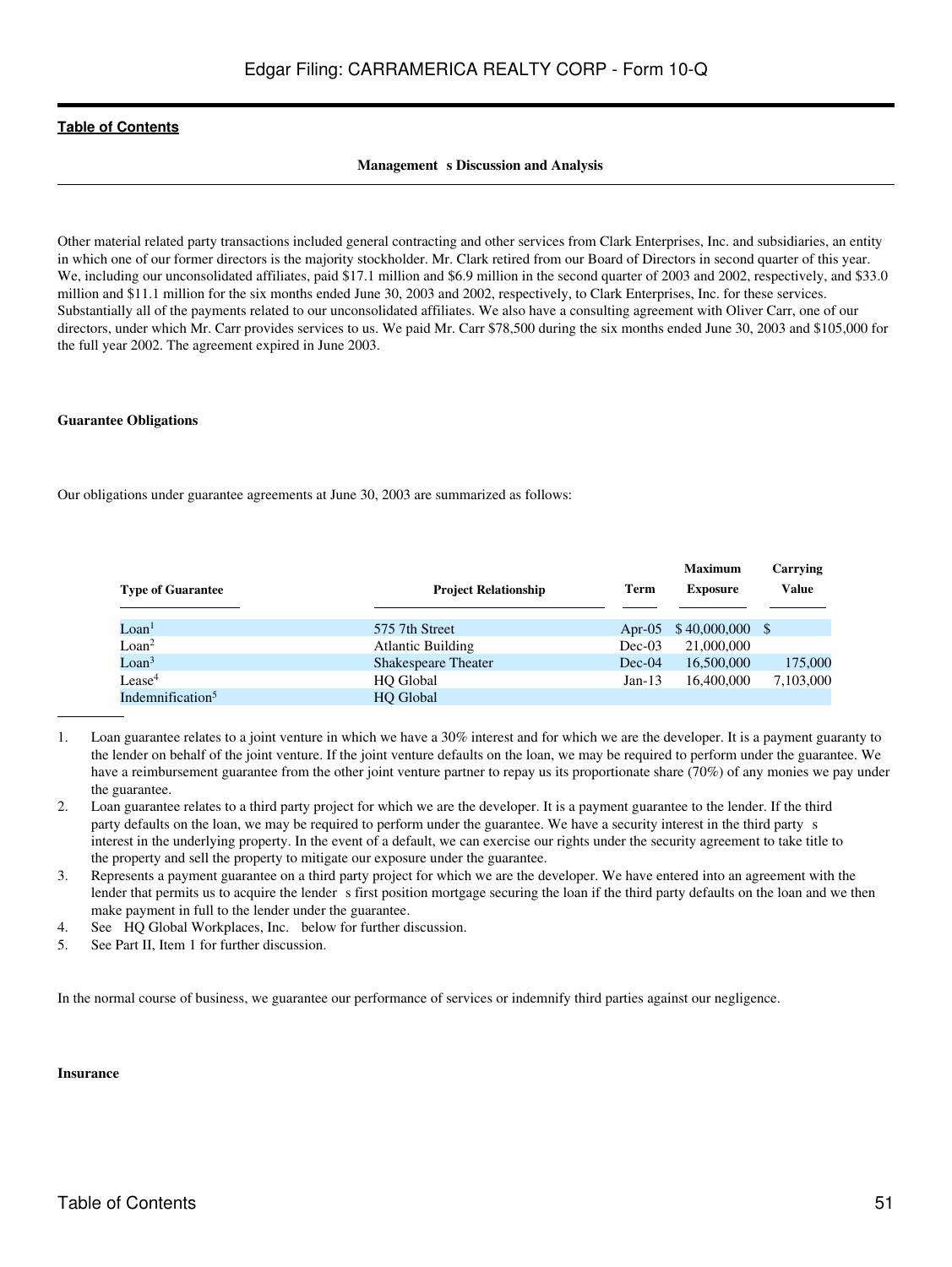Although we believe our properties are adequately covered by insurance, we cannot predict at this time if we will be able to obtain full coverage at a reasonable cost in the future. The costs associated with our June 30, 2002 property and casualty insurance renewals were higher than anticipated. Although we have an excellent claims history and safety record, all lines of coverage were affected by higher premiums, in part because insurance companies have experienced a loss of income on their investments, underwriting results have been poor and also as a result of the events of September 11, 2001.

Our insurance renewal on June 30, 2002 increased premiums from the prior year approximately 155%. The property insurance deductible increased from \$5,000 to \$10,000 per claim. Since reinsurance treaties renew twice each year (January and July), our property and casualty insurance renewal date has been changed from June 30 to May 15 to enable underwriters to concentrate on the insurance proposals well ahead of treaty renewal.

In anticipation of our scheduled property and casualty insurance renewal on May 15, 2003, we provided updated data to our insurance broker to enable our broker to market our insurance with various insurers. We received insurance coverage and cost proposals in April 2003 and our final costs in May. Our premiums for the 2003-2004 renewal period were relatively unchanged from the 2002-2003 period.

As a result of the Terrorism Risk Insurance Act of 2002 (TRIA), we elected to purchase the TRIA coverage upon our 2003 insurance renewal rather than stand alone coverage. In June 2002, we purchased stand alone terrorism coverage with limits of \$200 million per occurrence and in the aggregate, with a deductible of \$1.0 million per claim, at a cost of approximately \$2.2 million per year. Our TRIA insurance increases our coverage to \$500 million for foreign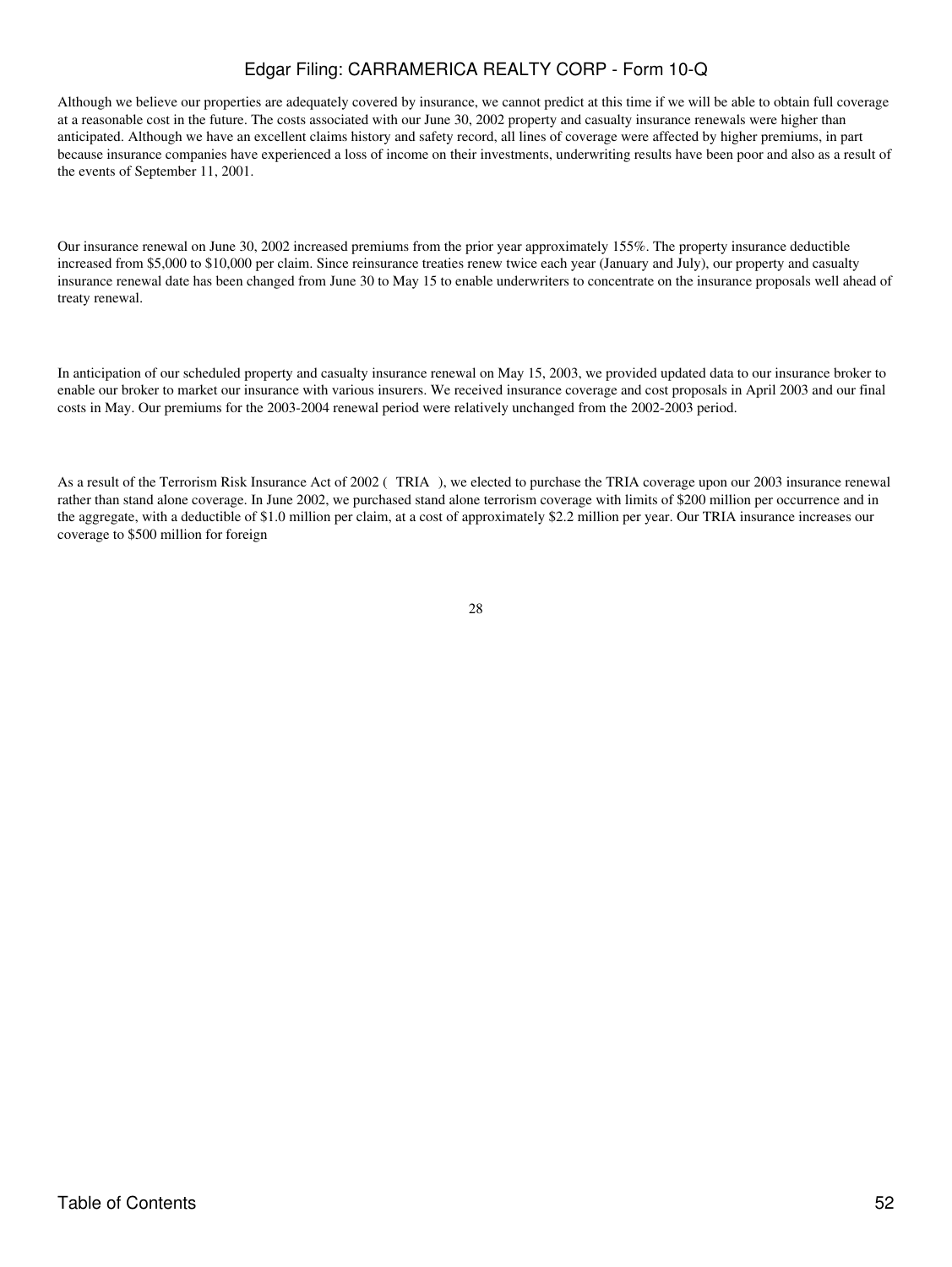#### **Management** s Discussion and Analysis

certified terrorist acts but also includes \$25 million of coverage for domestic terrorism. Coverage, either under TRIA or a stand alone policy, includes only physical damage and does not include losses due to biological, chemical or radioactive contamination. The lack of coverage for such contamination could have a material adverse effect on our financial results if a building we own becomes uninhabitable as a result of a biological, chemical, radioactive or other contamination.

Due to the rising cost of California earthquake insurance, we reviewed our probable maximum loss (PML) and industry practice related to earthquake coverage for various factors. As a result of this review, we determined that it was possible to lower our earthquake coverage from \$200 million to \$150 million. We believe this will be sufficient coverage.

In December 2002, three major corporate insurance policies were renewed for another annual term. The policies were the Directors and Officers Liability, Employment Practices Liability and the Professional (Errors and Omissions) Liability. As had been expected, the insurance markets were not favorable to the buyer due mainly to insurance industry conditions. The increases in premiums were 44% for Directors and Officers Liability, 76% for Employment Practices Liability and 45% for Professional (Errors and Omissions) Liability. The deductible for the Directors and Officers Liability policy changed from \$250,000 for each claim to \$500,000 for securities claims and \$250,000 for all other claims. The deductible for the Employment Practices Liability increased from \$50,000 per claim to \$250,000 per claim.

#### **HQ Global Workplaces, Inc.**

In 1997, we began making investments in HQ Global Workplaces, Inc. (HQ Global), a provider of executive office suites. On June 1, 2000, we, along with HQ Global, VANTAS Incorporated (VANTAS) and FrontLine Capital Group (FrontLine), consummated several transactions including (i) the merger of VANTAS with and into HQ Global, (ii) the acquisition by FrontLine of shares of HQ Global common stock from us and other stockholders of HQ Global, and (iii) the acquisition by VANTAS of our debt and equity interests in OmniOffices (UK) Limited and OmniOffices LUX 1929 Holding Company S.A. We received \$377.3 million in cash in connection with these transactions. In addition, \$140.5 million of debt which we had guaranteed was repaid with a portion of the cash proceeds. Following the transaction, we owned approximately 16% of the equity of HQ Global on a diluted basis and our investment had a carrying value of \$42.2 million. In 2001, based on a number of considerations, we recorded an impairment charge that reduced the carrying value of our remaining investment in HQ Global to zero.

On March 13, 2002, HQ Global filed for bankruptcy protection under Chapter 11 of the federal bankruptcy laws. During 1997 and 1998, to assist HQ Global as it grew its business, we provided guarantees of HQ Global s performance under four office leases. To our knowledge, all monthly rental payments were made by HQ Global under two of these leases through January 2002, and rental payments under the other two leases were made through February 2002. In connection with the June 2000 merger transaction, FrontLine agreed to indemnify us against any losses incurred with respect to guarantees of the four office leases. However, on June 12, 2002, FrontLine also filed for bankruptcy protection under Chapter 11 of the federal bankruptcy laws, and therefore it is unlikely that we will recover any resulting losses from FrontLine under this indemnity.

In the course of its bankruptcy proceedings, HQ Global has filed motions to reject two of these four leases. One lease was for approximately 22,000 square feet of space at two adjacent buildings in San Jose, California. Our liability under this guarantee was limited to approximately \$2.0 million. We reached an agreement with the landlord of this lease pursuant to which we paid \$1.75 million in full satisfaction of the guarantee in January 2003. We recognized this expense in 2002.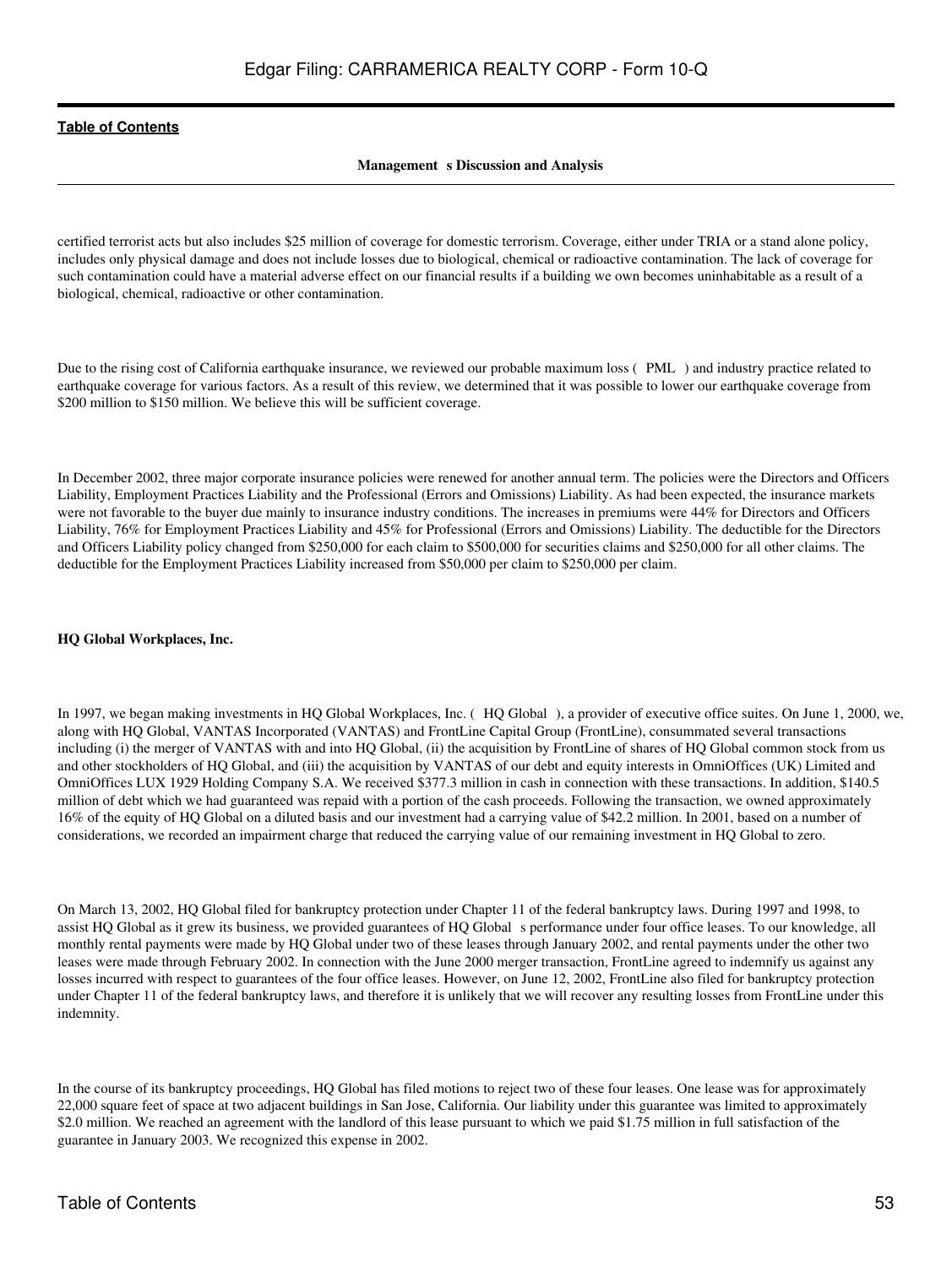The second lease that was rejected by HQ Global is a sublease for space in downtown Manhattan. This lease is for approximately 26,000 square feet of space and runs through March 2008, with total aggregate remaining lease payments as of February 1, 2002 of approximately \$5.4 million. In June 2002, we received a demand for payment of the full amount of the guarantee. However, we believe that we have defenses to payment under this guarantee available to us and joined with HQ Global in filing suit on July 24, 2002 in HQ Global s bankruptcy proceedings asking the bankruptcy court to declare that the lease was terminated by the landlord of the sublease not later than February 28, 2002. On July 26, 2002, the landlord under the sublease filed suit in federal court in New York seeking payment from us under this guarantee; however, the landlord voluntarily dismissed this suit on June 30, 2003 following a ruling by the bankruptcy court that it was the appropriate court to hear and decide the litigation. In light of our defenses and these proceedings, we have not accrued any expense relating to this guarantee; however, there can be no assurance as to the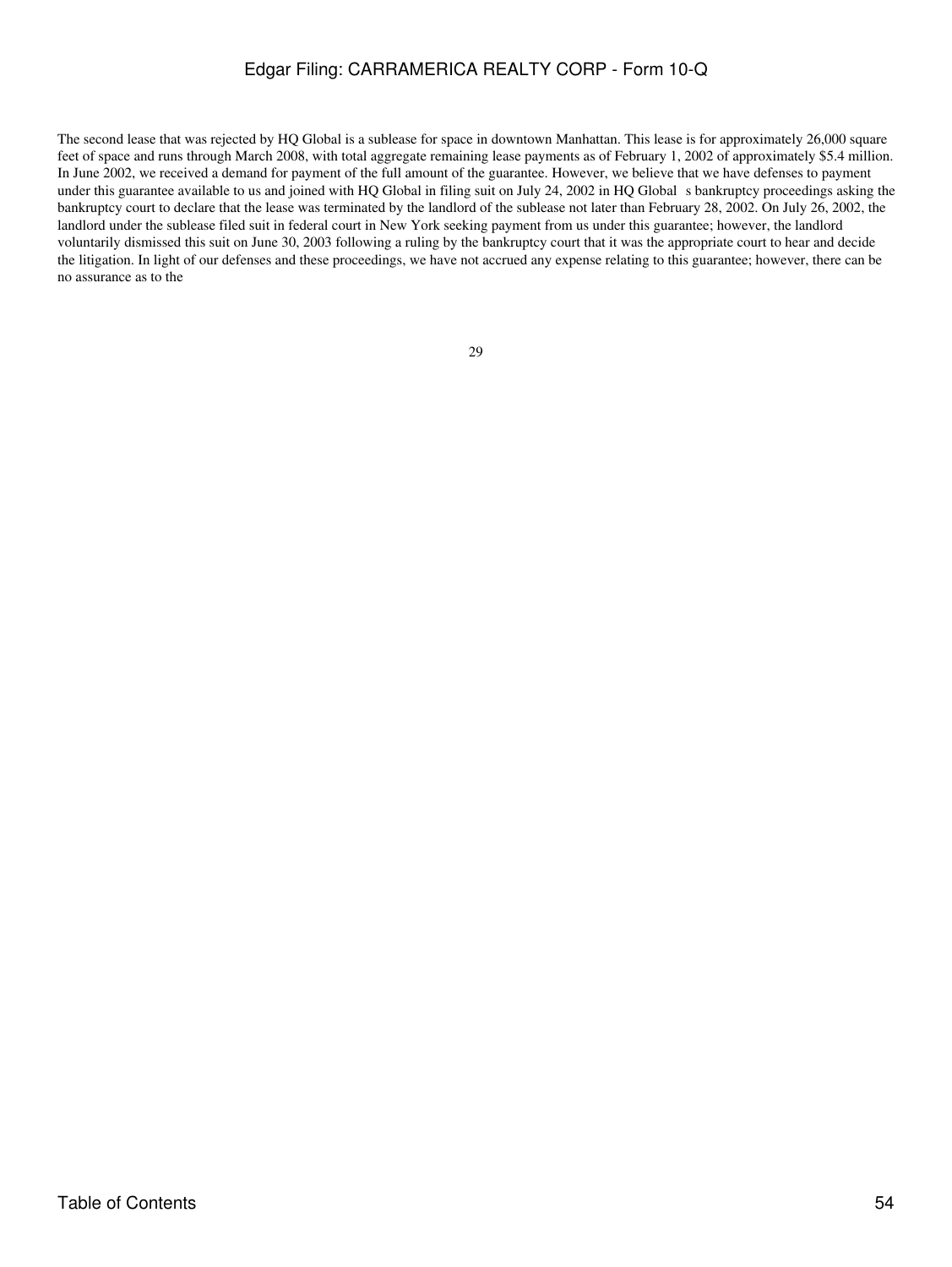#### **Management** s Discussion and Analysis

outcome of the pending litigation or that we will not incur expense or be required to make cash payments relating to this guarantee up to the full amount of the guarantee. As of June 30, 2003, we had not made any payments under this guarantee.

HQ Global has not filed a motion seeking to reject the remaining two leases that we have guaranteed, although it could do so in the future. Even if the leases are not rejected, we may ultimately be liable to the lessors for payments due under the leases. In one case, the lease is for approximately 25,000 square feet of space in midtown Manhattan, and our liability is currently capped at approximately \$0.5 million, which liability reduces over the life of the lease until its expiration in September 2007. As of June 30, 2003, we have not accrued any expense related to or made any payments under this guarantee.

The remaining lease is for space in San Mateo, California. This lease is for approximately 19,000 square feet of space and runs through January 2013, with total aggregate remaining lease payments as of March 1, 2002 of approximately \$10.4 million. We initially recognized an expense of \$0.4 million under this guarantee in the first quarter of 2002 based on a tentative agreement with HQ Global under which HQ Global would not reject this lease obligation and we would fund HQ Global s operating losses at this location for a limited period of time. Due to deteriorating conditions in the local commercial real estate market, HQ Global subsequently determined that the tentative agreement was not in its best interest. HQ Global indicated to us that it intended to reject this lease unless its rent was reduced to current market rates. As an interim measure, we entered into an agreement with HQ Global as of June 30, 2002 to fund operating losses at this location up to an aggregate amount of \$130,000 in exchange for HQ Global forbearing from rejecting this lease until September 15, 2002, or, if it obtained from the bankruptcy court an extension of time within which to reject leases, November 1, 2002. Because the bankruptcy court has since three times extended the time period within which HQ Global may reject this lease to September 9, 2003, we have extended the existing forbearance agreement three times in exchange for funding operating losses up to an additional aggregate amount of \$385,000. As of June 30, 2003, we have funded \$0.4 million to HQ Global under the forbearance agreement and its extensions. As a result of our efforts to mitigate our exposure under this guarantee, we entered into agreements with HQ Global in January 2003 under which HQ Global assigned its interest as a tenant in this lease to us and we in turn subleased the space back to HQ Global at current market rates. The bankruptcy court approved these agreements on July 16, 2003; however, these agreements will not be enforceable if HQ Global fails to successfully reorganize and emerge from the bankruptcy proceedings. We increased our provision for loss under this guarantee to \$6.9 million in the second quarter of 2002. Since there can be no assurance that HQ Global will successfully reorganize and emerge from the bankruptcy proceedings, we have not made any adjustments to our estimate of likely exposure under this guarantee as a result of the bankruptcy court s approval of the new lease and sublease agreements. There can be no assurance that we will not be required to further increase our provision or make cash payments related to this guarantee in future periods up to, in the aggregate, the full amount of the guarantee. As of June 30, 2003, we had not made any payments under this guarantee.

#### **New Accounting Pronouncements**

In November 2002, the Financial Accounting Standards Board (FASB) issued Interpretation No. 45, Guarantors Accounting and Disclosure Requirements for Guarantees, Including Indirect Guarantees of Indebtedness of Others. The Interpretation requires recognition of liabilities at their fair value for newly issued guarantees. The Interpretation requires certain disclosures, which we have included in note 4. The adoption of Interpretation No. 45 on January 1, 2003 did not have a material effect on our financial statements.

In December 2002, the FASB issued SFAS No. 148, Accounting for Stock-Based Compensation - Transition and Disclosure. SFAS No. 148 provides alternative methods of transition for a voluntary change to the fair value based method of accounting for stock-based compensation and requires disclosure in both annual and interim financial statements about the method of accounting for stock-based compensation and the effect of the method used on reported results. Effective January 1, 2003, we adopted the fair value based method of accounting for stock-based compensation costs. We elected to use the prospective method of transition to the fair value method provided in SFAS No. 148 and, accordingly,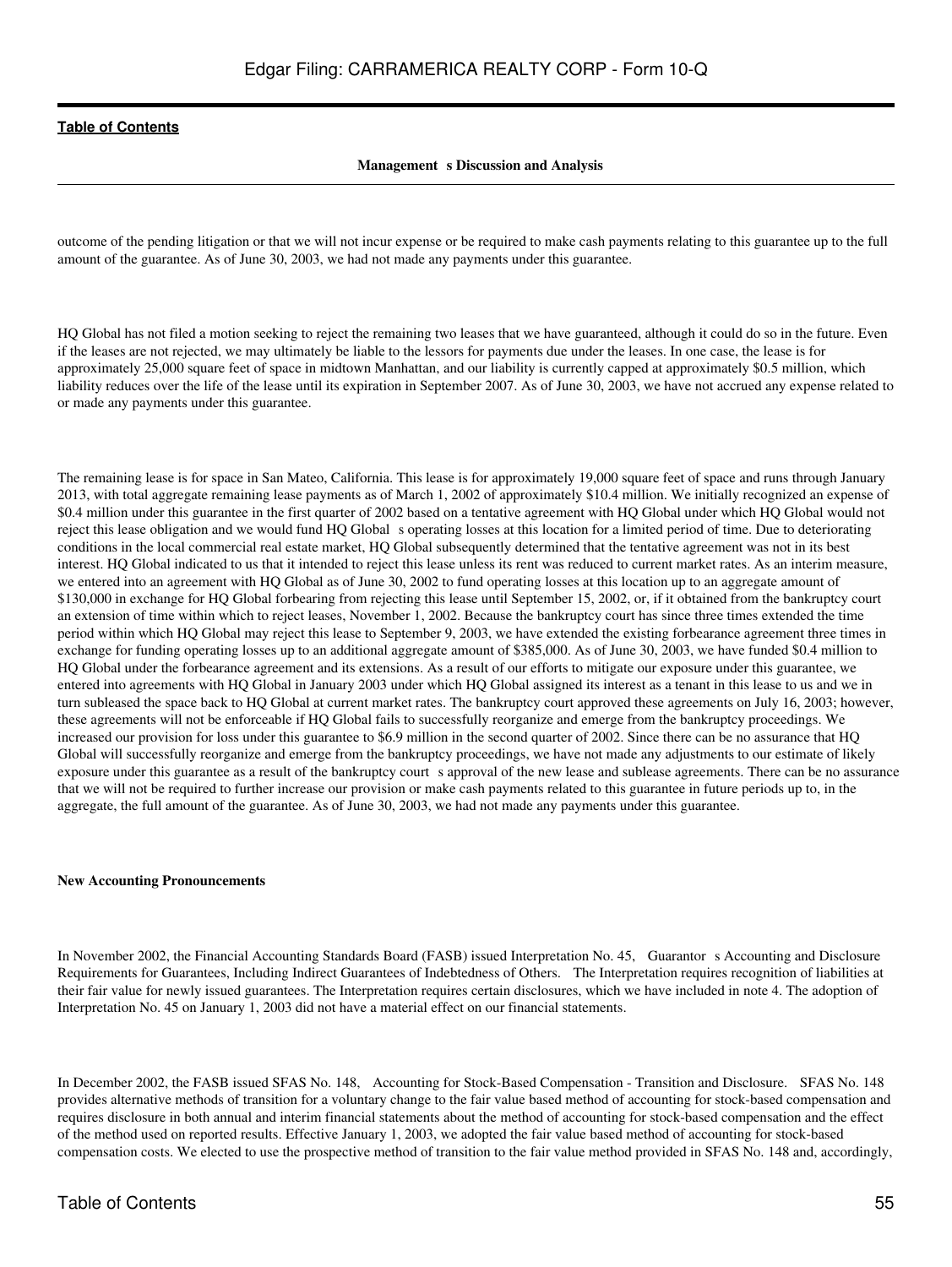the method is being applied for all employee stock compensation awards granted, modified or settled on or after January 1, 2003.

In January 2003, the FASB issued Interpretation No. 46, Consolidation of Variable Interest Entities. This Interpretation addresses the consolidation of variable interest entities (VIEs) in which the equity investors lack one or more of the essential characteristics of a controlling financial interest or where the equity investment at risk is not sufficient for the entity to finance its activities without subordinated financial support from other parties. The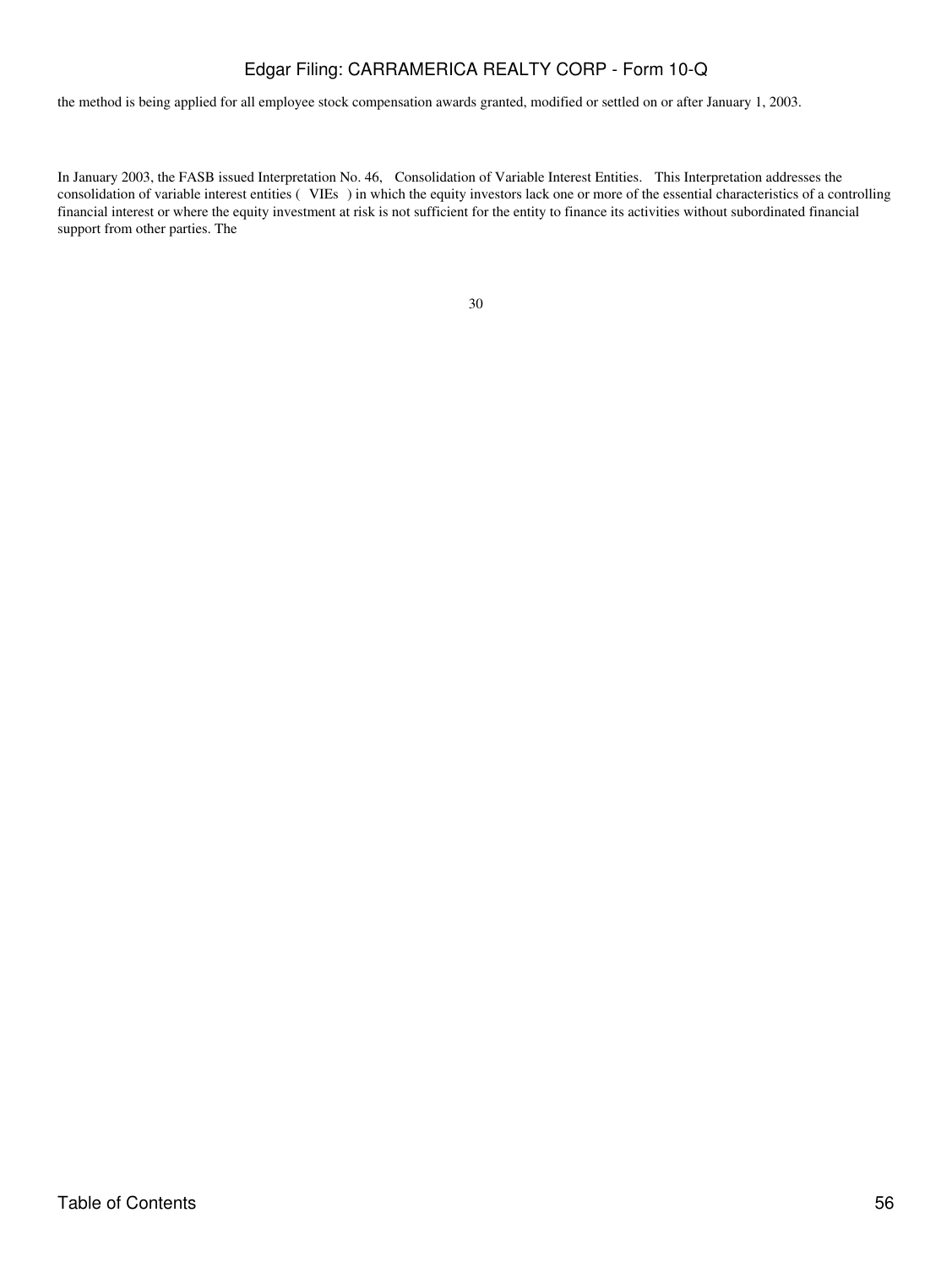#### **Management** s Discussion and Analysis

Interpretation applies to VIEs created after January 31, 2003 and to VIEs in which we acquire an interest after that date. Effective July 1, 2003, it also applies to VIEs in which we acquired an interest before February 1, 2003. We may apply the Interpretation prospectively, with a cumulative effect adjustment as of July 1, 2003, or by restating previously issued financial statements with a cumulative effect adjustment as of the beginning of the first year restated. Based on our current analysis, we believe that we will not be required to consolidate any of our unconsolidated real estate ventures that we have accounted for using the equity method; nor do we believe that we will have to consolidate any other entities.

As the result of a mezzanine loan and guaranty provided to a third-party for a development management project, we have an interest in a variable interest entity. The purpose of this entity is to build and own a 286,000 square foot office building in Washington, D.C. Based upon our analysis, we believe that we are not the primary beneficiary in this entity; therefore, we are not consolidating the entity. Our maximum exposure to loss as of June 30, 2003 is \$23.7 million, the sum of our note receivable and the maximum exposure under the guaranty.

In May 2003, the FASB issued SFAS No. 150, Accounting for Certain Financial Instruments with Characteristics of both Liabilities and Equity. SFAS No. 150 establishes standards for the classification and measurement of certain financial instruments with characteristics of both liabilities and equity. It requires that an issuer classify a financial instrument that is within its scope as a liability (or an asset in some circumstances). Adoption of SFAS No. 150 did not affect our financial statements.

#### **Funds From Operations**

Funds from Operations (FFO) is a widely used measure of operating performance for real estate companies. We provide FFO as a supplement to net income calculated in accordance with accounting principles generally accepted in the United States of America (GAAP). Although FFO is a widely used measure of operating performance for equity REITs, FFO does not represent net income calculated in accordance with GAAP. As such, it should not be considered an alternative to net income as an indication of our operating performance. FFO is defined by the National Association of Real Estate Investment Trusts (NAREIT) as follows:

Net income - computed in accordance with GAAP;

Less gains (or plus losses) from sales of operating properties and items that are classified as extraordinary items under GAAP;

Plus depreciation and amortization of assets uniquely significant to the real estate industry;

Plus or minus adjustments for unconsolidated partnerships and joint ventures (to reflect funds from operations on the same basis).

We believe that FFO is helpful to investors as a measure of our performance because it excludes various items included in net income that do not relate to or are not indicative of our operating performance, such as gains and losses on sales of real estate and real estate related depreciation and amortization, which can make periodic analyses of operating performance more difficult to compare. We also believe that FFO provides investors with an indication of our ability to incur and service debt, to make capital expenditures and to fund other cash needs. Our FFO may not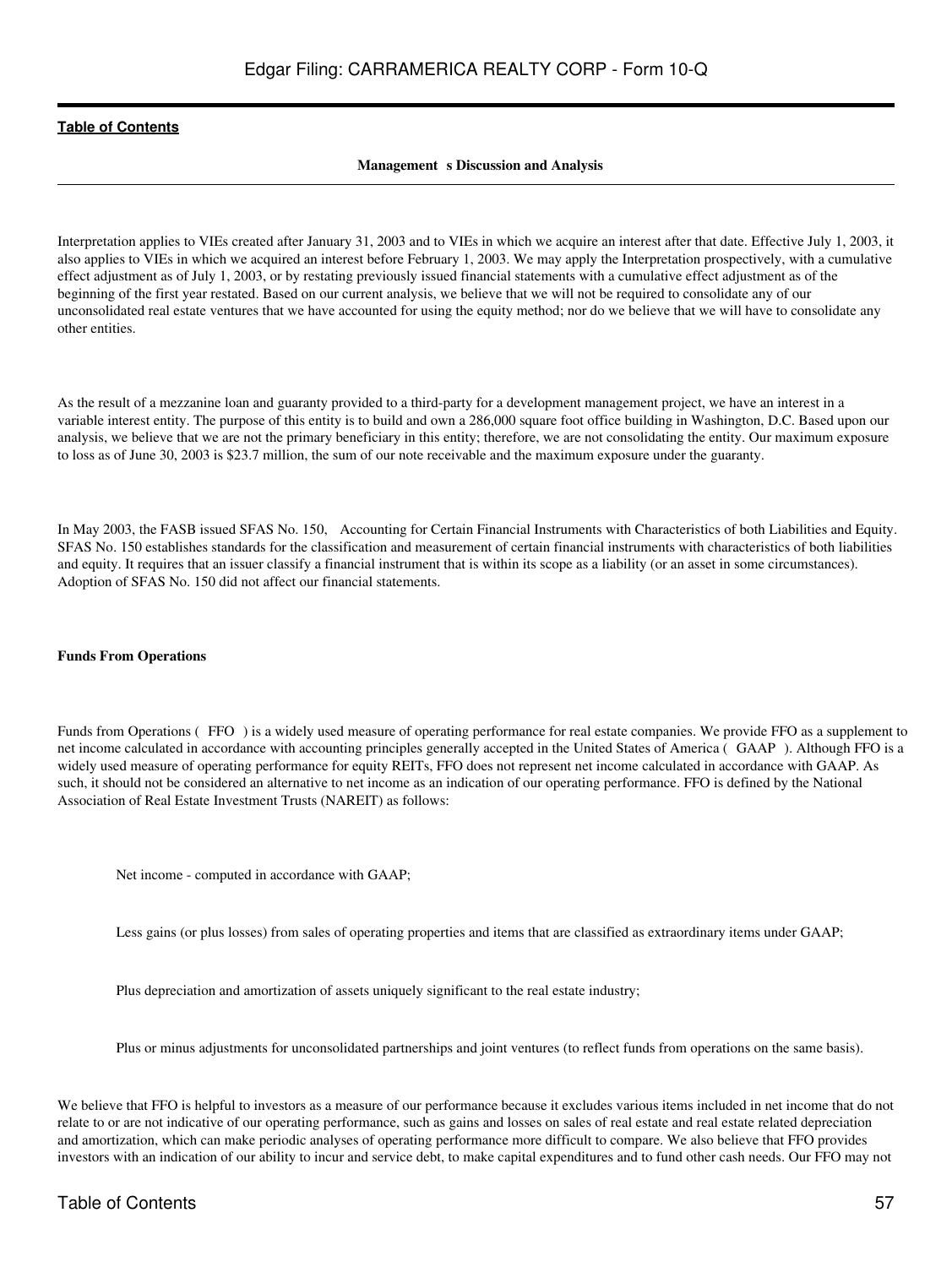be comparable to FFO reported by other REITs. These other REITs may not define the term in accordance with the current NAREIT definition or may interpret the current NAREIT definition differently than us.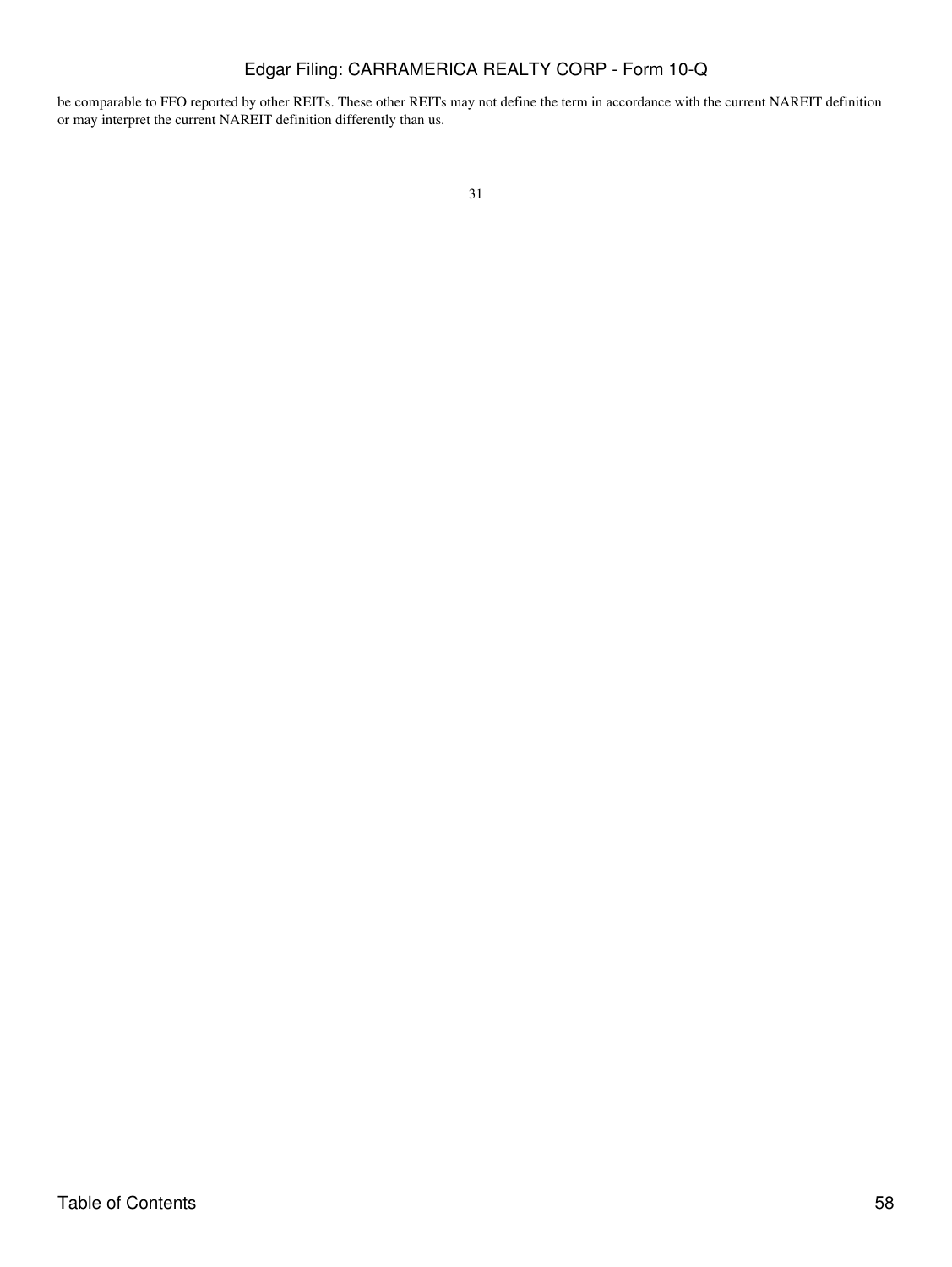#### **Management** s Discussion and Analysis

The following table provides the calculation of our FFO and a reconciliation of FFO to net income for the periods presented:

|                                                                                 | For the three months ended<br>June 30, |          | For the six months ended<br>June 30, |           |
|---------------------------------------------------------------------------------|----------------------------------------|----------|--------------------------------------|-----------|
| (In thousands)                                                                  | 2003                                   | 2002     | 2003                                 | 2002      |
| Net income                                                                      | \$16,829                               | \$20,185 | \$35,800                             | \$37,685  |
| Adjustments                                                                     |                                        |          |                                      |           |
| Minority interest                                                               | 2,693                                  | 3,384    | 5,769                                | 6,007     |
| FFO allocable to Unitholders                                                    | (4,274)                                | (4,670)  | (8,779)                              | (8,991)   |
| Depreciation and amortization                                                   | 35,653                                 | 33,266   | 68,996                               | 69,169    |
| Minority interests (non-Unitholders share of depreciation, amortization and net |                                        |          |                                      |           |
| income)                                                                         | (327)                                  | (290)    | (607)                                | (516)     |
| Gain on sale of assets                                                          | (821)                                  | (3,340)  | (544)                                | (3,340)   |
|                                                                                 |                                        |          |                                      |           |
| FFO as defined by NAREIT <sup>1</sup>                                           | \$49,753                               | \$48,535 | \$100,635                            | \$100,014 |
|                                                                                 |                                        |          |                                      |           |

<sup>1</sup> FFO as defined by NAREIT includes land impairment charges of \$0.5 million and \$1.3 million for the three and six months ended June 30, 2002, respectively, which have previously been excluded from FFO.

#### **FORWARD-LOOKING STATEMENTS**

Certain statements contained herein constitute forward-looking statements within the meaning of the Private Securities Litigation Reform Act of 1995 (the Reform Act). Such forward-looking statements involve known and unknown risks, uncertainties and other factors that may cause our, and our affiliates, or the industry s actual results, performance, dividends, achievements or transactions to be materially different from any future results, performance, dividends, achievements or transactions expressed or implied by such forward-looking statements. Such factors include, among others, the following:

National and local economic, business and real estate conditions that will, among other things, affect:

Demand for office properties,

The ability of the general economy to recover timely from the current economic conditions,

The availability and creditworthiness of tenants,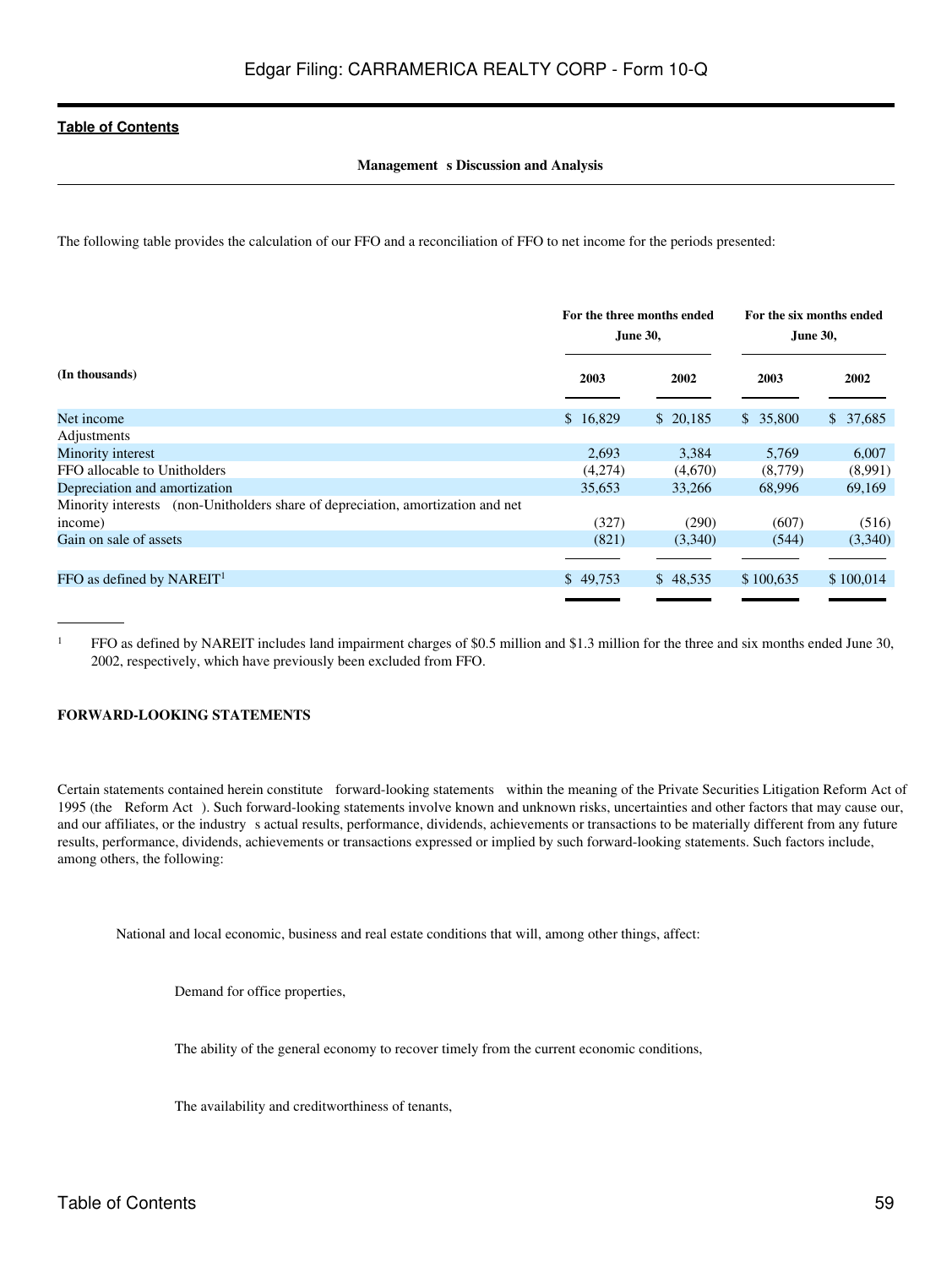The level of lease rents, and

The availability of financing for both tenants and us;

Adverse changes in the real estate markets, including, among other things:

Competition with other companies, and

Risks of real estate acquisition and development (including the failure of pending acquisitions to close and pending developments to be completed on time and within budget);

Possible charges or payments resulting from our guarantees of certain leases of HQ Global Workplaces, Inc;

Actions, strategies and performance of affiliates that we may not control or companies in which we have made investments;

Ability to obtain insurance at a reasonable cost;

Ability to maintain our status as a REIT for federal and state income tax purposes;

Ability to raise capital;

Governmental actions and initiatives; and

Environmental/safety requirements.

For further discussion of these and other factors that could impact our future results, performance, achievements or transactions, see the documents we file from time to time with the Securities and Exchange Commission, and in particular, the section titled The Company Risk Factors in our Annual Report on Form 10-K.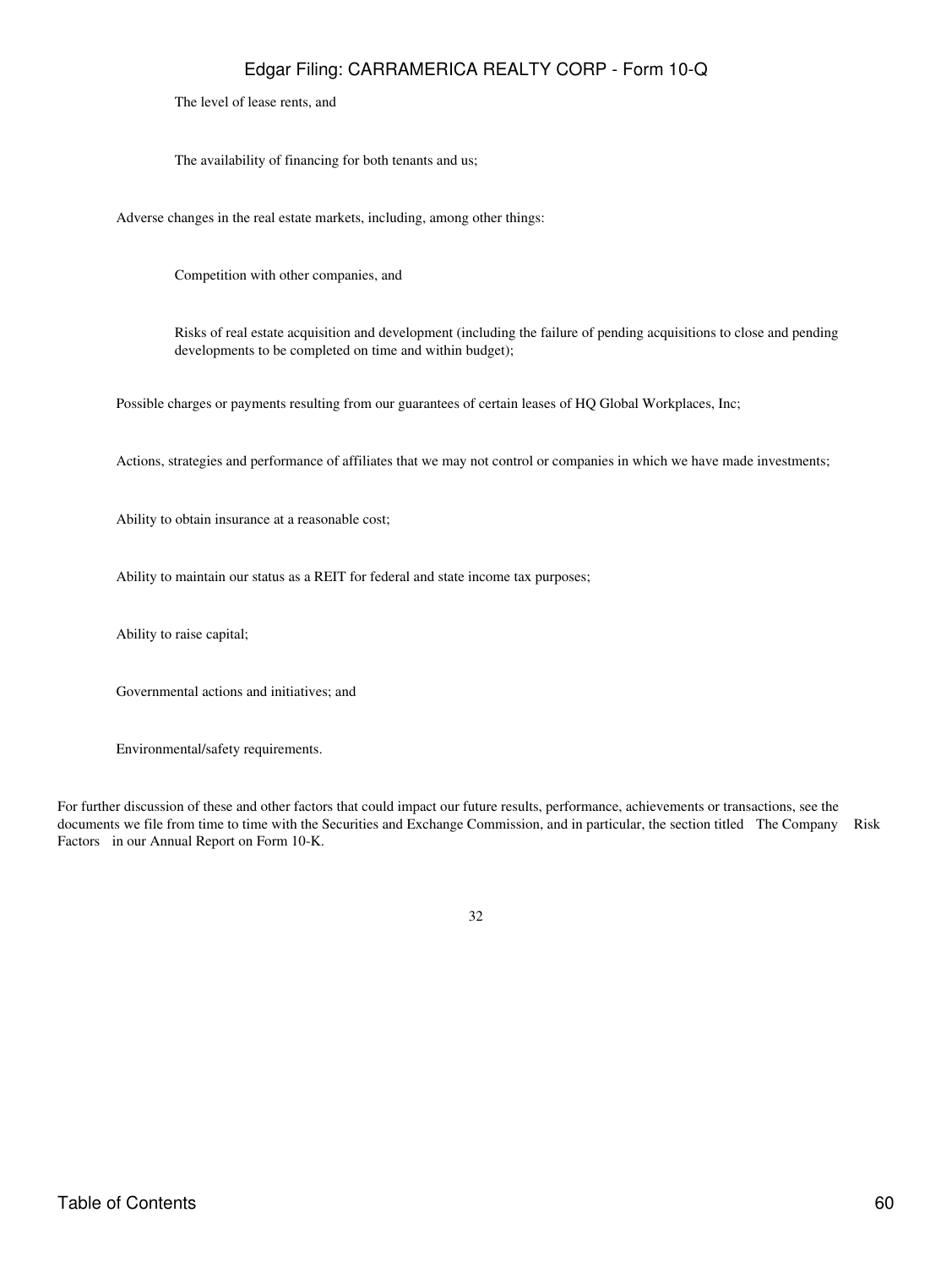#### <span id="page-60-0"></span>**Item 3. Quantitative and Qualitative Disclosures About Market Risk**

Our future earnings and cash flows and the fair values of our financial instruments are dependent upon prevailing market rates. Market risk associated with financial instruments and derivative and commodity instruments is the risk of loss from adverse changes in market prices or rates. We manage our risk by matching projected cash inflows from operating activities, financing activities and investing activities with projected cash outflows to fund debt payments, acquisitions, capital expenditures, distributions and other cash requirements. We may also use derivative financial instruments at times to limit market risk. Interest rate protection agreements may be used to convert variable rate debt to a fixed rate basis, to convert fixed rate debt to a variable rate basis or to hedge anticipated financing transactions. We use derivative financial instruments only for hedging purposes, and not for speculation or trading purposes.

On May 8, 2002, we entered into interest rate swap agreements with JP Morgan Chase and Bank of America, N.A. hedging \$150.0 million of senior unsecured notes due July 2004. We receive interest at a fixed rate of 7.2% and pay interest at a variable rate of six-month LIBOR in arrears plus 2.72%. The interest rate swaps mature at the same time the notes are due. The swaps qualify as fair value hedges for accounting purposes. The fair value of the interest rate swaps is recognized on our balance sheet and the carrying value of the senior unsecured notes is increased or decreased by an offsetting amount. As of June 30, 2003, the fair value of the interest rate swaps was approximately \$4.4 million. We recognized reductions in interest expense for the three months ended June 30, 2003 and 2002 of approximately \$2.5 million and \$0.5 million, respectively, and for the six months ended June 30, 2003 and 2002 of approximately \$3.8 million and \$0.5 million, respectively, related to the swaps. As of June 30, 2003, taking into account the effect of the interest rate swaps, the effective interest rate on the notes was reduced to 3.84%.

On November 20, 2002, in conjunction with the issuance of \$175.0 million of senior unsecured notes, we entered into interest rate swap agreements with JP Morgan Chase, Bank of America, N.A. and Goldman Sachs & Co. We receive interest at a fixed rate of 5.25% and pay interest at a variable rate of six-month LIBOR in arrears plus 1.405%. The interest rate swaps mature at the same time the notes are due. The swaps qualify as fair value hedges for accounting purposes. The fair value of the interest rate swaps is recognized on our balance sheet and the carrying value of the senior unsecured notes is increased or decreased by an offsetting amount. As of June 30, 2003, the fair value of the interest rate swaps was approximately \$6.7 million. We recognized reductions in interest expense for the three and six months ended June 30, 2003 of approximately \$1.2 million and \$2.3 million, respectively, related to the swaps. As of June 30, 2003, taking into account the effect of the interest rate swaps, the effective interest rate on the notes was reduced to 2.62%.

Our interest rate swaps also expose us to the risk of higher interest costs if LIBOR should increase above its current low levels. A 10% increase in the current interest rate would have increased interest expense related to the bonds subject to the interest rate swaps approximately \$93,000 for the second quarter of 2003 and \$186,000 for the six months ended June 30, 2003.

As part of the assumption of \$63.5 million of debt associated with the purchase of two operating properties in August 2002, we purchased interest rate caps with a notional amount of \$97.0 million and LIBOR capped at 6.75%. As of June 30, 2003, the fair market value of these interest rate caps was not material.

Our unsecured line of credit carries an interest rate of 30-day LIBOR plus 0.7%. This exposes us to the risk of higher interest costs if 30-day LIBOR should increase above its current low levels. A 10% increase in the current interest rate would have increased interest expense on the line of credit approximately \$84,000 for the second quarter of 2003 and \$167,000 for the six months ended June 30, 2003.

Any other significant changes in our market risk that have occurred since the filing of our Annual Report on Form 10-K for the year ended December 31, 2002 are summarized in the Liquidity and Capital Resources section of the Management s Discussion and Analysis of Financial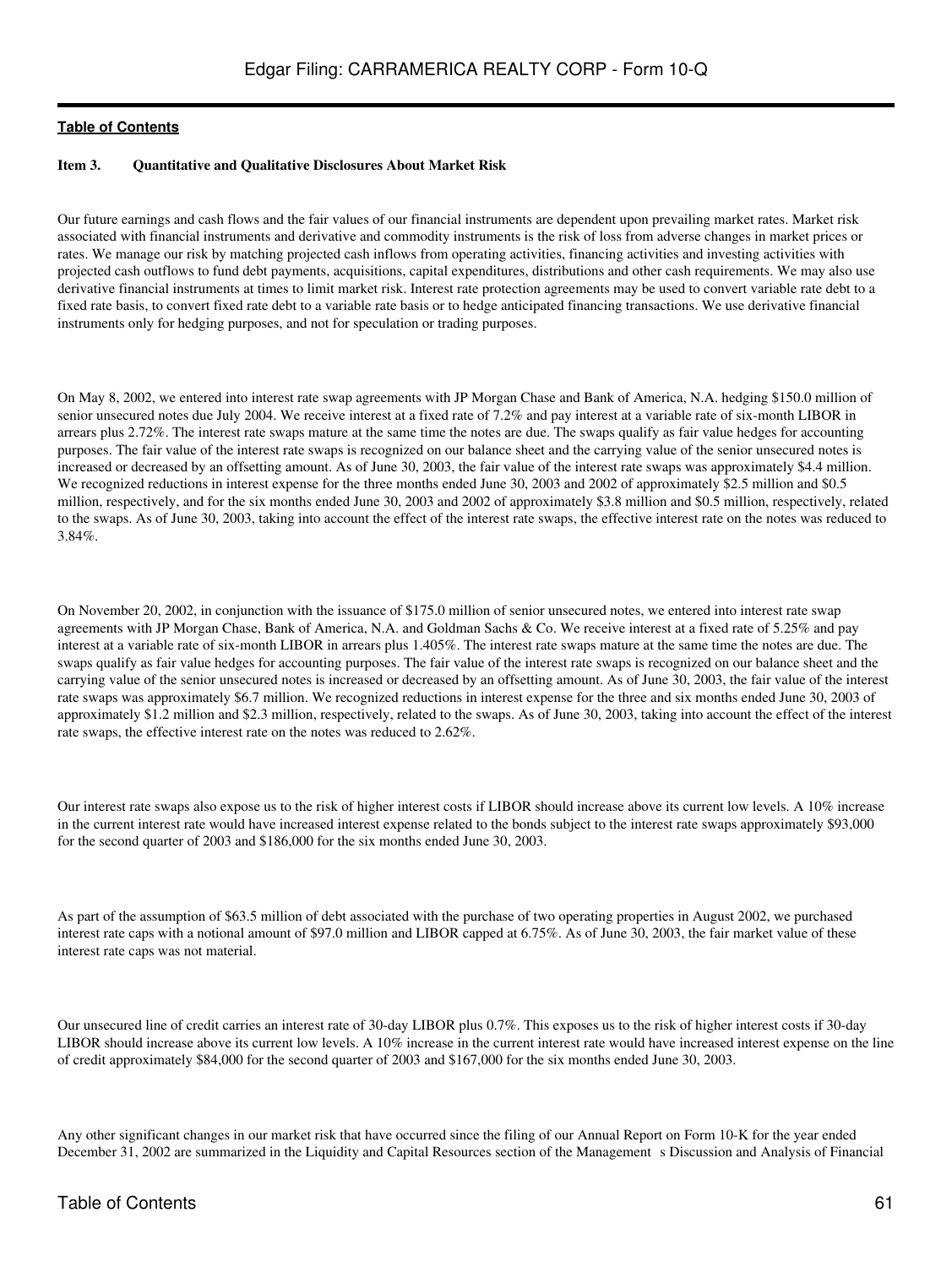Condition and Results of Operations.

#### <span id="page-61-0"></span>**Item 4. Controls and Procedures**

Evaluation was performed under the supervision and with the participation of our management, including our Chief Executive Officer and Chief Financial Officer, of the effectiveness as of June 30, 2003 of the design and operation of our disclosure controls and procedures as defined in Rule 13a-15 of the rules promulgated under the Securities and Exchange Act of 1934, as amended. Based on that evaluation, the Chief Executive Officer and Chief Financial Officer concluded that the design and operation of these disclosure controls and procedures were effective. There have been no significant changes in our internal controls or in other factors that could significantly affect these controls subsequent to the date of their evaluation.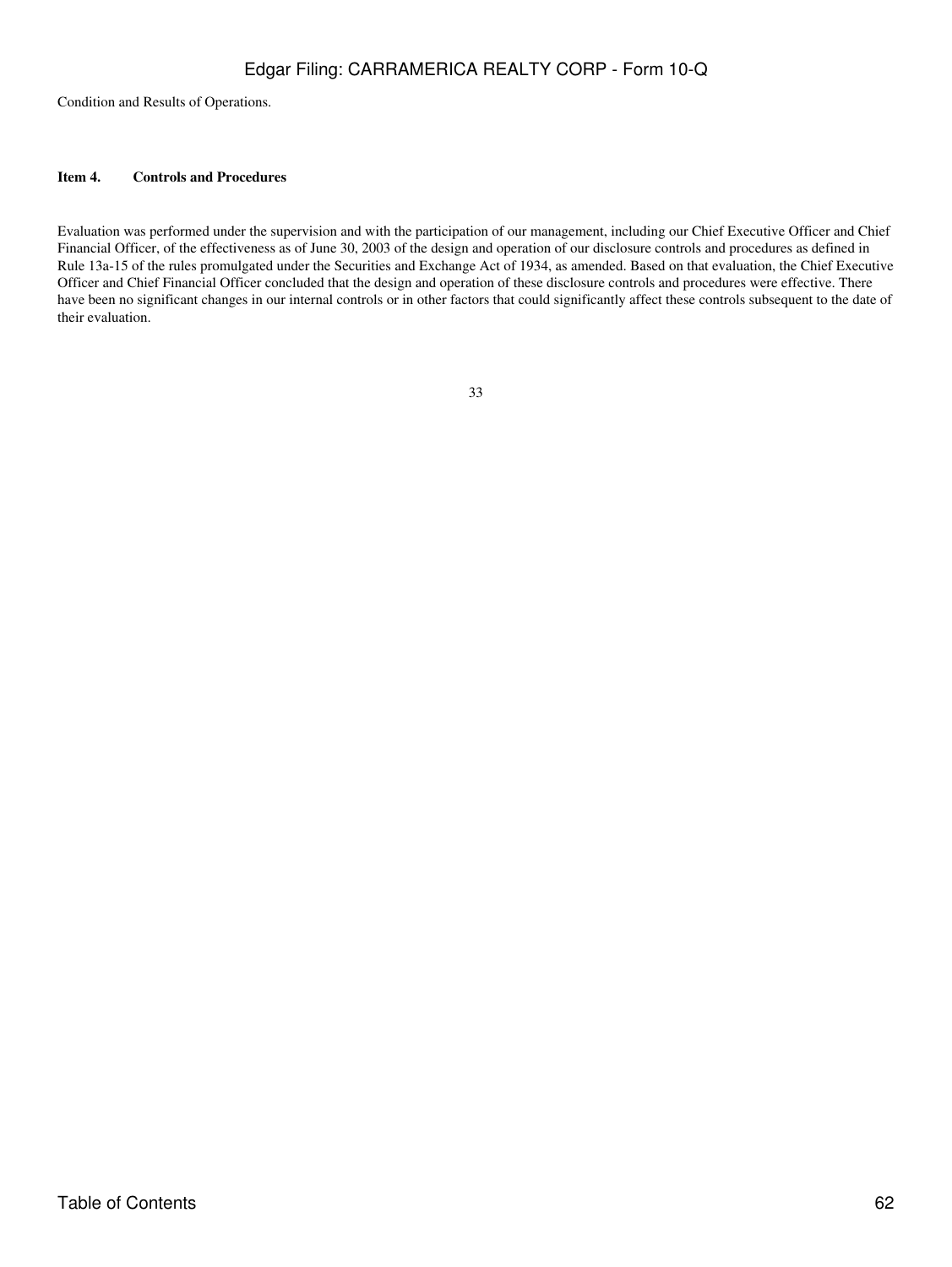#### **Part II**

#### **OTHER INFORMATION**

#### <span id="page-62-0"></span>**Item 1. Legal Proceedings**

We are currently involved in two separate lawsuits with two stockholders of HQ Global. The first lawsuit involves the September 1998 conversion of an approximately \$111.0 million loan that we made to HQ Global into stock of HQ Global. We, along with HQ Global, initiated this lawsuit in the United States District Court for the District of Columbia in February 1999, asking the court to declare that the terms of the debt conversion were fair, after two minority stockholders threatened to challenge the terms of the conversion. These stockholders had claimed that both the conversion price used and the methods by which the conversion price was agreed upon between HQ Global and us were not fair to HQ Global or these stockholders. Thereafter, these two stockholders filed their own counterclaims against HQ Global, the board of directors of HQ Global and us. The stockholders asked the court to declare the conversion void or in the alternative for compensatory and punitive damages. Subsequently, we moved for summary judgement on the stockholders claims based on alleged breaches of fiduciary duties (fiduciary claims) and the stockholders moved for summary judgement on their claim that the stock was void because of a statutory defect (statutory claim).

On September 12, 2001, the trial court granted these stockholders motion for summary judgment on the statutory claim, declaring that the shares issued in connection with the conversion were null and void. The trial court also denied our motion for summary judgement. We believed that the trial court incorrectly interpreted Delaware law in this case and appealed the decision on October 2, 2001.

On March 7, 2003, the United States Court of Appeals for the District of Columbia issued an opinion reversing the trial court and granting summary judgment to us. On April 3, 2003, the minority shareholders filed a Petition for Panel Rehearing. In their Petition, the minority shareholders argued that the court erred in granting summary judgment on the fiduciary claims and requested that the court affirm the denial of our motion for summary judgment on the fiduciary claims or remand for the trial court to further consider those claims. On April 23, 2003, we filed a Response to the Petition for Panel Rehearing. On June 20, 2003, the Court of Appeals issued a Supplemental Opinion on the Petition for Hearing in which the Court reaffirmed summary judgement in our favor on all counts.

The second lawsuit involves claims filed by these two stockholders in April 2000 arising out of the June 2000 merger transaction involving HQ Global and VANTAS Incorporated. In this lawsuit, these two stockholders have brought claims against HQ Global, the board of directors of HQ Global, FrontLine Capital Group and us in Delaware Chancery Court. The two stockholders allege that, in connection with the merger transaction, we breached our fiduciary duties to the two stockholders and breached a contract with the stockholders. The claim relates principally to the allocation of consideration paid to us with respect to our interest in an affiliate of HQ Global that conducts international executive suites operations. The stockholders asked the court to rescind the transaction, or in the alternative for compensatory and rescissory damages. The court determined that it would not rescind the merger transaction, but held open the possibility that compensatory damages could be awarded or that another equitable remedy might be available. We believe that these claims are without merit and that we will ultimately prevail in this action, although we cannot assure you that the court will not find in favor of these stockholders. We continue to believe, however, that, even if the court finds in favor of these stockholders, any such adverse result will not have a material adverse effect on our financial condition or results of operations.

In connection with the HQ Global/VANTAS merger transaction, we agreed to indemnify all of the individuals who served as directors of HQ Global at the time of the transaction, including Thomas Carr, Oliver Carr and Philip Hawkins, who currently serve as directors and/or executive officers of us, with respect to any losses incurred by them arising out of the above litigation matters, if they first tried and were unsuccessful in getting the losses reimbursed by HQ Global or from insurance proceeds. It was expected at the time that these former directors would be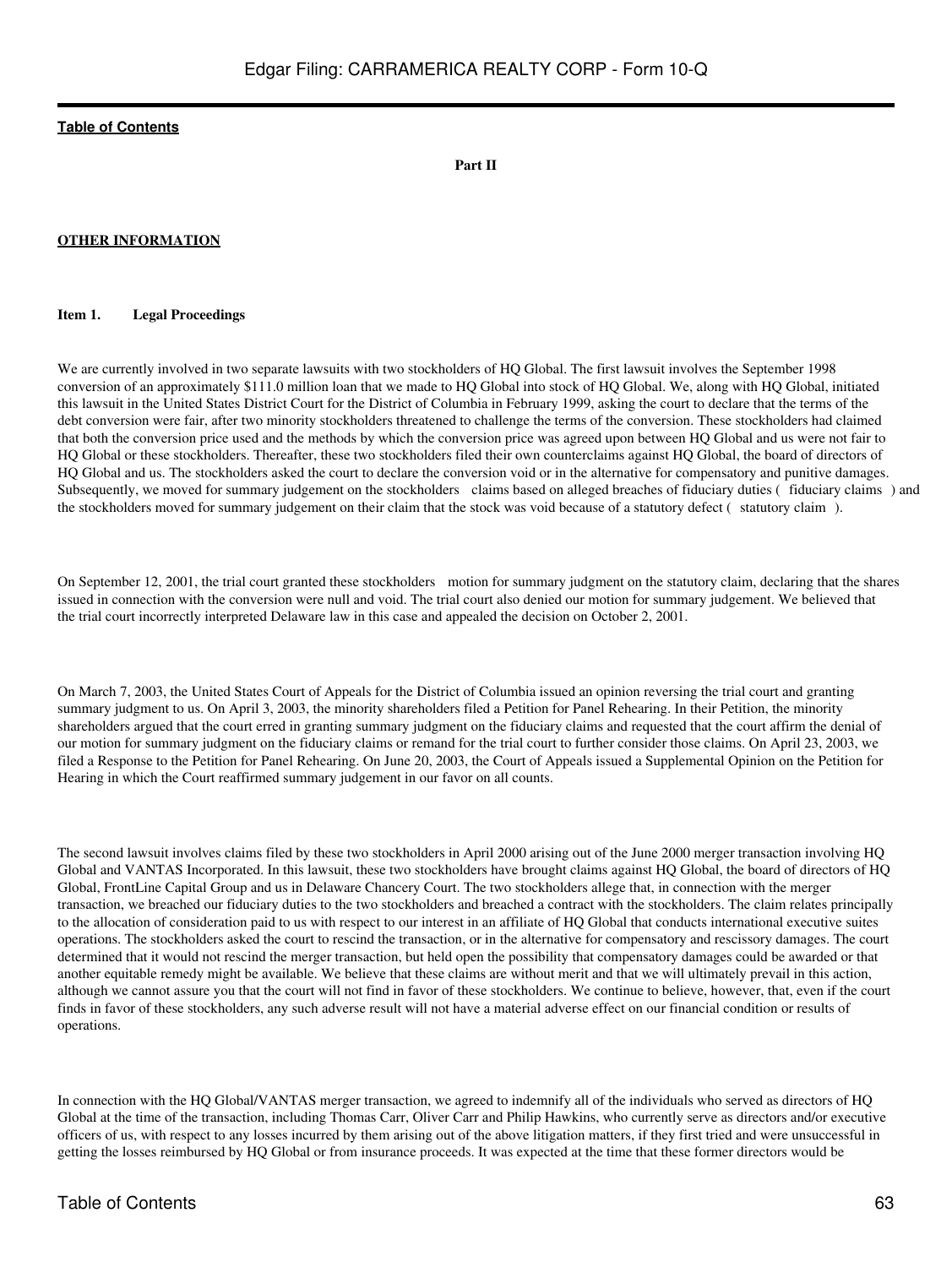indemnified against any of these losses by HQ Global, as required by HQ Global s certificate of incorporation and bylaws. HQ Global has not satisfied its indemnity obligation to these directors, and in light of HQ Global s bankruptcy filing in March 2002, is not likely to do so in the future. As a result, we have paid the costs incurred by these directors in connection with the above litigation matters. As of June 30, 2003, we had paid approximately \$725,000 of costs pursuant to this indemnification arrangement, all of which represents amounts paid to legal counsel for these directors.

We are currently involved in litigation arising out of a sublease entered into by HQ Global in March 1998 and our guarantee to the landlord of the performance of HQ Global s obligations under the sublease. On March 13, 2002 HQ Global filed for bankruptcy protection under Chapter 11 of the federal bankruptcy laws in the United States Bankruptcy Court for the District of Delaware. In its bankruptcy proceedings, HQ Global rejected the sublease effective April 30,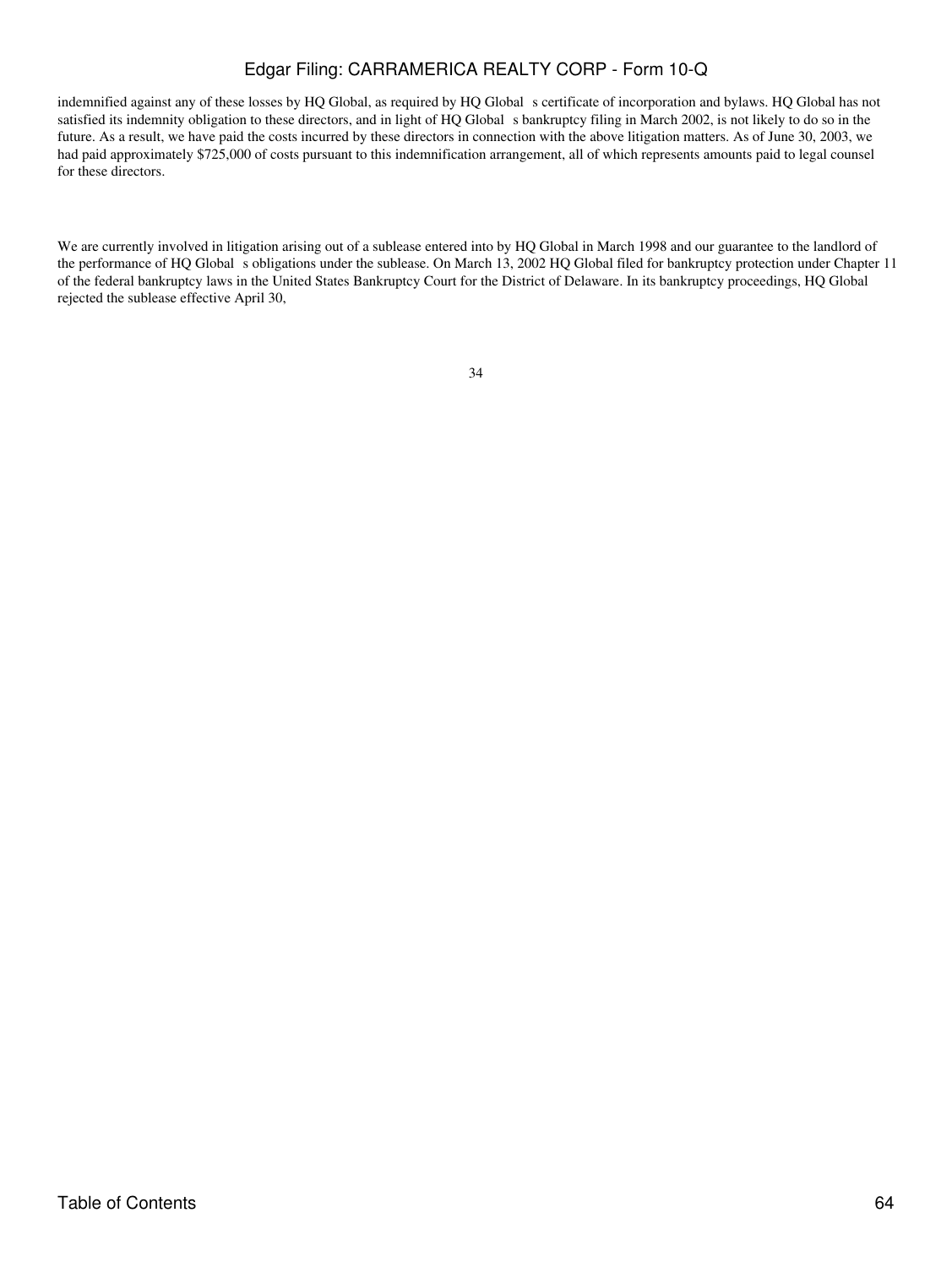2002. In June 2002, we received a demand for payment by the landlord of the full amount of the guarantee (approximately \$5.4 million of rent payments remain under the sublease).

We believe, however, that we have defenses to making payment under the guarantee and therefore joined with HQ Global in filing suit on July 24, 2002 in HQ Global s bankruptcy proceedings asking the bankruptcy court to declare that the sublease was terminated not later than February 28, 2002. In February 2002, HQ Global, with the knowledge of the landlord, vacated the space it was subleasing and surrendered possession of the space to the landlord. The landlord then began utilizing the space for its own benefit, as a storage and staging area related to construction the landlord was performing on other space it occupied. We believe that the landlord s use of the space effectively terminated the sublease as a matter of law and that therefore we have no obligation to make payments under the guarantee.

On July 26, 2002, the landlord under the sublease filed suit in the United States District Court for the Southern District of New York seeking payment from us under the guarantee. The District Court in New York ruled that the bankruptcy court should determine which of the two courts should decide this dispute. The bankruptcy court has not yet decided that issue.

In light of our defenses and these proceedings, we have not accrued any expense relating to this guarantee; however, there can be no assurance as to the outcome of the pending litigation or that we will not incur expense or be required to make cash payments relating to this guarantee up to the full amount of the guarantee. As of June 30, 2003 we had not made any payments under this guarantee. However, even if the landlord were successful in its claims, we do not believe that this result would have a material adverse effect on our financial condition.

On May 8, 2003, Broadband Office, Inc. and the official committee of unsecured creditors of Broadband Office Inc. filed a complaint in the United States Bankruptcy Court for the District of Delaware against a group of REITs, real estate operating companies and individuals, including us, our subsidiaries and Philip Hawkins, our President and Chief Operating Officer, relating to the formation, management and capitalization of Broadband Office. We were an equity investor in and customer of Broadband Office, and Mr. Hawkins was a member of the board of directors of Broadband Office until his resignation from the board of Broadband Office on May 2, 2001. Broadband Office filed for bankruptcy protection on May 9, 2001. The complaint alleges, among other things, breaches of fiduciary duties by us and Mr. Hawkins as a member of the Broadband Office board, seeks to recharacterize our investment as a holder of common stock to be one as a general unsecured creditor and/or as a general partner responsible jointly with all other alleged general partners for the outstanding debts of the corporation, and also seeks recovery of alleged preference payments made to us or our subsidiaries. The plaintiffs seek relief in an amount in excess of \$300 million jointly and severally from all defendants. No answer had been filed as of June 30, 2003. Due to the inherent uncertainties of the judicial process and the early stage of this action, we are unable to predict the outcome of this matter. While we intend to vigorously defend this matter and believe we have meritorious defenses available to us, there can be no assurance that we would prevail in this matter. If this matter is not resolved in our favor, it could have a material adverse effect on our financial condition and results of operations.

We are party to a variety of other legal proceedings arising in the ordinary course of business. All of these matters, taken together, are not expected to have a material adverse impact on us.

#### <span id="page-64-0"></span>**Item 4. Submission of Matters to a Vote of the Security Holders**

The 2003 annual meeting of stockholders was held on May 1, 2003. We solicited proxies for the meeting pursuant to Regulation 14 under the Securities and Exchange Act of 1934, as amended; there was no solicitation in opposition to our management s nominee as listed in the proxy statement and the nominee was elected.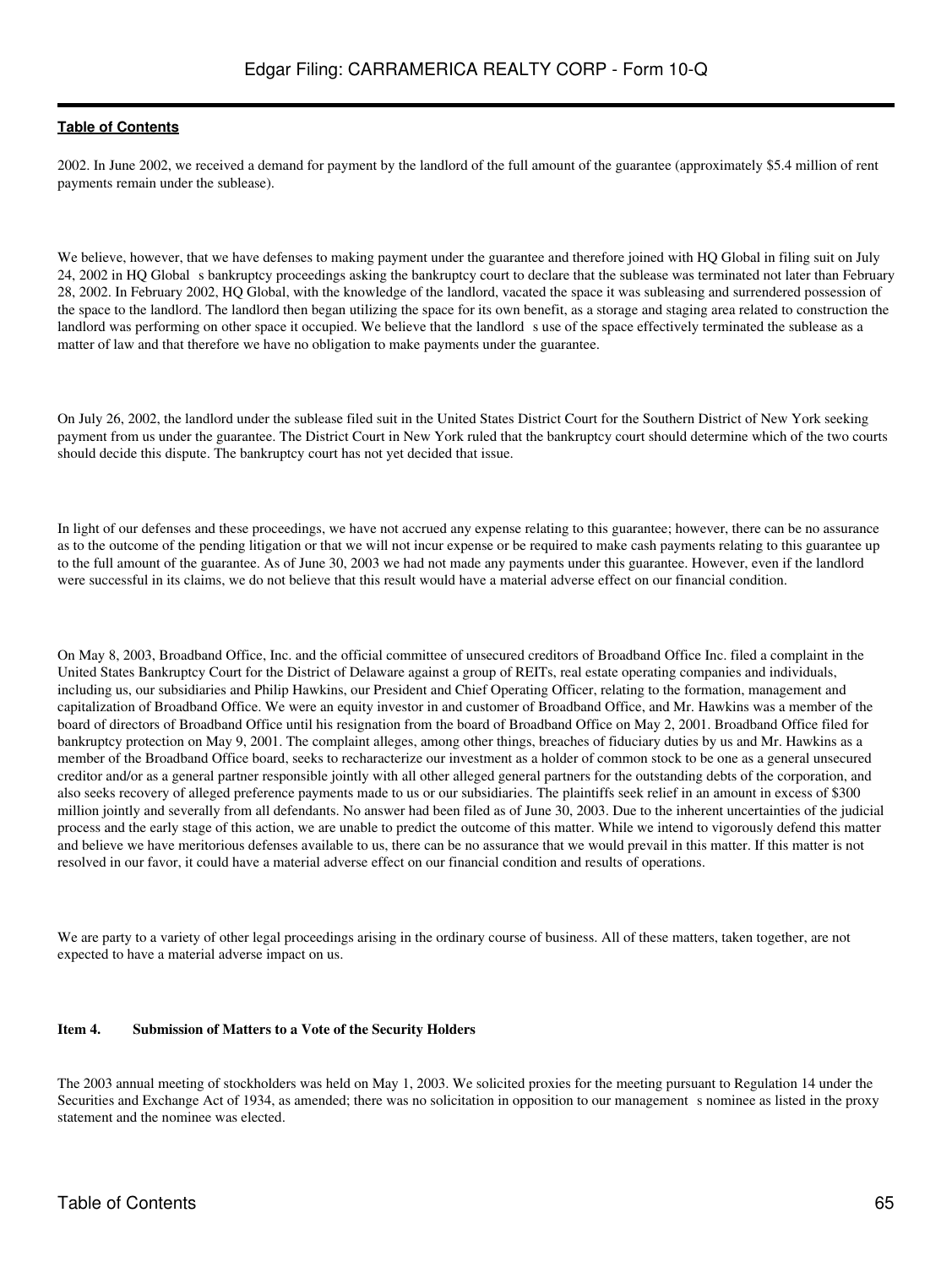Proposal One: Election of Director

42,662,390 votes were cast for the election of Timothy Howard as a Director; 2,178,649 votes were withheld.

The terms of Thomas A. Carr, Oliver T. Carr, Andrew F. Brimmer, Philip L. Hawkins, Robert E. Torray and Wesley Williams, Jr. continued after the meeting and were not presented for re-election at that time.

Proposal Two: Amendment to the Articles of Incorporation to instate the election of directors annually.

| <b>FOR</b> | <b>AGAINST</b> | ABSTAIN |
|------------|----------------|---------|
|            |                |         |
| 44,599,455 | 209,042        | 32,542  |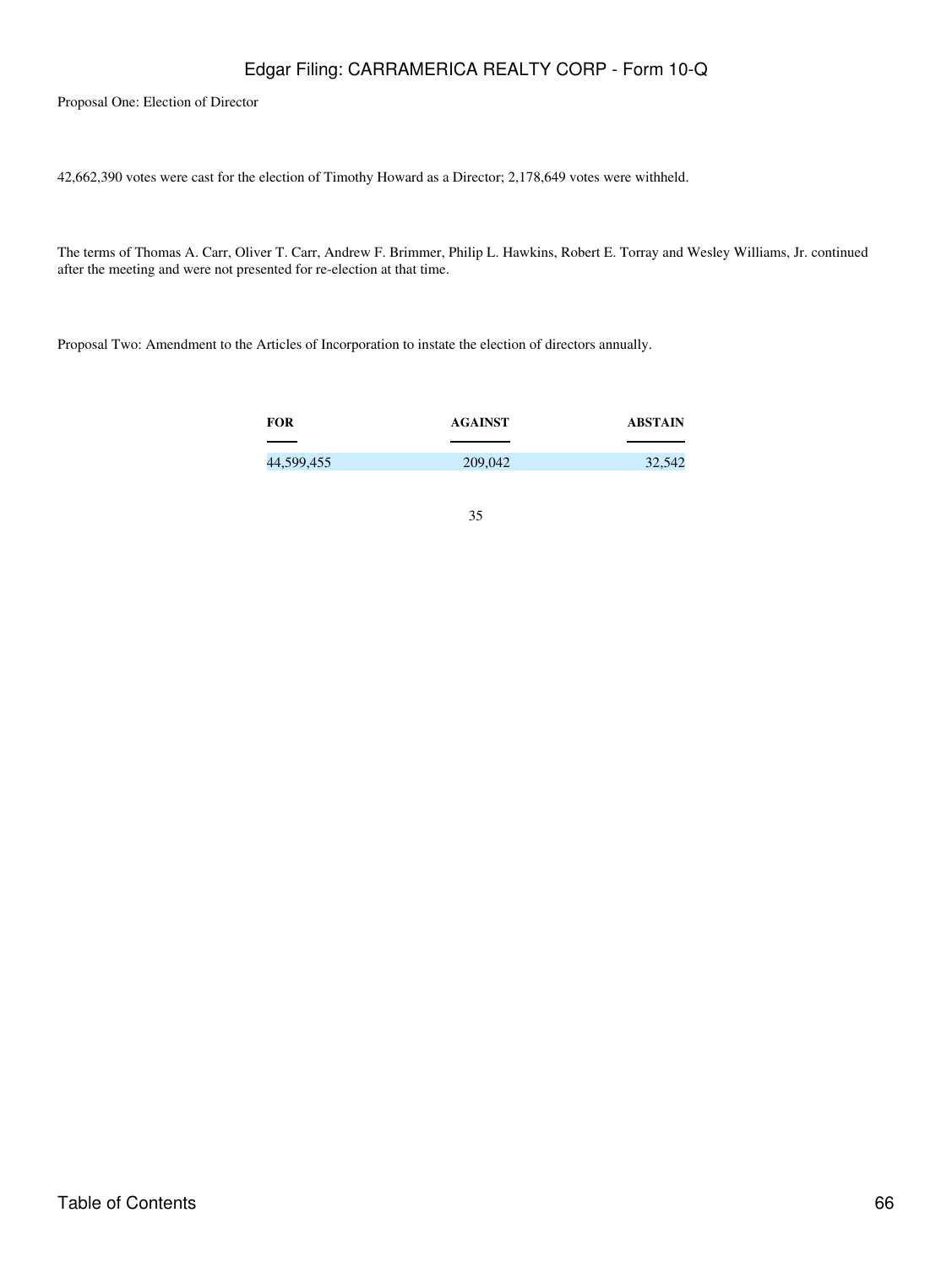#### <span id="page-66-0"></span>**Item 6. Exhibits and Reports on Form 8-K**

- (a) Exhibits
	- 3.1 Articles of Amendment of Amended and Restated Articles of Incorporation of the registrant effective May 1, 2003.
	- 3.2 Third Amended and Restated By-Laws of the registrant adopted July 31, 2003.
	- 10.1 Amendment No. 3 to Revolving Credit Agreement and Ratification and Reaffirmation of Guaranty dated May 31, 2003.
	- 31.1 Section 302 Certification from Mr. Thomas A. Carr, dated August 4, 2003
	- 31.2 Section 302 Certification from Mr. Stephen E. Riffee, dated August 4, 2003
	- 32.1 Section 906 Certification from Mr. Thomas A. Carr and Mr. Stephen E. Riffee, dated August 4, 2003
- (b) Reports on Form 8-K

None